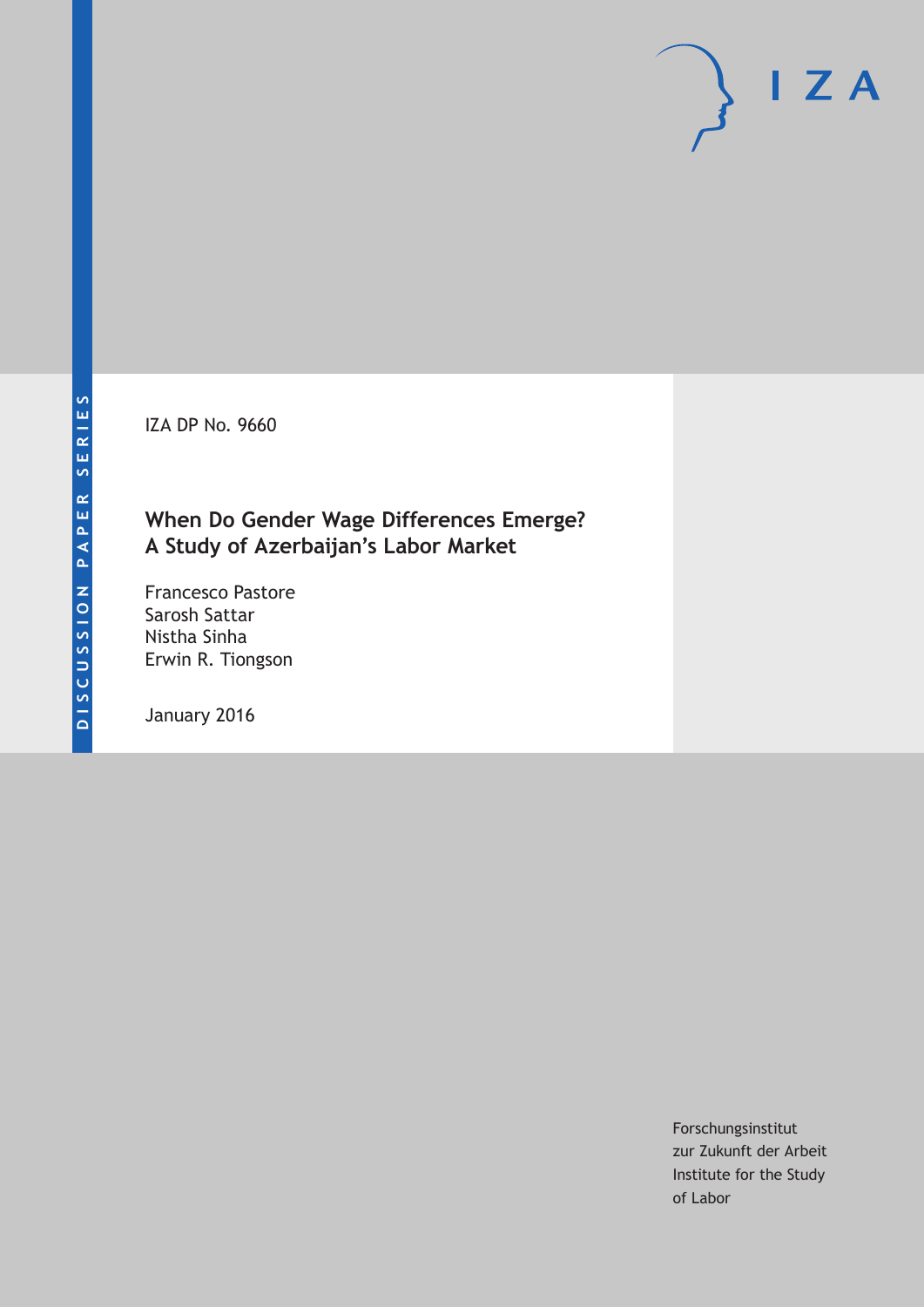# **When Do Gender Wage Differences Emerge? A Study of Azerbaijan's Labor Market**

# **Francesco Pastore**

*Seconda Università di Napoli and IZA* 

# **Sarosh Sattar**

*World Bank* 

# **Nistha Sinha**

*World Bank*

# **Erwin R. Tiongson**

*Georgetown University and IZA* 

# Discussion Paper No. 9660 January 2016

IZA

P.O. Box 7240 53072 Bonn Germany

Phone: +49-228-3894-0 Fax: +49-228-3894-180 E-mail: iza@iza.org

Any opinions expressed here are those of the author(s) and not those of IZA. Research published in this series may include views on policy, but the institute itself takes no institutional policy positions. The IZA research network is committed to the IZA Guiding Principles of Research Integrity.

The Institute for the Study of Labor (IZA) in Bonn is a local and virtual international research center and a place of communication between science, politics and business. IZA is an independent nonprofit organization supported by Deutsche Post Foundation. The center is associated with the University of Bonn and offers a stimulating research environment through its international network, workshops and conferences, data service, project support, research visits and doctoral program. IZA engages in (i) original and internationally competitive research in all fields of labor economics, (ii) development of policy concepts, and (iii) dissemination of research results and concepts to the interested public.

IZA Discussion Papers often represent preliminary work and are circulated to encourage discussion. Citation of such a paper should account for its provisional character. A revised version may be available directly from the author.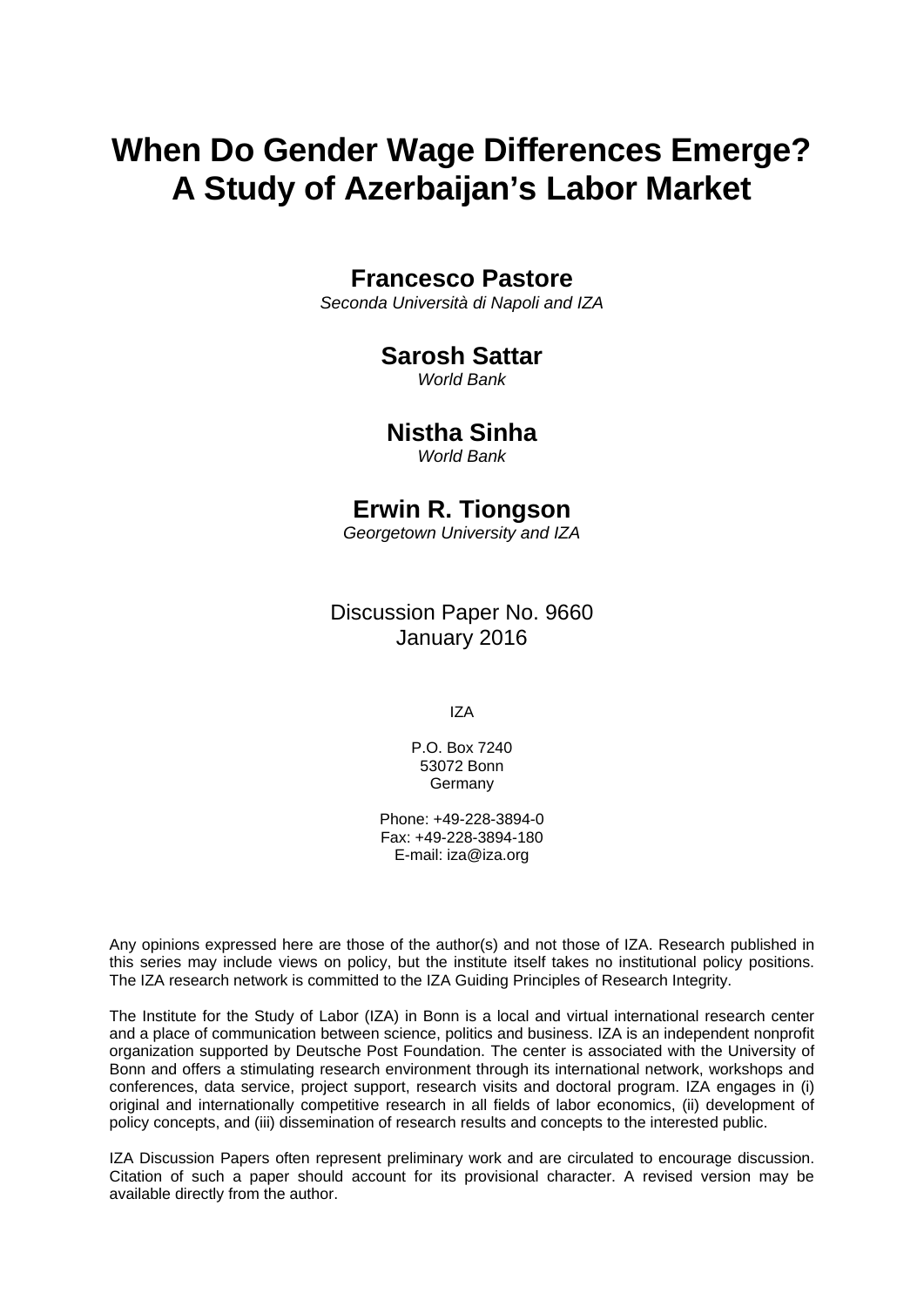IZA Discussion Paper No. 9660 January 2016

# **ABSTRACT**

# **When Do Gender Wage Differences Emerge? A Study of Azerbaijan's Labor Market**

Building on recent analyses that find a sizeable, overall gender wage gap in Azerbaijan's workforce, this paper uses data on young workers in their early years in the labor market to understand how gender wage gaps evolve over time, if at all. Using a unique database from a survey of young people age 15-29 years old, we provide evidence that new labor market entrants begin with little or no gender differences in earnings, but a wage gap gradually emerges over time closer to the childbearing years. The gender wage gap grows from virtually zero, or even a small, positive gap in favor of women, until the age of 20 years to about 20% two years later and even more than 30% at the age of 29 years. The gap in labor supply rises from almost zero to about 20% during the years from 19 to 22, while the gap in hours worked falls from positive (up to 6 hours per week more than their male counterparts) to negative (up to -5 hours per week) over the same period in the life cycle. When decomposing the gap at different deciles of the wage distribution, it appears that most of it is at the lower and upper end of the distribution, among young adults and the prime-age workers. Selection of women into employment is strong and strongly skill-based: when controlling for sample selection bias, the gender gap becomes positive.

JEL Classification: I21, J13, J15, J16, J24, J31, J7, P30

Keywords: gender wage gap and dynamics, early labor market outcomes, school-to-work transitions, earnings equations, decomposition analysis

Corresponding author:

Francesco Pastore Department of Law Seconda Università di Napoli Palazzo Melzi, Piazza Matteotti I-81055, Santa Maria Capua Vetere (Caserta) Italy E-mail: francesco.pastore@unina2.it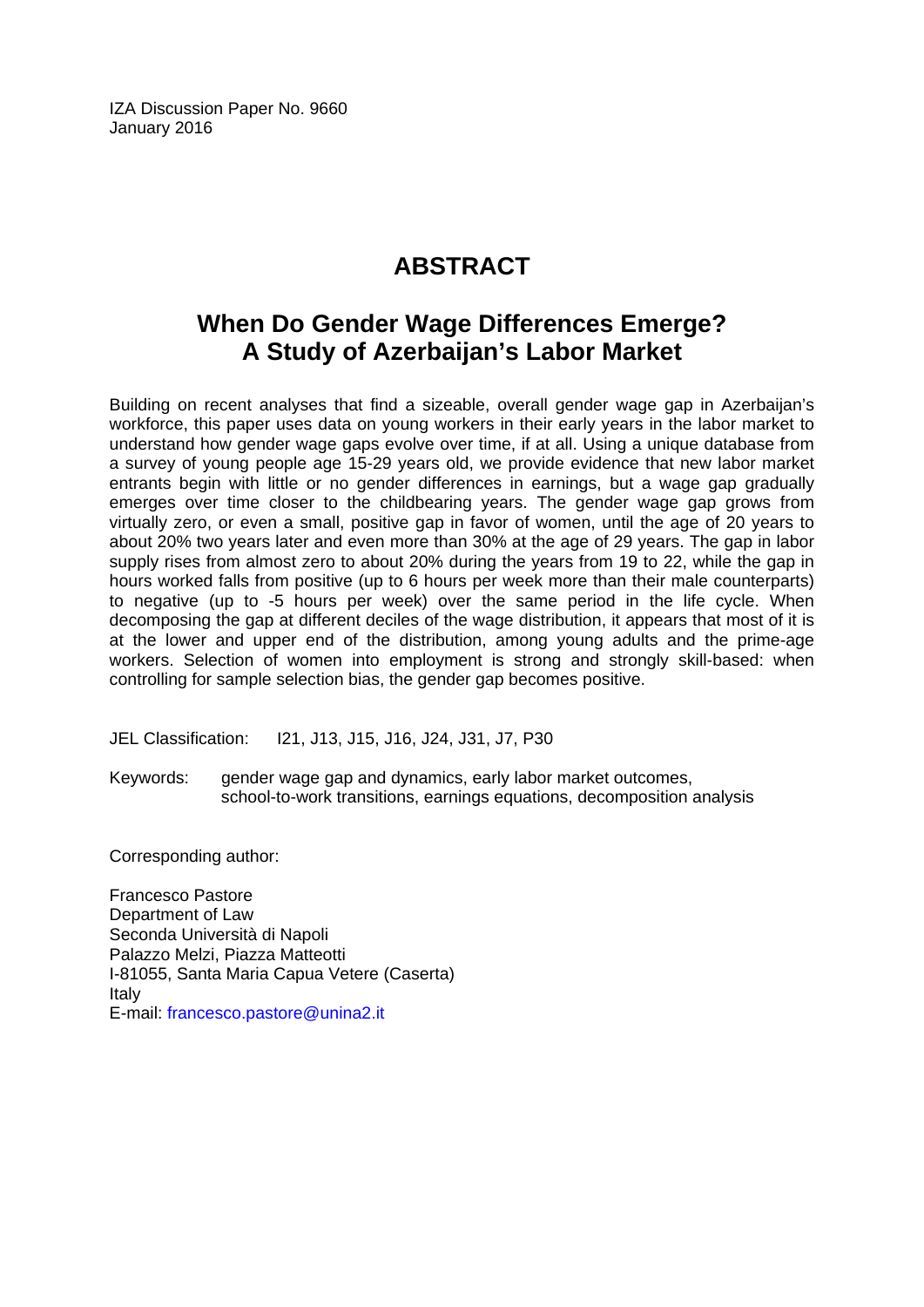# **Introduction**

The recently published Europe and Central Asia (ECA) Regional Report on Gender (World Bank 2011) provides summary data on unconditional gender wage gaps across countries, with values ranging from a low 10 percent (Slovenia) to 50 percent (Georgia). Azerbaijan's gender wage gap (36 percent) is at the higher end of this distribution.

It is not clear whether there are large disparities between the wages of Azerbaijan's men and women throughout their careers. One possibility, which the empirical literature has started exploring systematically only in the last few years using data for a handful of industrial countries, is that gender wage gaps *evolve* over time and that the first few years in the labor market, as young people transition from school to work, are an important determinant of the emergence of overall gender wage gaps (Manning and Swaffield, 2008; Bertrand, Goldin and Katz, 2010; Del Bono and Vuri, 2011). One possibility is that young men and women earn equal wages at the beginning of their career, but the childbearing years—in the absence of suitable leave policies, child care, and other supporting mechanisms—gradually place women at a disadvantage. Because this is a fledgling literature (see, for instance, Pastore, 2010; and Pastore, Sattar and Tiongson, 2013), little is known about this possibility, particularly in developing countries and economies in transition such as Azerbaijan.

This paper aims to contribute to the literature on gender wage gaps in early career by studying wage differences among young people in Azerbaijan.

The analysis is based on an *ad hoc* nationally representative School-to-Work Transition survey carried out in the country in August 2005 on a large sample of young people aged 15 to 29. The age of individuals in the sample allows us to observe the entire process of transition from school to work and to adulthood, including the phase when the young person is going to establish a family and have children. According to official statistics, the average age of first marriage for women is 23 years, while a remarkable share of about 13% of the entire female population experience early marriage, namely when they are between 15 and 19 years of age. This allows us to study the asymmetric impact of marrying and maternal decisions by gender on labor supply and other labor market outcomes, such as wages.

The outline of the paper is as follows. Section one discusses a survey of the literature on the evolution of the gender wage gap in the early entrance in the labor market. Section two describes the data used in the econometric analysis and the methods used. Section three presents the results. Section four discusses the results while drawing some implications for national and international policy makers. Section five provides concluding remarks.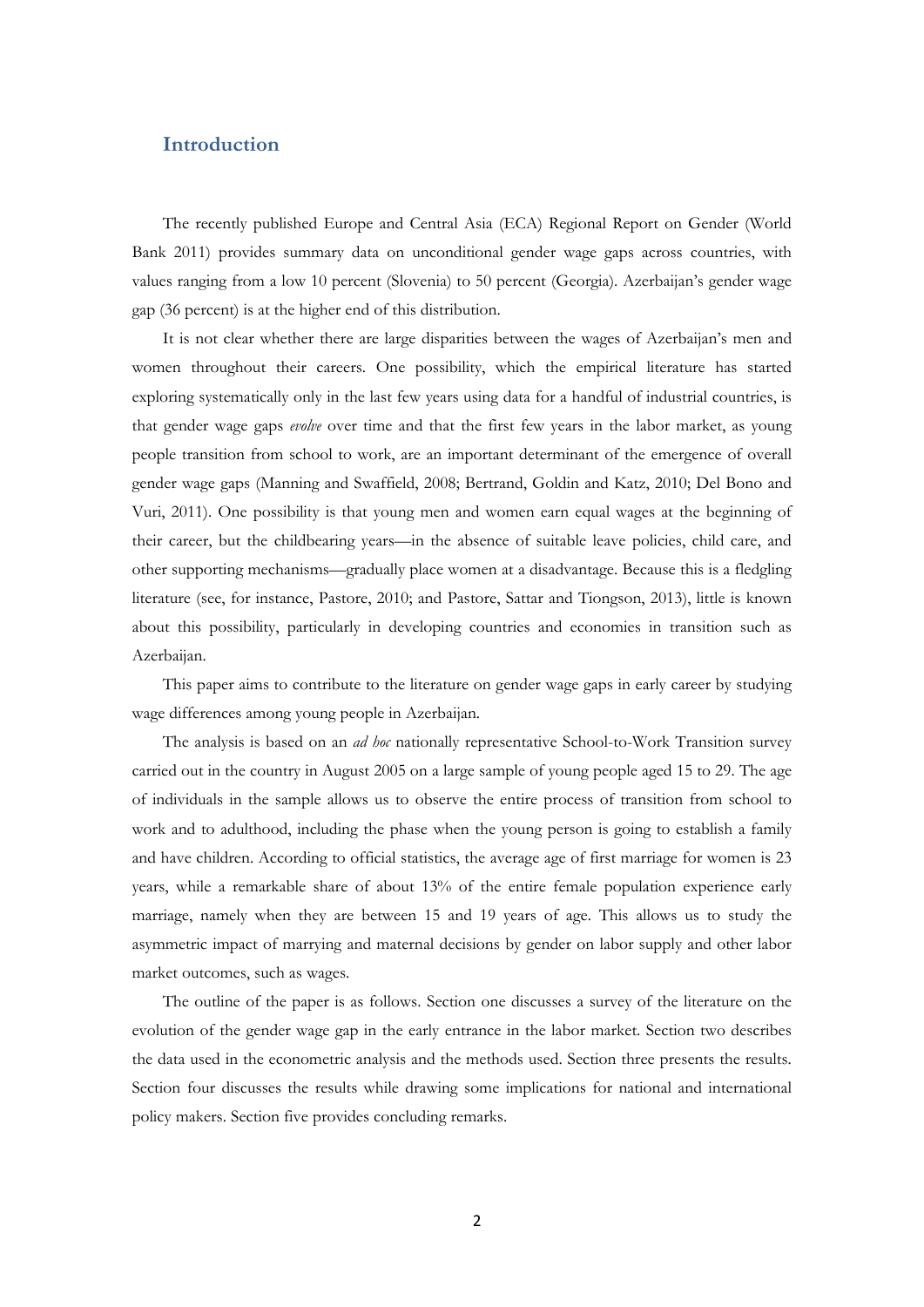### **1. Survey of the Literature**

In this section we discuss the main findings of the literature on both advanced economies and developing countries, though the latter is more limited. These studies have focused on the evolution of the gender age gap over the life-cycle, by asking such questions as: When does the gender wage gap emerge? Does one exist at labor market entry or does it emerge over time?

Manning and Swaffield (2008) are among the first to ask such questions using UK data. They find no gender gap at labor market entry but a gap of 25 log points emerges after 10 years. They attribute the gap to a number of factors, such as human capital differences, maternity leave, psychological factors and, to a lesser extent, the lower degree of job mobility, which prevents women from finding higher-paying jobs. Although lower, a gap also emerges ten years from the beginning of the career of women without any children.

Del Bono and Vuri (2011) also find that the gender wage gap appears not immediately but a few years after workers first join the labor market. Compared to Manning and Swaffield (2008), however, they find a greater impact of returns to job mobility on the gender wage gap. They use administrative social security data containing detailed information on job moves of men and women during the first ten years of labor market entry1.

Bertrand et al. (2010) look at a particular sample, namely a sample of graduates from an MBA of a major American university. As such, the sample presents little heterogeneity and allows the comparison of men and women with very similar skill levels and motivation. The results of the analysis of this sample also suggest that a conditional gender wage gap emerges only after some time, after maternity and the ensuing childcare activities which apparently involve women more than men.

Such findings are echoed in a recent literature on developing countries. Pastore (2010a) finds that the gender wage gap, which is not statistically significant among young teenagers in Mongolia, becomes statistically relevant and sizeable among the adults and the prime-aged group. The paper uses a data set similar to the one used in this paper and is hence particularly interesting for comparative purposes, although cultural, economic and political differences between Mongolia and Azerbaijan are quite important, despite both having been in the Soviet (and more recently, Russian) sphere of influence.

<sup>1</sup> Kunze (2003; and 2005) is the only author who finds a gender wage gap from labor market entry on, but this is probably due to the specific sample of manual workers with education in vocational training. These workers are essentially employed in male-dominated professions, where men have a competitive advantage which apparently pays off in terms of earnings.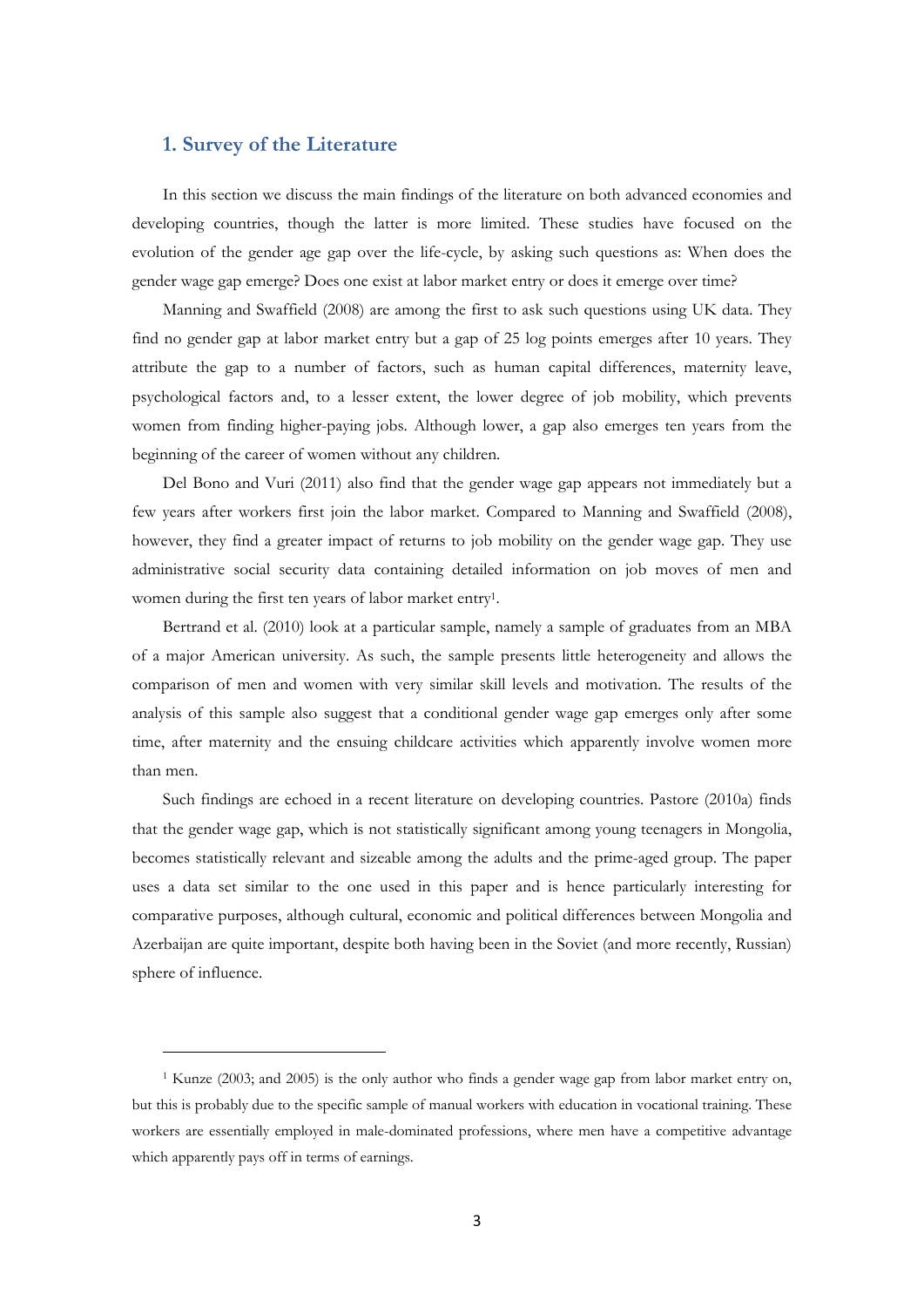Pastore, Sattar and Tiongson (2013) use the same data for Kosovo, a country with documented experiences of gender discrimination and gender-based violence. Nonetheless, the authors find that there is no gender wage gap in the sample, though the sample includes only individuals under 25 years of age, when most men and women have still not experienced maternity in the country. In fact, the typical age for child birth in Kosovo is about 27.

## **2. Methodology and Data**

#### **2.1. Data**

The econometric analysis is based on the ILO's School-to-Work Transition (SWT) survey collected in Azerbaijan on a sample of young workers aged 15 to 29 in 2005 representative of the national population. As the name suggests, the survey collects information on the labor market experiences of young workers at the beginning of their career shortly after leaving school and entering the labor force. The data is at the individual level<sup>2</sup> with a sample size of  $4,972$ . The survey includes three age groups: "teenage workers" (aged 15-19 years), "young adults" (20-24 years), and for lack of a better-term, the "prime-age workers" (25-29 years). The sample size is large for this segment of the labor force which is generally under-represented in typical labor force surveys. The data thus provide an unusual opportunity to analyze the labor market performance of men and women in this stage of their careers.

Between 2004 and 2006, the ILO conducted SWT surveys in 8 countries (Azerbaijan, China, Egypt, Kosovo, Mongolia, Nepal, and Syria). and subsequently made the micro data publicly available.3 Although as a result of the lag in the public release of the data the data are now a few years old, the general paucity of data on earnings or wages in Azerbaijan and other countries, especially among young workers, means that SWT data provide a rare opportunity to assess the emergence of gender wage differentials.

<sup>2</sup> The survey also includes a questionnaire administered to the employers of young people in the sample. The Employer and Managers Module of the survey includes detailed information about the characteristics of enterprises including their recruitment, hiring, and training practices.

<sup>&</sup>lt;sup>3</sup> For further information on the SWT survey, see the following website: http://www.ilo.org/employment/areas/WCMS\_159352/lang--en/index.htm.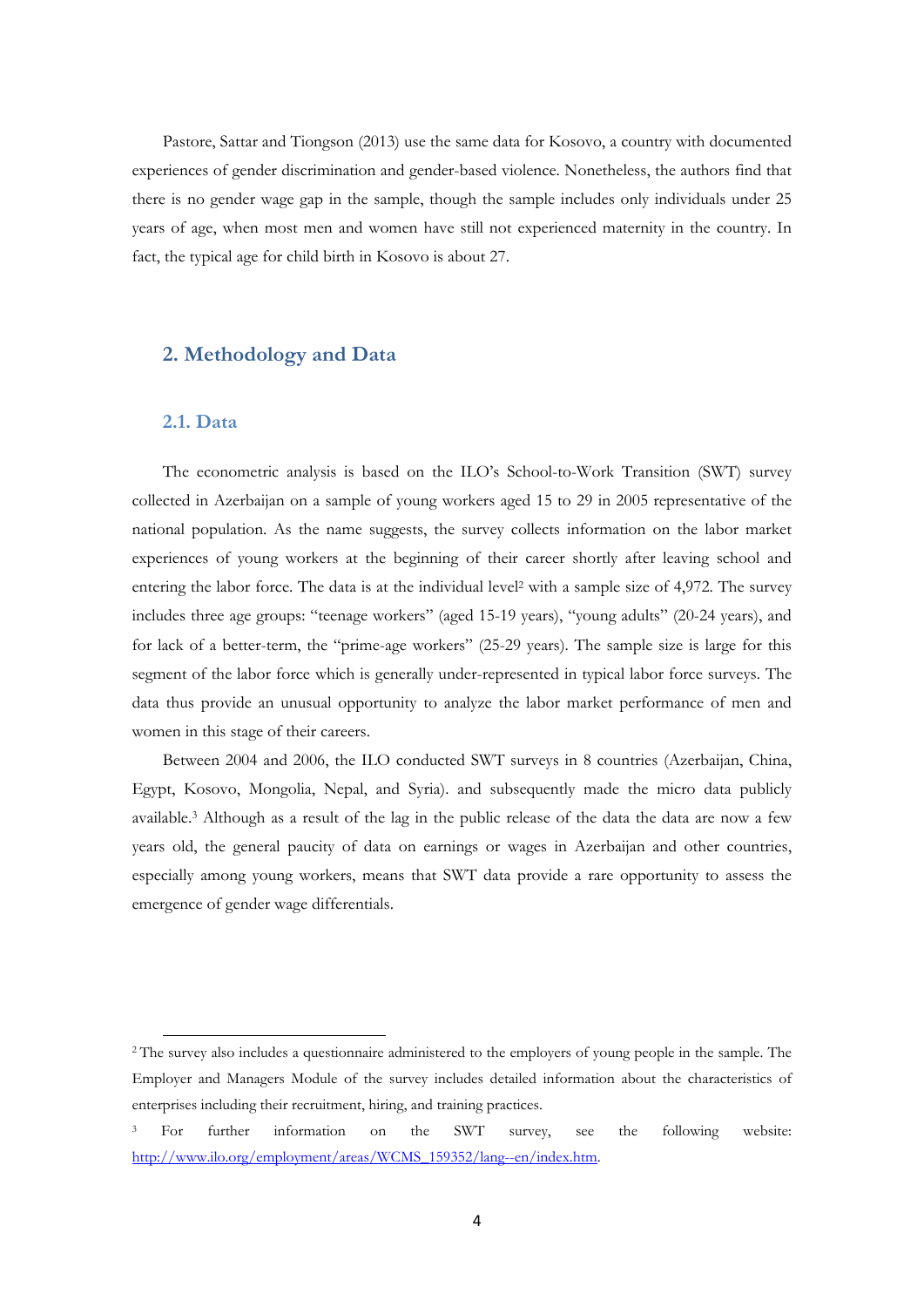#### **2.2. Variables**

The natural logarithm of the average total monthly labor income (in thousands of Manats<sup>4</sup>) is the dependent variable of our Mincerian earnings equations.5 The weekly hours worked are used as an independent variable, rather than as the denominator of monthly wages, in order to control for gender differences in the number of hours worked. In addition, hourly wage rates are not widely used in Azerbaijan, especially among young people. The survey provides two types of information regarding the hours worked: the normal contractual hours and the actual hours during the reference week. Estimates are often presented with both types of hours of work. Table A1 and Table A2 in the Appendix report descriptive statistics for young workers in wage employment and nonemployment, respectively.

Based on characteristics of the Azerbaijan educational system<sup>6</sup>, the years of education have been computed as follows: The uneducated are assigned 0 years of education. The respondents holding a primary school diploma are considered to have had 4 years of education (from age 6 to 10 years). Those holding a diploma of general (low secondary) education are assigned 5 more years of education after primary education (from age 11 to 15 years). Those holding vocational diplomas are attributed 3 more years of education after primary education (from age 11 to 13 years). Those with a general high secondary education degree are assigned 2 more years of education after general education (from 16 to 17 years). Those with a specialized secondary education degree are assigned 3 more years of education after general education (from age 16 to 18 years). Those holding tertiary education diplomas (university or in 2 cases also graduate courses) are assigned 4 more years of education after general high secondary education (from age 19 to 22 years). Those holding a master's degree (in 2 cases only) are assigned 2 more years of education after tertiary education (from age 23 to 24 years).

Actual work experience was computed by imposing two main corrections to potential work experience. The latter has been computed in the usual way as the difference between current age of the respondent, years of education completed, and the age when primary education starts, which, in the case of Azerbaijan is 6 years. The first correction subtracts the time that the respondents declare to have spent to find his/her current job. Question 57 in the survey asks for how long the

<sup>4</sup> At the time of the survey, namely in August 2005, the exchange rate was: US\$ 1 = AZM 4908, which means also a US\$ / AZM exchange rate of 0.00024. Note that the exchange rate now reported is based on the old Manat, not the new one (AZN).

<sup>&</sup>lt;sup>5</sup> It is not clear from the wording of the questionnaire whether this is the gross wage or the wage net of taxes. In the other SWT surveys, wages referred to net monthly wage.

<sup>6</sup> For a general description of the educational system of Azerbaijan, please see the following: http://www.classbase.com/Countries/Azerbaijan/Education-System.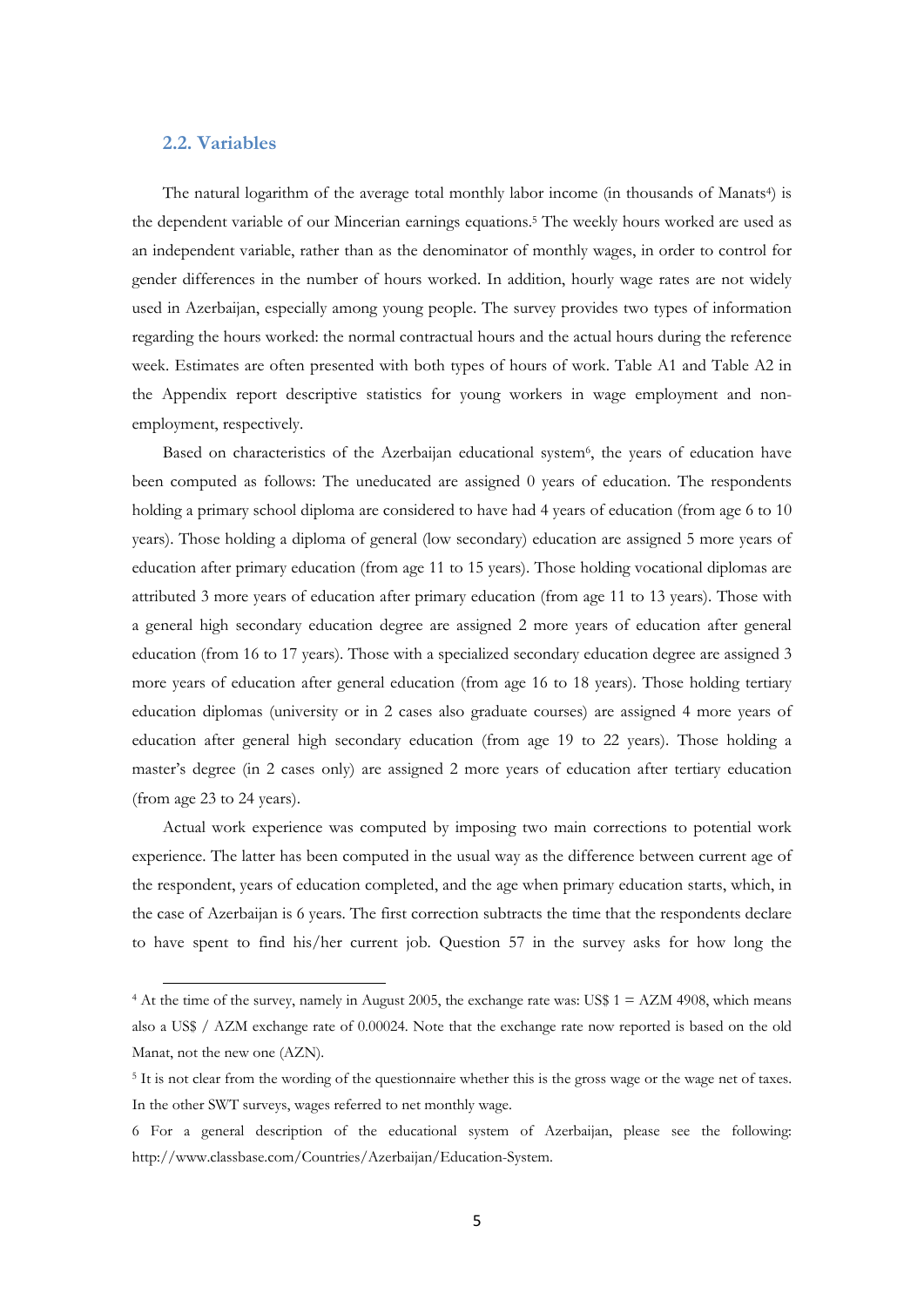individual has been seeking a job, answers are constrained within given intervals of time; the average value within the interval has been transformed into fractions of a year and subtracted from the person's age. A second correction is applied only to women with children, as suggested in Munich et al. (2005) and Pastore and Verashchagina (2011). A year per child is subtracted from the mother's age to calculate work experience. In a few cases, the implied total number of years of potential work experience turned out to be negative; we set these equal to zero.

The other variables used in the estimates are self-explanatory.

Any data source has both advantages and disadvantages. The advantages of the SWT survey are many and they include the following: the availability of a relatively large number of observations for young people rarely available in labor surveys; the availability of information on household characteristics which can be used as instruments in two-step procedures able to control for endogeneity and sample selection bias; very detailed information on demographic and individual characteristics, including aspects of young people's labor market attitudes, such as aspirations and life goals, job satisfaction, job search methods and the like. Nevertheless, some other important variables, typically used as controls in Mincerian earnings equations, are missing in the SWT survey, thus constraining our ability to explore wage differences more fully. This is the case, for instance with respect to the following variables: the ownership of firms; the sector of employment; the location of respondents, and, except for the distinction between rural and urban residential areas, information on whether they moved to their current place of residence or not.

# **3. Results**

## **3.1. Descriptive Statistics**

#### **3.1.1. Demographic factors**

Figure 2 reports the age distribution of first marriage by gender for the entire sample and for employed and non-employed women respectively. The average age at first marriage is different for men and women: 20.3 years for women and 22.6 years for men. It is also different from the official statistics reported in the introduction simply because the data set we use includes only the youngest age segment. Early marriages, namely marriages under the age of 19 years, are much more common among women than men in our sample: in fact, 41.2% of the women who marry do so early, while the comparable figure for men is about a fourth (10.3%). In the case of women, this is a very high share by international standards and several international organizations, including UNICEF point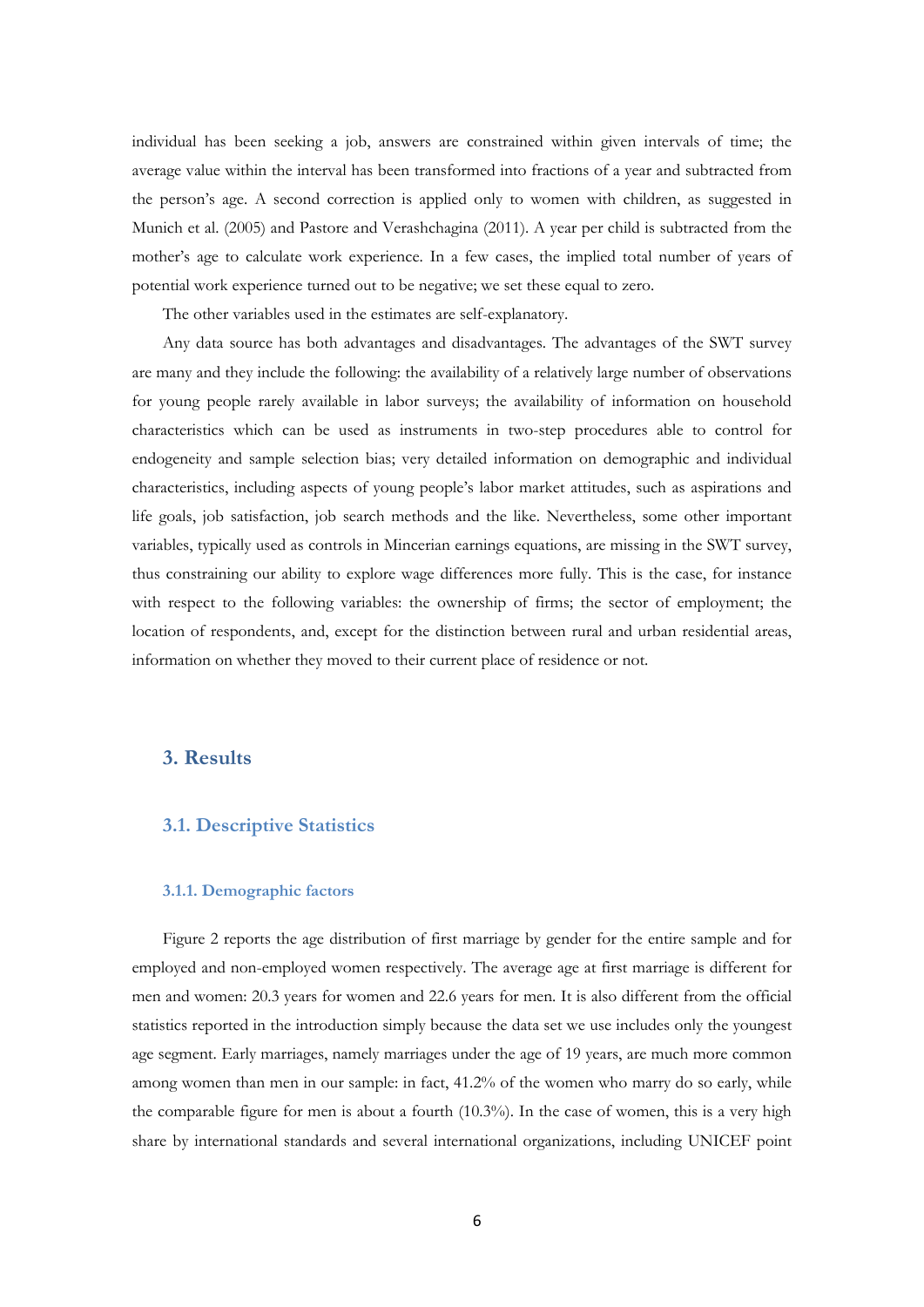out that this is an important driver of gender differences in the labor market as well as of child health and well-being.

Figure 2 also highlights the bigger-than-average share of first marriages among the nonemployed women (42.9%) and the bigger share among employed men (12.5%). This confirms the finding typical of this literature according to which marriage affects positively the labor supply decisions of men and negatively those of women.

#### **[Figure 2 about here]**

We should also note that the overall share of women who marry is 22.2% for women and 15.6% for men. Women (7.4%) are also more likely to be engaged than men (5.3%) in this sample. The share of women and men who have children are 19.6% and 12.6%, respectively. As the ensuing analysis will show, decisions regarding marrying and having children have important consequences for labor supply.

Figure 3 shows that education is another important factor of labor supply but more so for men than for women. The labor supply of men with vocational education is already extremely high at this young age, over 60%. Over 50% of men with high secondary education or above are also employed, which compares with about 20% or less for men with general education or below. In the case of women the educational gap is not as striking as in the case of men although education is an important factor. The overall labor supply of women with high secondary education fluctuates between 30% in the case of women with secondary general education and 40% for those with secondary special education or above. In addition, women with vocational education diploma fare well, with about 35% employment share. The shares of employed women with general education or below is less than 15%. This confirms that most young Azerbaijani people consider education as an investment in their own future labor market outcomes.

#### **[Figure 3 about here]**

Figure 4 reports the shares of young people who participate to the labor market by age group and gender. The figure clearly shows the widening of the gender gap in labor supply decisions over the years of age. The gap is about 5% among the teenagers, about 20% among the young adults and about 40% among the oldest age group in the sample. It suggests that the school-to-work transition path is dramatically different for men and women.

#### **[Figure 4 about here]**

To explore more in-depth the previous point, Figure 5 looks at the evolution of labor supply shares of men and women over the years in the sample. The green lower line measures the gender gap in labor supply. The figure shows that the gap is strikingly small for individuals up to the age of 19 and, then, it starts increasing dramatically for the individuals aged 20 years and more. The gender gap in labor supply is steadily above 20% for those aged 20 years of age or more. There is a close correspondence between the negative gender gap in the labor supply of women and the positive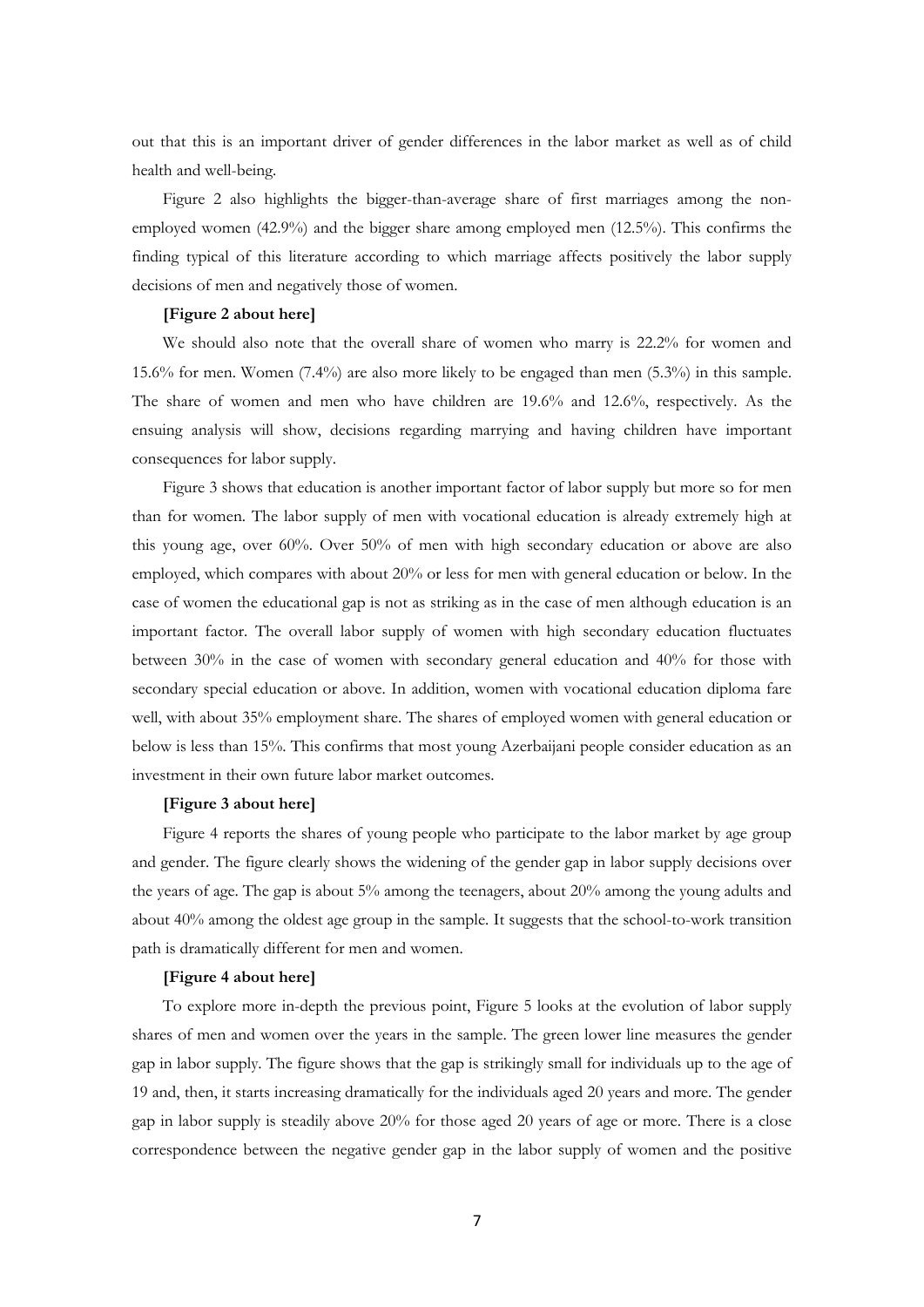gap in the cumulative shares of age-at-first marriage by gender. In other words, the larger is the gap in the share of married women, the larger is the share of men working.

## **[Figure 5 about here]**

#### **3.1.2. Work differences**

Both monthly and hourly wages are strongly affected by the work effort of individuals. Figure 6 reports the kernel density distribution of men and women by usual (Panel a) and actual (Panel b) weekly hours of work. The two panels suggest a typical finding in the literature on gender differences in the labor market. Panel (a) shows that the average weekly hours of work of a large share of employed men and women is the same, namely, 40 hours. Nonetheless, many men tend to work more hours per week, as much as 60 hours or more. In other words, the main gender difference in average hours worked per week is that large shares of men tend to work more than the modal value. This finding is even stronger when we compare the kernel density distribution of men and women in terms of weekly hours actually worked.

#### **[Figure 6 about here]**

Figure 7 report the hours worked by men and women along their age distributions. On the left-side vertical axis, we measure the hours worked per week, while on the right-side vertical axis we measure the gender gap in weekly hours worked. Interestingly, the gender gap in weekly hours is always in favor of women up to the age of 21 years, and is persistently in favor of men thereafter. It is notable that the gap in favor of women is much higher in absolute terms than that in favor of men.

#### **[Figure 7 about here]**

Table A2 and A3 in the Appendix provides descriptive statistics by gender for the entire sample and for each age group, whereas Table A4 does the same for the sample of employed young people. Women have lower log wages than men. The educational level of women is slightly higher in secondary general education, but lower in terms of general education and tertiary education. This is quite atypical for developing countries, where in general women have higher educational levels than men.

The actual work experience of women (about 1.6 years) is much lower than that of men (about 7.1 years). Note that, as explained in the data section, this measure takes into account also the number of children of men and women, subtracting some years to potential work experience to take into account maternity factors. This is the first evidence of the dramatic gender differences emerging in the labor market as a consequence of the commitment of women in reproductive activities in the country.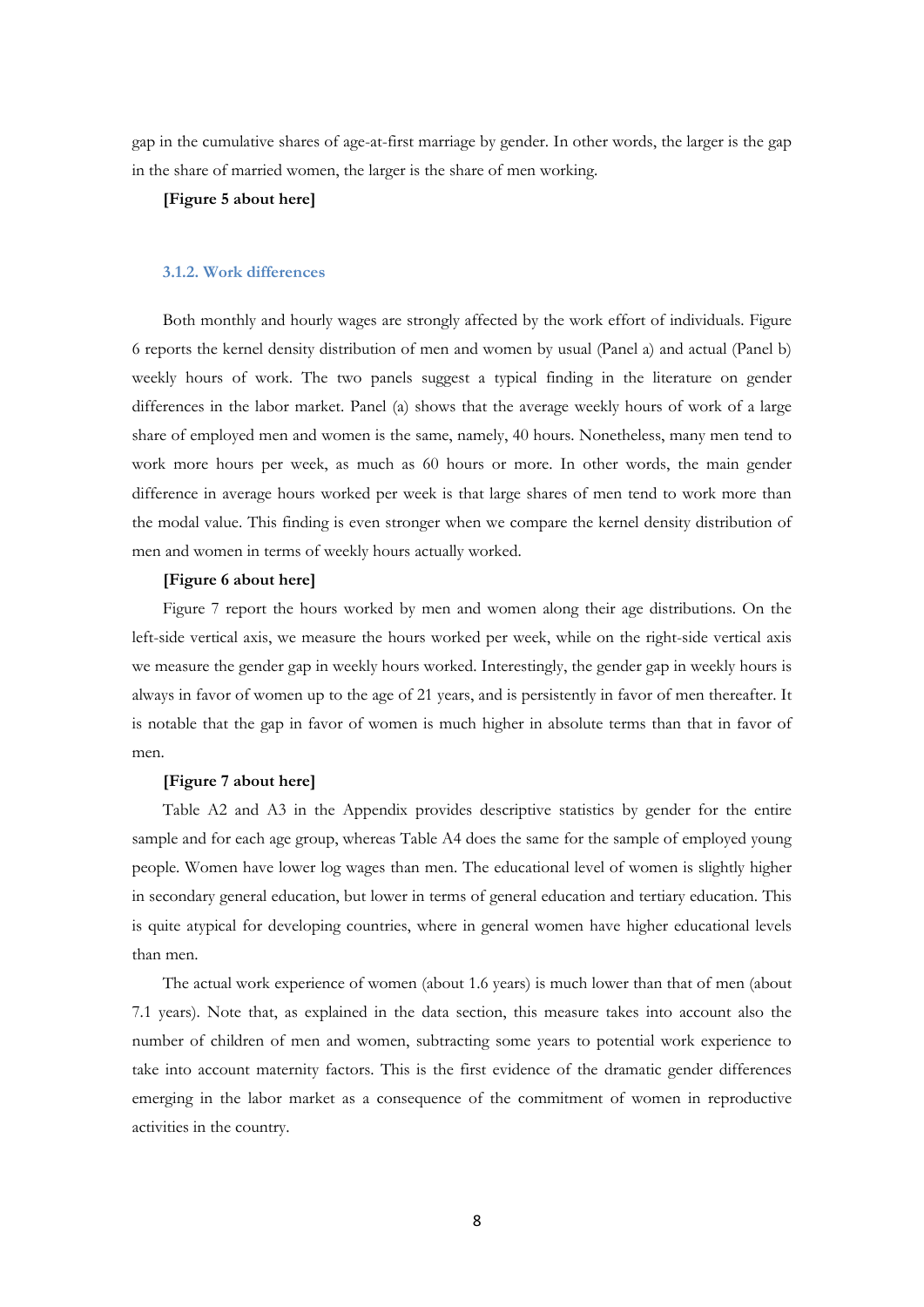In the SWT survey data, the self-employed account for only a small share of the overall sample and about 11.9% of total employment. It is 12.5% in rural areas and 11.1% in urban areas.

The migration status is very similar by gender suggesting that migration is neither common nor an individual choice but rather a family choice. Only few individuals in the sample migrate to study or seek employment.

According to the SWT survey data, about 54.7% of young people found their jobs through friends and relatives while only 3.9% found theirs through Public Employment Service (PES) offices. The second most important channel is direct hiring (17.8%, which could be also associated with family and friends), followed by other (14.3%). Other methods are all smaller than PES. This suggests that the labor market is still much controlled by family and friend relationships, as it is generally the case in economies where unemployment is high and where family and religious ties are influential in people's lives.

Job search channels differ by gender to some extent. Women tend to find employment more frequently through direct contacts with prospective employers (37.2% of the employed); and men tend to use more frequently the public employment service (5.3%), the networks of family and friends (61.1%) and others (7.7%). Overall, this suggests that men use more the informal and the more formal channels, although women tend to generate good direct contacts with their employers.

Women typically prefer formal working contracts suggesting risk aversion. This is evident from the preponderance of formal contracts and working arrangements that provide maternity leave benefits. Over 80% of employed women hold a contract, although the composition of contracts by duration is similar among employed men and women. In the overall population, however, women tend to have higher shares of employment with contracts of unlimited and limited duration.

For similar reasons, men tend to work more in jobs in which taxes are not paid or where the worker does not know whether taxes are paid. Men are also more likely to moonlight than women, though this is still not a common phenomenon in this young age group.

Men are more likely to report dissatisfaction with their jobs than women. This also likely suggests a greater motivation to work among employed women compared to their male counterparts.

More than 50% of the employed report that they participate in on-the-job training programs. This is slightly more common among women (63.1%) than men (47.7%). Most of this training is of the apprenticeship type (86%), but men are slightly more likely to be trained in new technologies than women.

Men are more likely to be union members. They are also more frequently employed in smallsized firms (between 1 and 9 employees), whereas women tend to be more frequently employed in medium-sized firms (between 10 and 19 employees). The former represent about 40% of employed men and the latter group about 30% of employed women. The share of men and women in large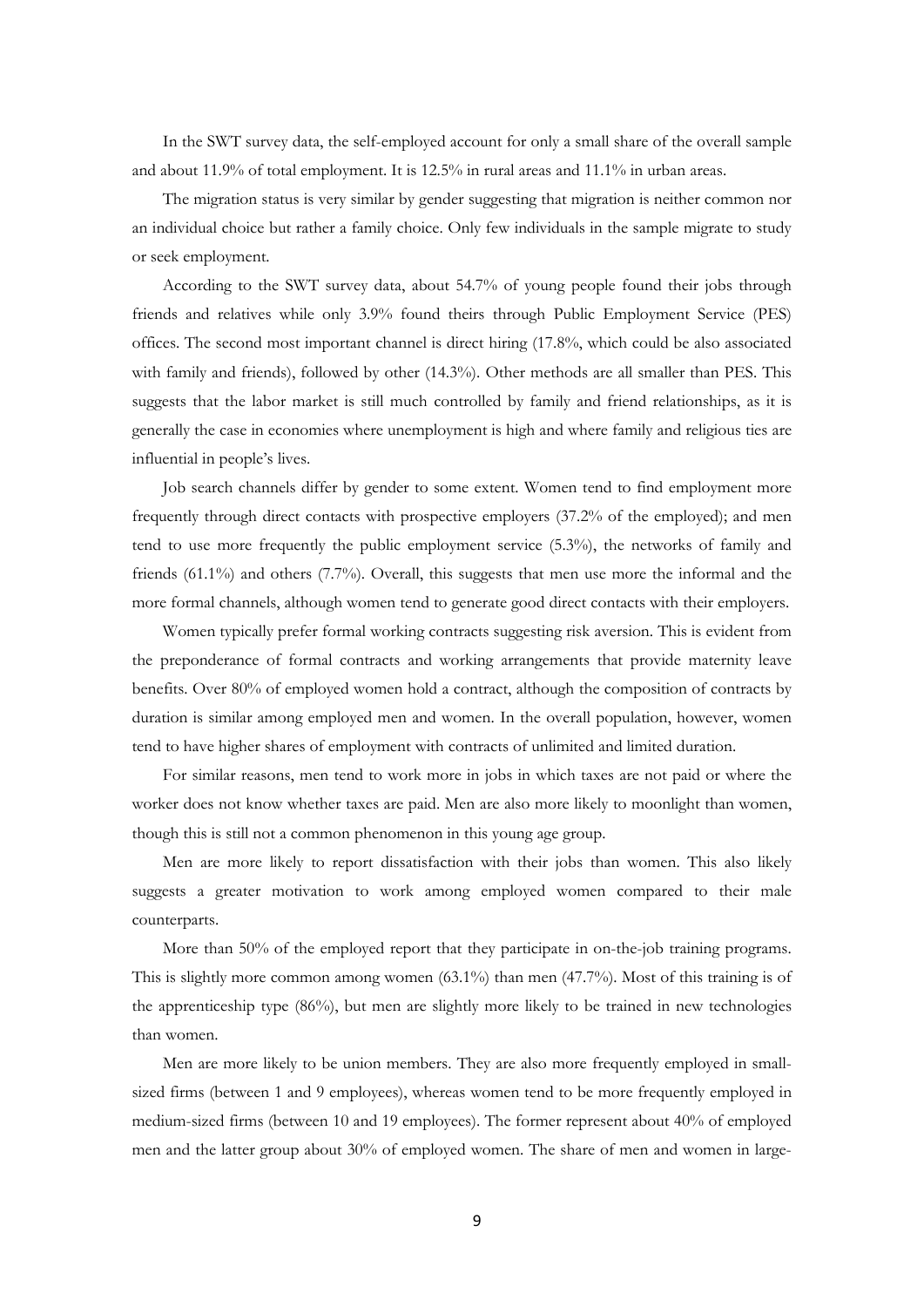sized firms is more or less the same, at about 11%. Again the greater risk aversion of women explains why they tend to gather in medium-sized firms. The equal shares of men and women in large firms might depend on their tendency to apply more frequently gender neutral recruitment policies.

In the SWT database, unfortunately, there is no definition of firm's ownership. Respondents are requested to declare their firm's name which may help indicate whether they work in the private sector. These represent 24% of the sample. In addition to the firms' name, respondents are requested to say whether they are: self-employed (11.9%) or "working for family income" (55.8%), which we take to mean that they are employed by a family business. The rest (8.4%) do not provide the name of their company. Surprisingly, the largest number of employed individuals in the sample "work for family income." Are they wage-employed in the usual sense of wage-employment? Moreover, are their wages driven by traditional determinants of earnings if they are paid within their households? This is unclear and the coefficients should be interpreted with caution.

### **3.2. The gender wage gap**

Figure 8 reports kernel density estimates of monthly (panel a) and hourly (panel b) wage distributions by gender. The figures show gender differences along the entire wage distribution. It is notable that most of the difference between male and female monthly wages is in the tendency of men to have higher wages at the modal value of the distribution, and with the wages of many men closer to the modal value than those of their female counterparts. When we look at the distribution of hourly wages, we can see that now the higher wages of men are also due to a higher share of young men who have higher than modal hourly wages.

#### **[Figure 8 about here]**

Table 1 reports the coefficient of the gender dummy in standard Mincerian earnings equations starting from the basic version to the version augmented by weekly hours of work, educational categories, and actual work experience (as defined in the data section) and in the extended version including a number of other various characteristics relative to the individual, the family and the job. Gender wage gaps are reported for the different age groups available in the data for both the monthly and the hourly wage. The middle panel gives estimates where we control for the actual, rather than the usual hours of work.

According to the variables included in the estimates in panel (a), the gender gap in monthly wages fluctuates between about 7.7% and 16.5%. The unconditional gender gap in monthly wages suggest that without controlling for any individual characteristics, women tend to earn about 10% less than men. Adding hours of work is slightly reducing the gap, since women work a smaller number of hours per week. Adding education increases the gap: since employed women have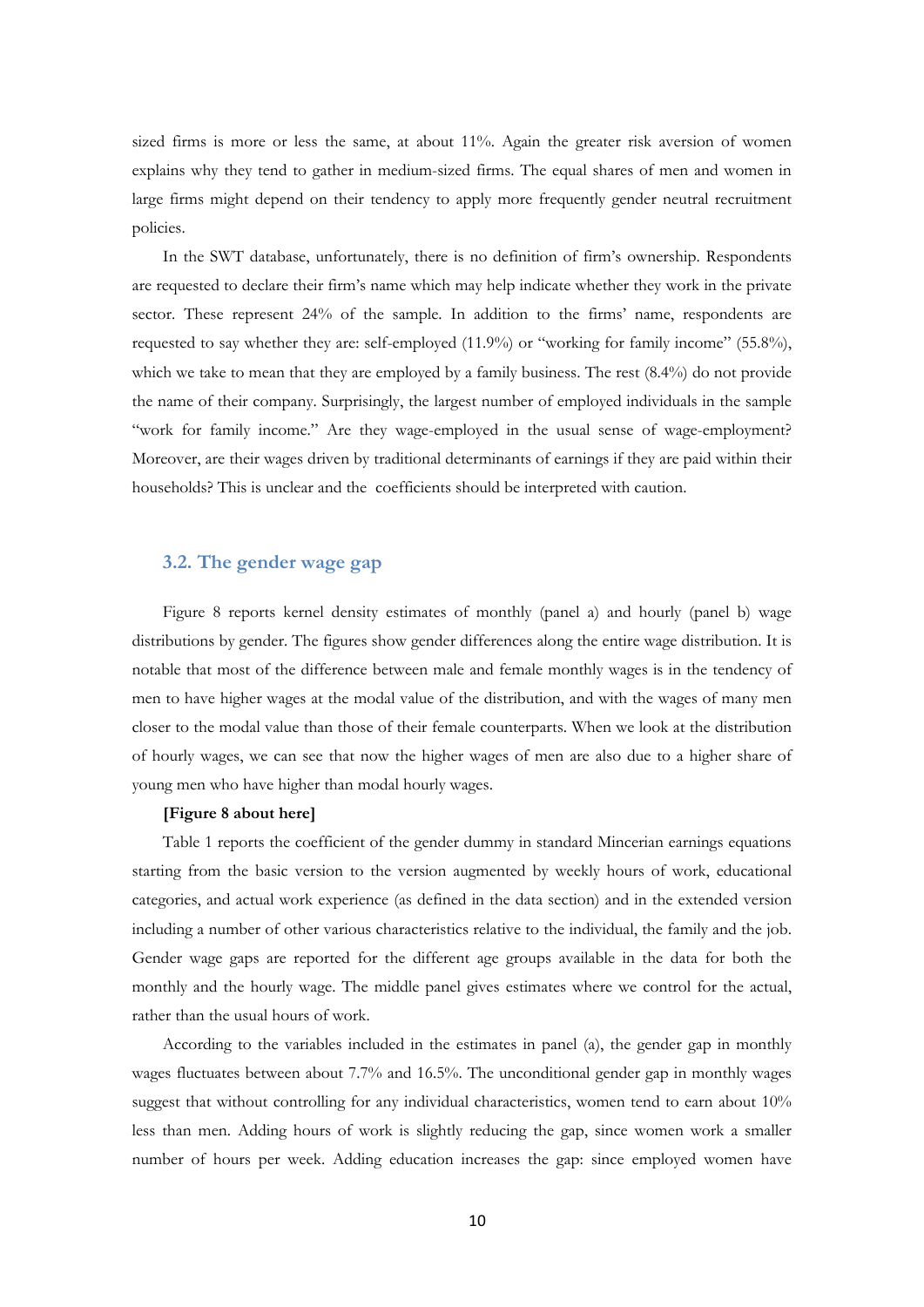slightly higher educational level, this means that they are paid less for the same educational characteristics, which will be tested using the Oaxaca and Blinder decomposition in the next sections. When we consider also the actual work experience, the gap doubles as women, particularly married women, have much less actual work experience than men. The other characteristics, such as the degree of job security, which is generally associated with higher wages, reduce the gap slightly.

However, the key finding reported in the table is that the gap is statistically insignificant among the teenagers but statistically significant among older age groups. In the augmented version, the gap rises to 22.4% among the young adults and about 15.2% among the oldest age group. In the extended specification it reaches about 20% among the young adults and slightly less, about 12.8%, among the oldest age group available in the data.

The results are quite similar when we look at the gender wage gap in terms of monthly wages where we control not for the usual hours of work, but for the actual hours of work, as we do in panel (b). In this case, a gender gap emerges, although not highly statistically significant, also among the teenagers, because we consider here the much smaller actual number of hours worked by women. It may be argued that early marriages force women in this stage to adjust simply the number of hours worked (intensive margin) and only at a later stage, when children come, their availability to work (extensive margin).

The gap in terms of hourly wages presented in panel (c) is much lower mirroring the lower number of weekly working hours of women with respect to men. The gap is now not statistically significant among older age segments, suggesting the importance of controlling for the hours of work, which clearly correlate to the effort women can put in productive activities as a consequence of their increasing effort in reproductive activities. In the estimates in panel (c), the hours of work are the contractual hours.

#### **[Table 1 about here]**

The above findings suggest the existence of strong variability of wages by years of age. Figure 9 provides measures of the gender wage gap from different equations that we ran for individuals belonging to a particular age group using monthly wages. Panel (a) reports the unconditional estimates only, while panel (b) also reports conditional estimates based on basic earnings equations. The unconditional estimates confirm the impression that there is a gender gap not statistically different from zero for the youngest segment, while the gap has a clear tendency to rise over the years, with the exception of the individuals aged 26 and 27. The trend estimated by OLS and reported in the figure suggests of an increase of the gender gap by about 1.3% per year of age.

Panel (b) confirms this trend for estimates conditional on log hours of work, while the estimates conditional also on education tend to move closer to the horizontal axis, still from below, as a consequence of the slightly higher level of education of employed women.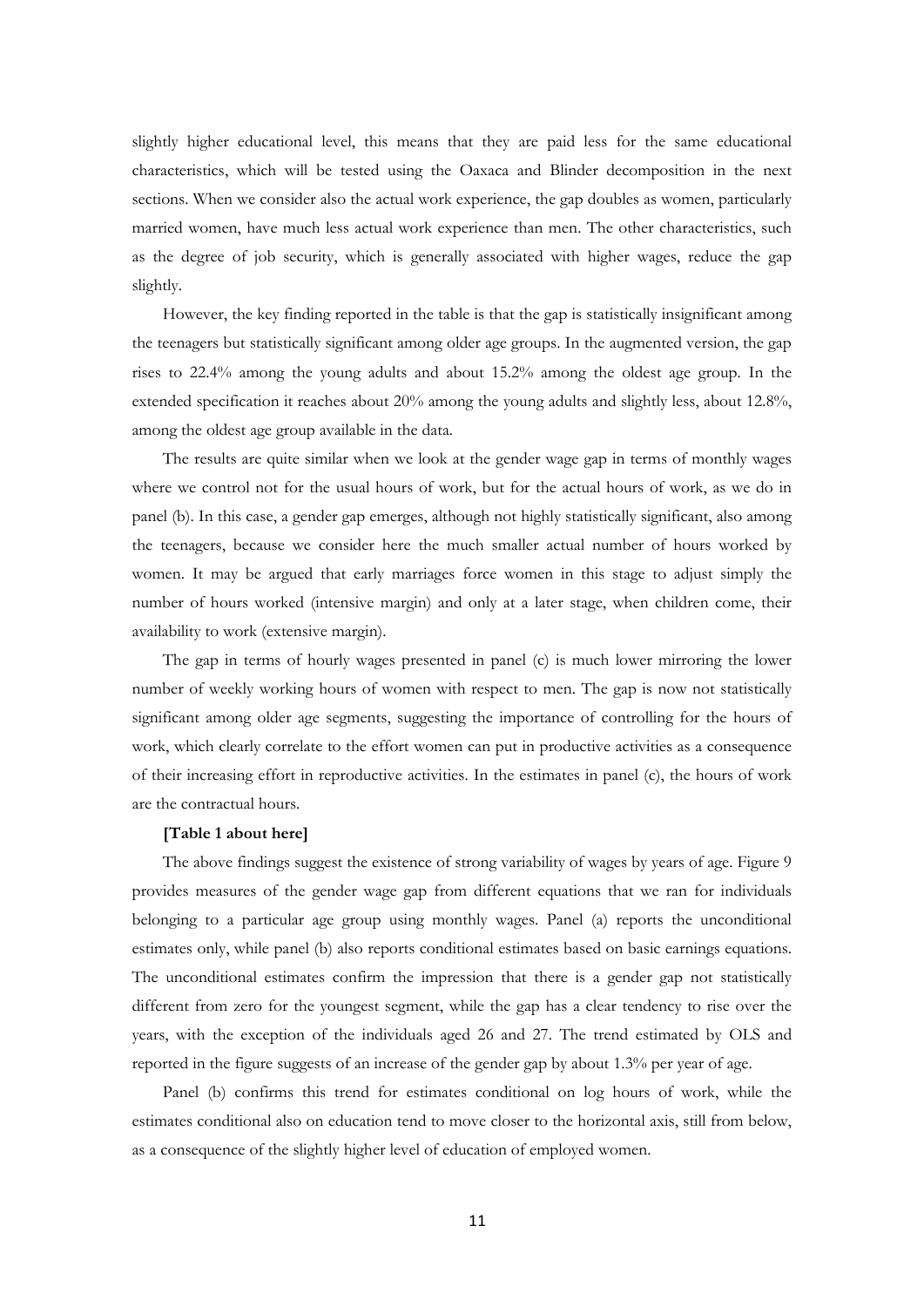#### **[Figure 9 about here]**

#### **3.3. Earnings equations**

Table 2 presents the results of extended earnings equations estimated by OLS for different age groups and by gender. As already noted above, there is no conditional gender wage gap among the teenagers, though the gap is quite high among the young adults, about 18%, and the prime-aged, about 26%. This is quite a large gap, considering the relatively low wages of young workers in Azerbaijan.

The role of work effort in terms of hours of work on monthly wages is confirmed by the coefficient of the weekly hours. The coefficient is statistically significant especially for men and among the young adults and the prime-age workers, a finding that Pastore, Sattar and Tiongson (2013) report relative to Kosovo, using the same types of data.

The returns to education are not particularly strong, especially for women and the youngest age group. Holding a diploma of general and specialized secondary education increases wages only by about 5% with respect to those with vocational education or below. Holding tertiary education is associated with a wage premium of about 20%, which implies quite a low annual rate of return, especially low considering that Azerbaijan is a low income country and therefore returns to education are expected to be generally high also because of the low average educational level (Psacharopoulos, 1994). The low returns to education partly explain also the low average level of education, especially in the case of women. For women, in fact, high education is associated with no wage premium, whatever the estimates.

The return to work experience is not very high: less than 1% higher wages per year of work experience. Considering the low average work experience, the squared term is not included.

We find a wage premium for self-employment of 30% on average. It is the highest among the teenagers (60%) as compared to the adults (18%) and the oldest age segment (26%). Probably, this is due to the fact that among the youngest age segment the average wage is much lower. The premium is especially high and statistically significant in the case of women.

Holding other things constant, migration is associated with a wage premium when individuals migrate for educational reasons and associated with a wage penalty when individuals move to find a job.

There is no necessary link, in principle, between job search methods and the quality of job matches and subsequent earnings. Nonetheless, in our estimates, being hired through their own educational institution brings a wage penalty, while being hired through job fairs, public employment services and public job advertisements is correlated with a wage premium. Especially sizeable is the premium associated with being hired through job fairs and public job advertisements, probably because only the best jobs are advertised using these recruitment channels. This is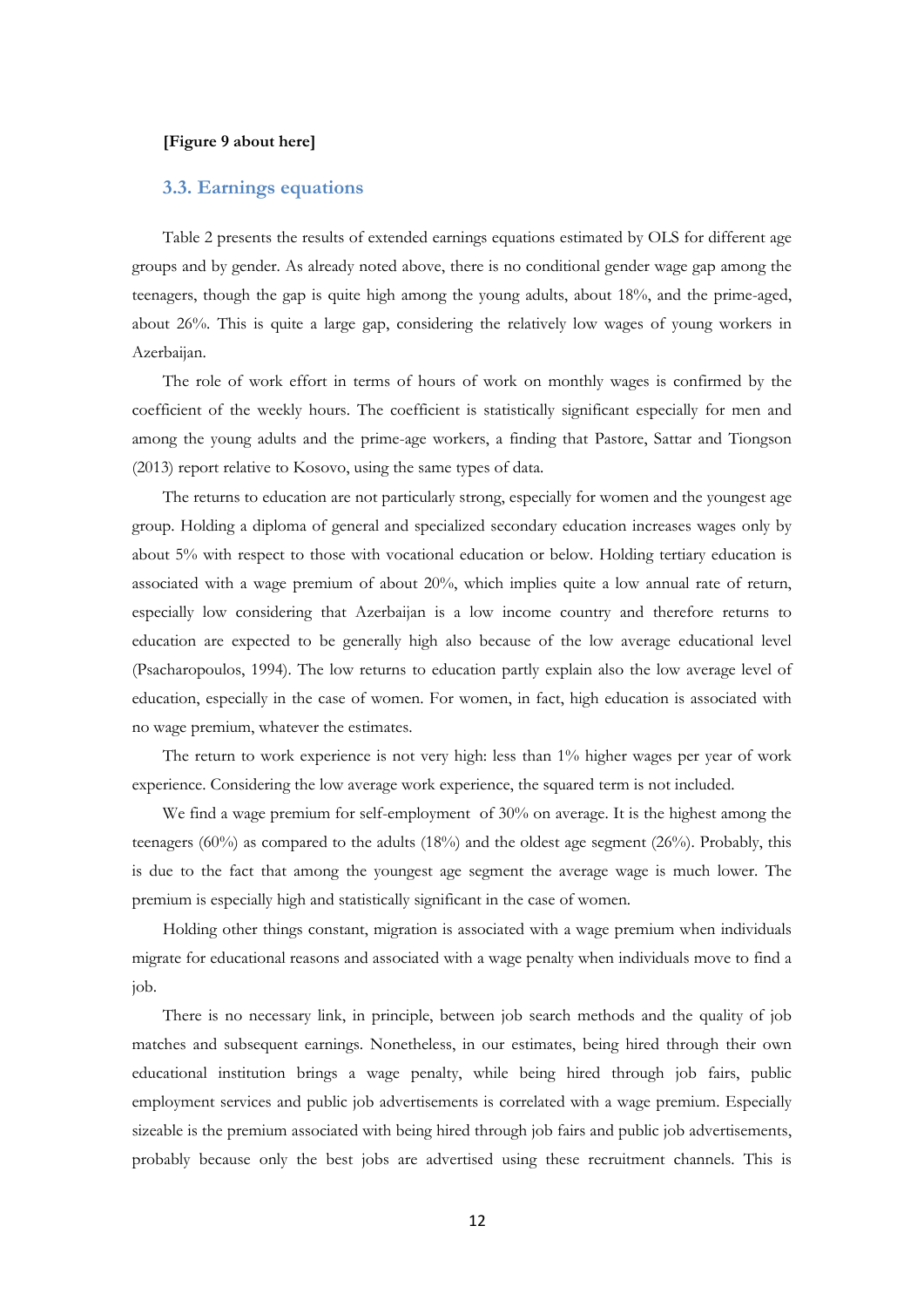different from the case of Mongolia (Pastore, 2010a), where it brings a wage penalty, but similar to Kosovo (Pastore, Sattar, Tiongson, 2013) and in other developing countries, when being hired through a network of family and friends is not associated with a wage penalty.

Job security does not come without a cost in Azerbaijan. Holding a contract implies always lower wages, especially if the contract is of unlimited duration and seasonal in nature. In other words, there is a trade-off between job security and wages. This is probably due also to the fact that in the case of informal work part of the wedge goes directly in the pockets of young workers. The same conclusion applies to the workers who do not pay taxes on their wages.

Moonlighting is associated with higher wages in the worker's main occupation. This probably indicates the greater skill level and/or motivation of the workers who moonlight. Not surprisingly, moonlighting is especially common among men, probably because women likely spend more hours engaged in reproductive and child care services.

Ceteris paribus, training brings with it a wage penalty rather than a wage premium. This may be associated with the lower productivity and work experience of those workers who require training so early in their career. Moreover, training pays off only after some time.

Union membership is associated with a wage penalty, of about 15%. The penalty is higher for young adult women and the oldest age segment in the sample.

The size of firms is associated with a wage penalty of about 20% in the case of jobs provided in very small firms and a wage premium of about 12% in the case of jobs provided by firms with more than 20 employees, holding other things constant. Meanwhile, wages in rural areas are about 12.6% lower than in urban areas, ceteris paribus. The gap is especially high among the oldest age groups probably because of the relatively better jobs available in urban areas for these age groups.

#### **[Table 2 about here]**

The Oaxaca and Blinder decomposition is the analytical tool typically used to disentangle the roles played by differences in characteristics and differences in coefficients (namely the way such characteristics are rewarded in the market) in determining the gender gap. Table 3 reports the results of such decomposition for all the age groups considered. The table has three panels. Panel (a) reports the overall results of the analysis; panel (b) shows the role of each characteristics; and panel (c) reports the coefficients of such characteristics. The characteristics are summarized for several homogeneous groups. The variables included in each group are explained in the table's accompanying footnotes. A positive coefficient can be read as increasing the gap, whereas a negative coefficient can be read as reducing the gap.

The conditional gap rises from about 6 log points among teenagers to over 10 log points among the older age groups. Among teenagers, neither the explained nor the unexplained component is statistically significant. In all other cases, the explained component reduces while the unexplained component increases the gap. This means that women have overall characteristics that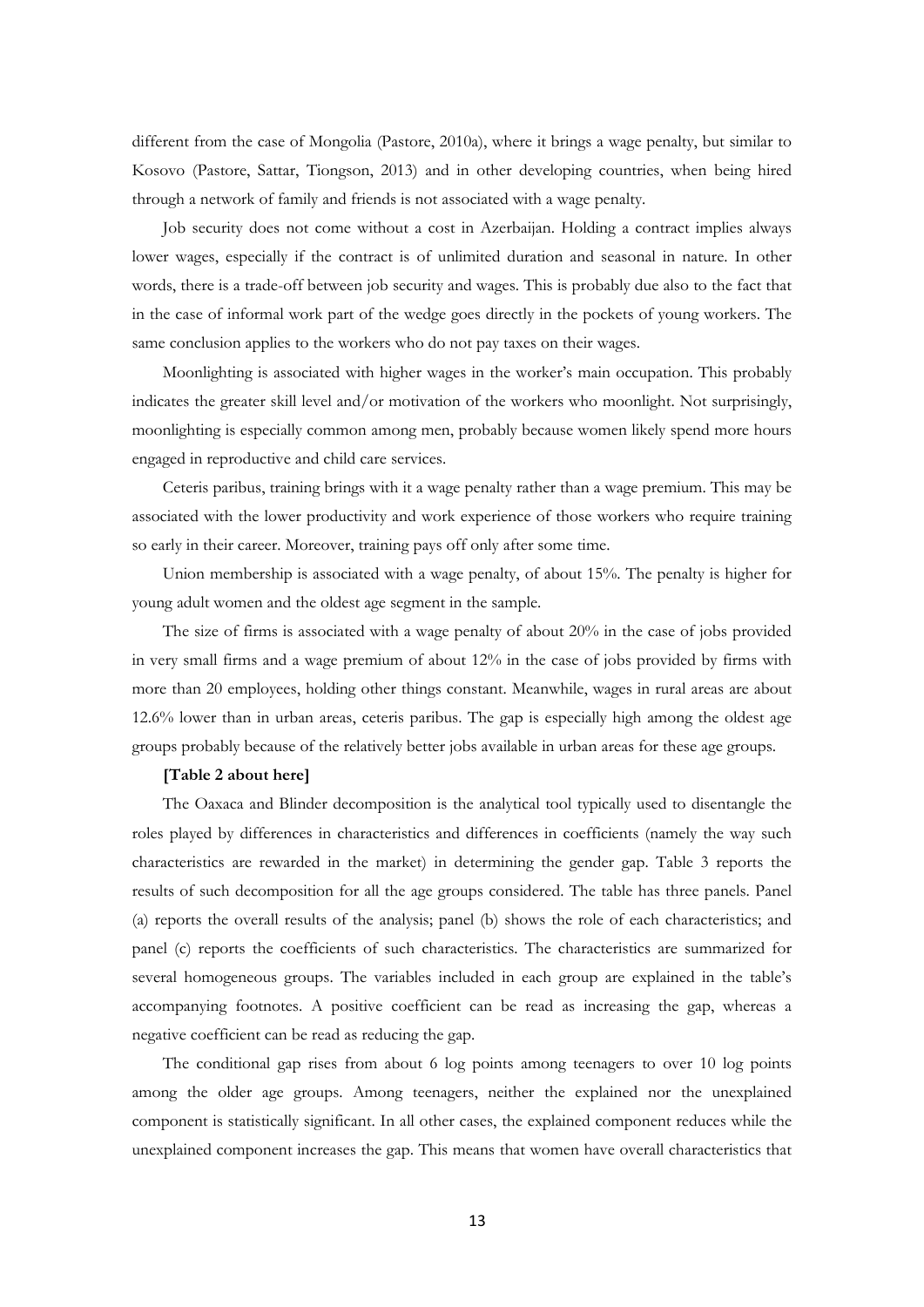are superior to men and therefore if they were paid for those characteristics at the same rate as men they would receive higher wages, on average. The point is that in the market the same characteristics may be paid at different rates by gender and men are, on average, paid more. This explains the gender gap, which therefore has a prevailing discrimination component.

Looking at panel (b), among the characteristics that increase the gap we find the number of weekly hours, which, as we know from previous discussion, is greater for men, and the greater share of self-employed and moonlighters among men. Among the factors that tend to reduce the gap, we have the better type of contract typically chosen by women, their tendency to work in larger firms and the higher training level. Other factors are not statistically different across gender. There are not remarkable differences by age. These differences are quite stable for the young adults and the prime-aged, but not for the teenagers. As noted above, for the latter group, when maternity factors are still not at play, differences are still irrelevant.

When we look at the unexplained component of the gap, we see that differences in coefficients by gender are notable but not statistically significant. The return to a weekly hour of work is much greater for men than for women, especially among prime aged workers, which suggests that there is probably also some glass ceiling effect or, alternatively, a tendency of men to occupy higher level positions or jobs with a higher productivity level. Also human capital characteristics are paid much more to men than to women. The same type of contract, which women had with a high quality, is more rewarding to men than to women.

**[Table 3 about here]** 

### **3.4. Juhn, Murphy and Pierce (1993) Decomposition**

OLS earnings equations and the Oaxaca and Blinder decomposition suffer from a number of limitations which prevent us from fully understanding some important features of the wage distribution. One such limitation is that they look at the average value of the wage distribution, preventing us from exploring whether the wage gap varies at different quantiles of the wage distribution. The empirical literature provides compelling evidence of the different size of the gender wage gap at different quantiles of the wage distribution. In addition, they do not tell us anything about the impact of quantity and price differences at different deciles of the wage distribution. To address these shortcomings, we now turn to the Juhn, Murphy and Pierce (1993) decomposition analysis which allows us to look at the gender wage gap and its components at different percentiles of the wage distribution.

Table 4 reports the results of the Juhn, Murphy and Pierce (1993) decomposition analysis of the gender wage gap in monthly wages. The procedure is implemented for each age group.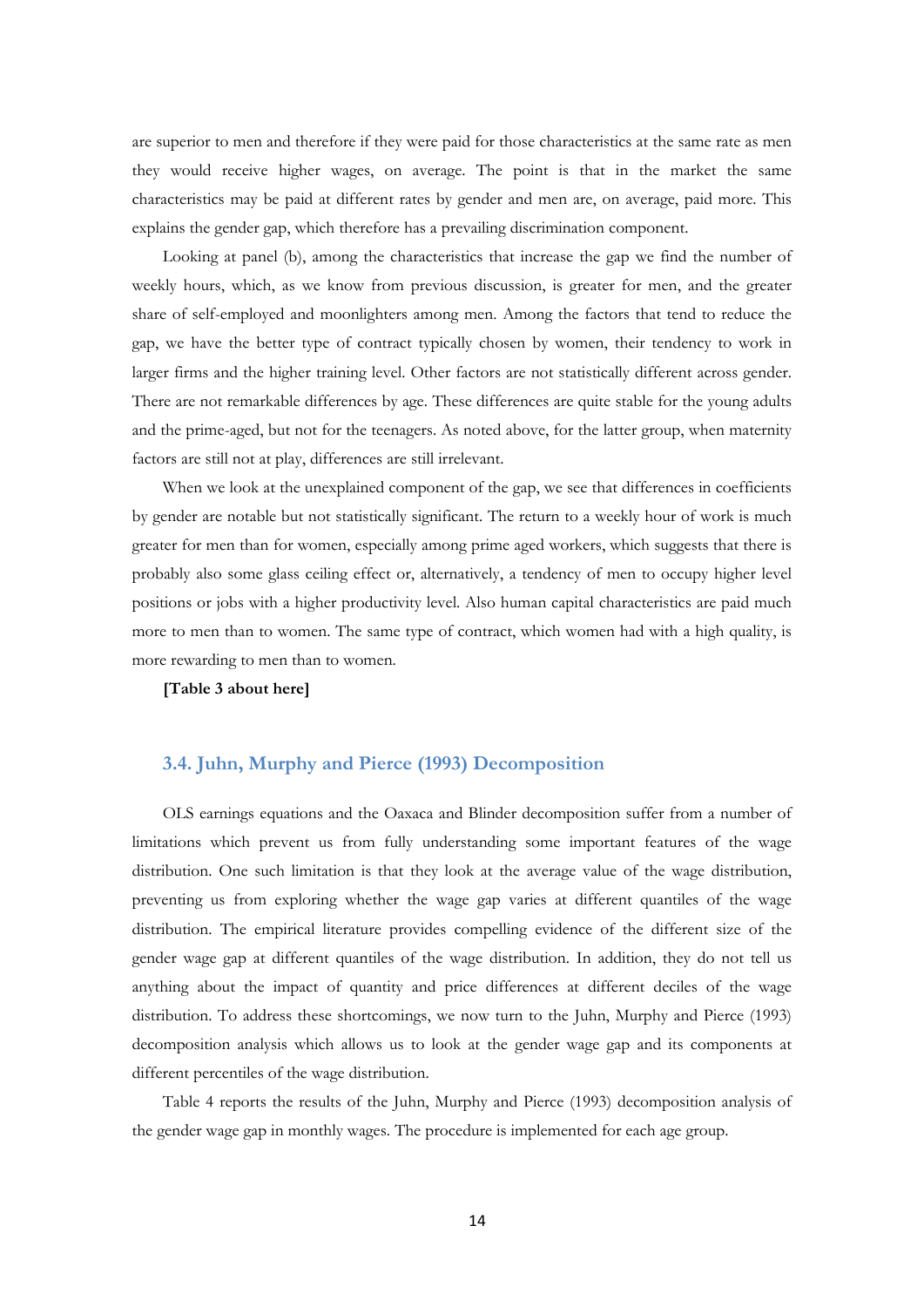The results are striking: While price effects go always in the direction of increasing the gap, as shown by the positive sign of price effects, the individual characteristics, meanwhile, tend to have different effects by age groups. Such individual characteristics serve to reduce the gap among the teenagers and the young adults, but they also tend to increase the gap, although only slightly so, for the oldest age group (the prime age workers). The residual wage inequality does not seem to affect in any important way the gender wage gap.

The role of price effects is strong in all the estimates, generating most of the gender gap. This suggests that an important component of the gap is not so much the difference in characteristics of men and women, but the way similar characteristics are rewarded in case of men and women. The price effect explains most of the average gender gap in the entire sample and for each age group. If men were paid the same price as women for the same characteristics, they would receive a wage about 11.3% lower. When we focus on the young adults, the wage gap in favor of women if they were paid the same as men for the same characteristics would be 22.4%.

#### **[Table 4 about here]**

This finding, namely the marginal role of Q factors and the important role of P factors, suggests that analyzing quantity effects in great detail may not be useful. Table 5 suggests that the quantity effects are close to zero, except in the case of the young teenagers, for whom, however, the number of observations is probably not large enough to disentangle all the quantity effects.

#### **[Table 5 about here]**

One advantage of the Juhn, Murphy and Pierce (1993) methodology compared to the standard Oaxaca and Blinder decomposition is the possibility of decomposing the gap at different quantiles of the wage distribution. Omitted findings of the decomposition at the  $25<sup>th</sup>$ ,  $50<sup>th</sup>$  and  $75<sup>th</sup>$  percentile show that the gap is particularly high at the lowest and highest ends of the wage distribution across all age groups7. This is supportive of the hypotheses of sticky floor and glass ceiling observed in other countries (see, for instance, Arulampalam et al. 2007). In other words, most of the gender gap reflects the disadvantage experienced by women at the lowest and top ends of the wage distribution.

To explore this issue in a more systematic way, we implement the Machado and Mata (2005) decomposition of the gap at each percentile of the wage distribution. The panels of Figure 10 show the decomposition for the entire sample (panel a) and then separately for each age group, including the teenagers (panel b), young adults (panel c) and prime-aged (panel d). The figures suggest the following conclusions:

- a) there is little gender wage gap among teenagers;
- b) most of the gap can be found among young adults and prime-aged young people;

 $<sup>7</sup>$  The results are available on request from the authors.</sup>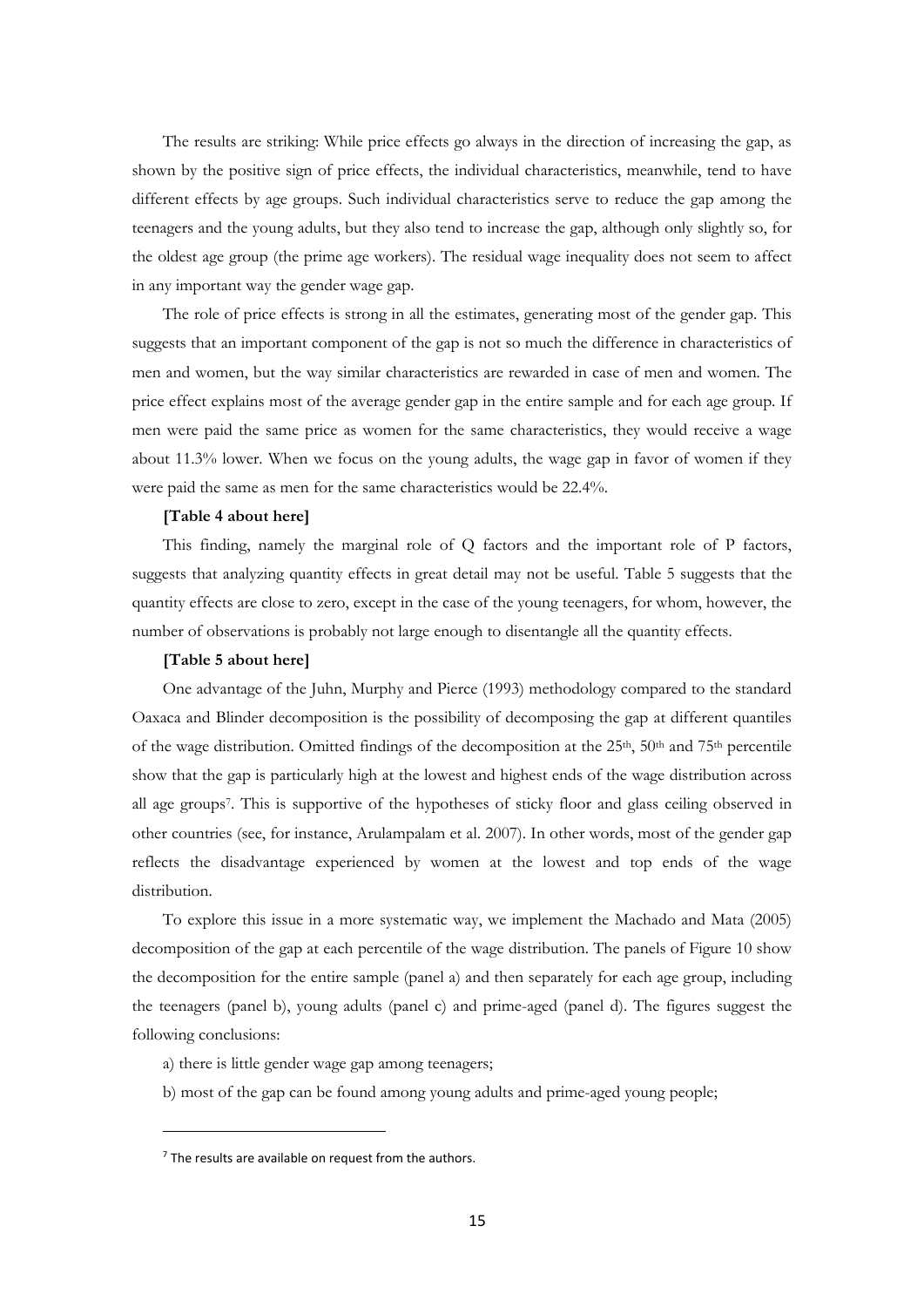c) the gap is particularly wide at the top and bottom end of the wage distribution, confirming yet again the sticky floor and glass ceiling. In other words, women tend to be paid less than their male counterparts both when they are employed in low-skill, low-productivity jobs and when they are employed in high skill, high productivity jobs; and

d) the gap at the bottom of the wage distribution rises to about almost 40% while at the top of the wage distribution, the gender gap is about 20%.

Overall, the Machado and Mata (2005) decomposition analysis confirms the impression that the main differences between men and women emerge when women reach the child-bearing years. We have noted that women tend first to adjust the number of hours worked per week and then subsequently also the decision itself whether to work or not. We now study labor supply decisions by gender and the impact of different variables on these decisions.

#### **[Figure 10 about here]**

#### **3.5. Labor supply decisions**

As noted in the previous sections, labor supply decisions diverge early in the careers of young people in Azerbaijan. Young men and women start having children at a slightly different ages, which then affects their labor market outcomes. Early marriages, particularly among women, are quite common in the country and in our sample represent an important share.

In order to assess the importance of marital status and other demographic characteristics on the labor market experience of young people, we first estimate by Probit a labor supply equation and then decompose using the Fairlie (2005) decomposition technique the impact of different covariates on the gender gap in labor supply for different age groups, namely the teenagers, young adults, prime-aged, and for the entire sample. The results of this exercise are reported in Table 6. The regressors include a number of variables grouped into clusters such as age, education, marital status, children, early marriage, being parentless, number of siblings, household size, education of father, education of mother, worked while studying, living in rural areas. In the table's accompanying footnote, we report all the variables included in each group.

The first important point to report is the generally low pseudo-R2 of the underlying Probit estimates, which ranges between the 0.10 of the prime-aged group to the 0.18 of the overall sample8. This is mirrored also in the low share of the gender gap in labor supply which is explained by all the variables we include in the estimates. As reported in Table 6, in fact, the explained

<sup>8</sup> We do not report these estimates, which are, however, available on request, because in the next section we report the results of the Heckman sample selection procedure, which includes also a labor supply equation as selection equation.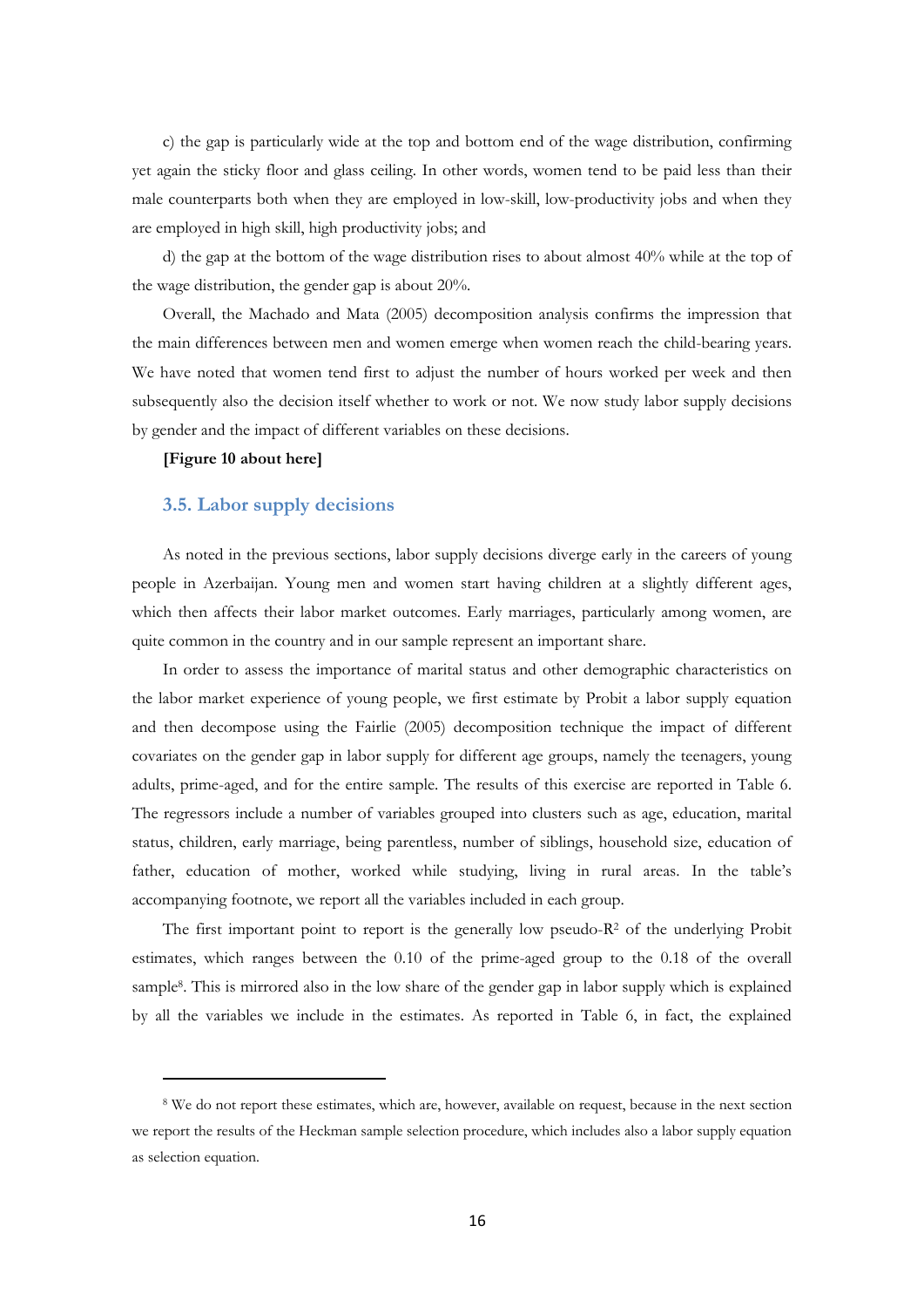component of the gap, ranges from 8.9% in the case of the prime-aged workers to 24.9% of the entire sample.

Among the covariates, marital status contributes the most to the explained component of the gap. Surprisingly, the effects are mainly due to the positive impact of being married on male labor supply rather than to the negative impact of being married on female labor supply. Also the role of children is to some extent unexpected. Having more children reduces the reservation wage of young men pushing them to seek labor, but does not seem to affect the probability of mothers to participate in the labor market. When one disentangles the differences in labor supply of individuals associated with different marital statuses, it appears that the gender difference in good part come from a large share of women who do not participate in the labor market because they are housewives. But only about half of the women are married. One possibility is that some young women withdraw from the labor market though they are not married and do not yet have children, probably because they expect to marry and to have children soon.

#### **[Table 6 about here]**

Overall, the decomposition of the factors affecting the labor supply of men and women in their early career suggests that labor supply decisions are dramatically different among women, likely due to the lack of services to support childbearing and childcare. In other words, the choices for women are stark: either start a family or continue working. In the following section we attempt to assess the impact of such labor supply decisions on wages and especially the conditional gender gap.

#### **3.6. Sample selection correction**

In order to assess the impact of selection into employment of men and women on the gender wage gap, we implement the sample selection procedure. The selection arises from the fact that the Mincerian earnings equations and, hence, also the gender wage gap are estimated only among the sub-sample of employed individuals, not for the entire sample. However, if, by chance, employed men and women are systematically different with respect to some unobservable characteristics from the sample of the non-employed, then the earnings equation may yield biased estimates of the coefficients, including the gender gap. The most obvious reason why the two samples might be different is that, in the case of the decision to participate in the labor market, both men and women may have higher skill levels than their counterparts who are not employed. If this is true and if the non-employed ever find a job, they would likely receive a lower-than-average wage, the consequence being a higher gender wage gap.

To estimate the impact on the gender wage gap of selection into employment, we use the Heckman procedure. It implies estimating two equations – either simultaneously by maximum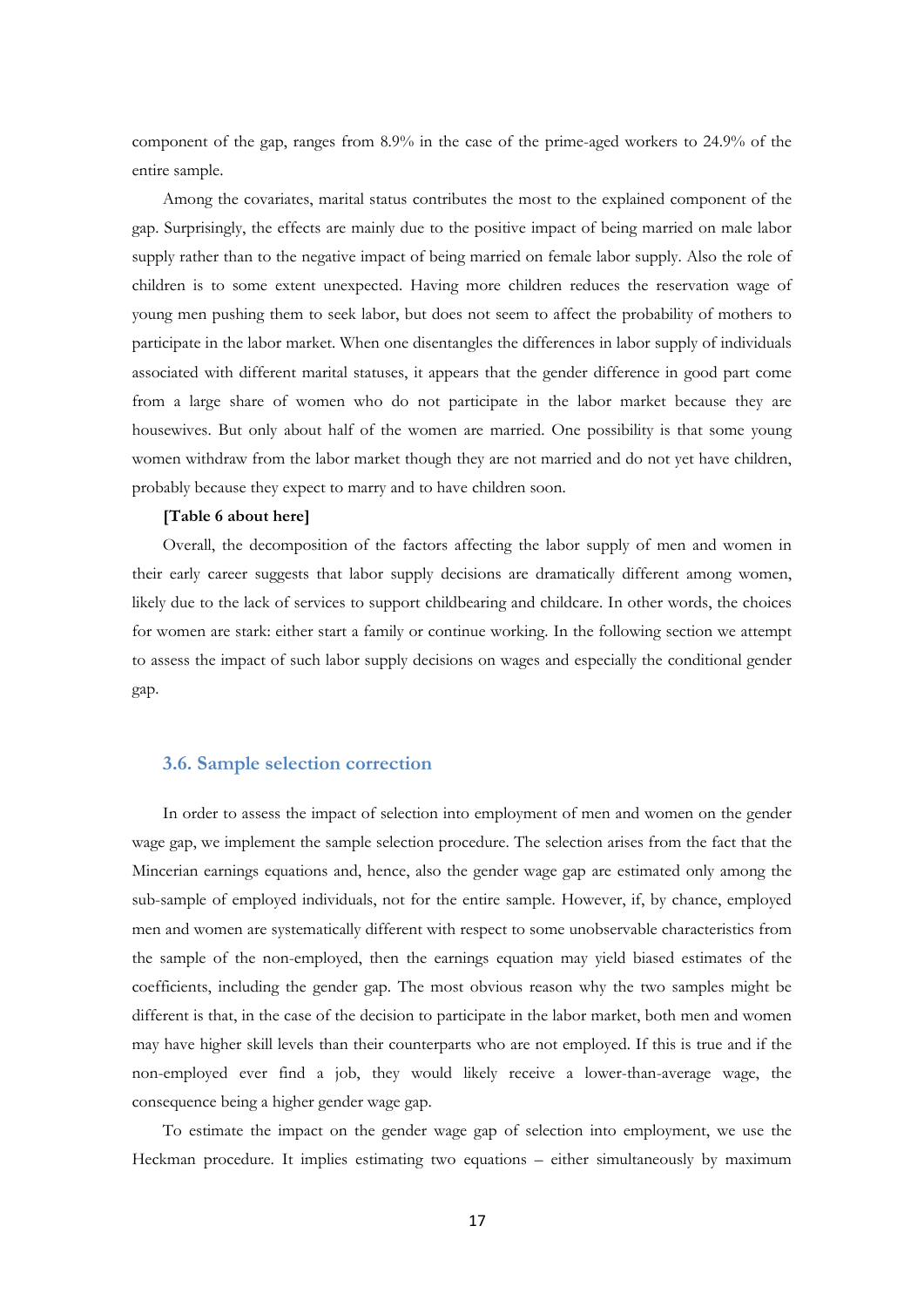likelihood or sequentially in a two-step procedure – of which the first equation, called the selection equation, is a labor supply equation, where the dependent variables is a dummy variable taking on a value of one if the individual earns an income and zero if not; the second equation, called the main equation, is the usual Mincerian earnings equation augmented of an additional term – the inverse Mills ratio – which measures the probability that an individual be employed rather than not. This term accounts for the impact of the unobservable factors that may cause some individuals to be employed and others to be non-employed. Once we control for such unobservable factors, the coefficient of each variable becomes unbiased, including the coefficient of the gender dummy. Our expectation is that the new coefficient will be lower than the OLS coefficient or greater in absolute value, considering that it is negative.

The success of this modeling strategy depends on the effectiveness of the instruments used to explain selection into employment. Because non-employment is due to two distinct phenomena in our sample, namely unemployment and inactivity, on the one hand, and study, on the other hand, we imagine two sets of instruments. Set one includes civil status variables, such marital status and the number of children; set two includes family background variables. To work effectively, instrumental variables need to affect the selection equation – labor supply decisions – but not earnings, the dependent variable of the main equation.

In our estimates reported in Table 7, civil status is explained by such variables as early marriage, having three children or more, being married or engaged rather than single. All these variables may be considered endogenous to the decision to participate to the labor market, since people may decide whether to have children while also deciding whether to participate in the labor market, particularly women. In addition, their decision might also be affected by wages, the dependent variable of the main equation. Nonetheless, in the literature, these are the typical variables used to instrument for labor supply decision. The second set of instrumental variables include the number of siblings, the educational level of fathers and mothers, and being parentless. These variables are less likely to be endogenous.

The results of the Wald test do not always reject the hypothesis of absence of sample selection bias, suggesting that the coefficients estimated by OLS may be biased in some cases. Such cases include the young teenagers, both men and women, the young adults, entire sample, and the primeaged women. These are in fact the cases when the *athrho* is statistically significant.

We can explain the correlation between the main equation and the selection equation by looking at the instruments that are statistically significant. The variable early marriage is never statistically significant in the case of men and is statistically significant and positive in the case of women only for the group of the young adults. The likely reason is that experiencing early marriage affects only the period immediately after marriage. Moreover, contrary to expectations, early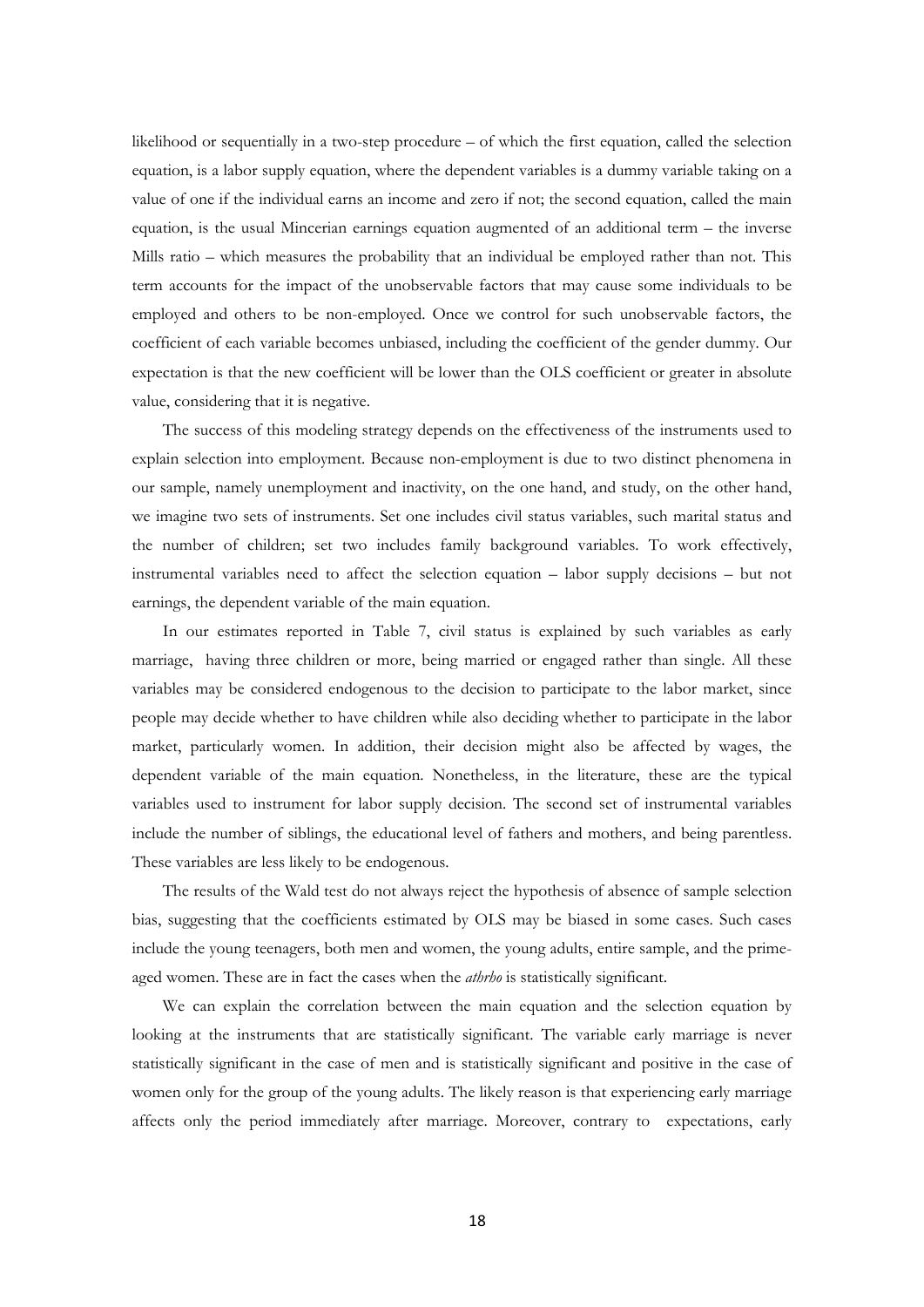marriage encourages some girls to work rather than to leave the labor market, but this impact seems to be only temporary.

Being married or engaged implies a strong, positive impact on male labor supply, but not as much on female labor supply. This may be an interesting indicator of the direction of the bias due to sample selection on the gender wage gap.

Having 3 children or more implies a statistically significant reduction in the probability to work for teenage women, but not for women of other ages in the sample. Also men are statistically unaffected by the number of children in their household.

As to family background variables, being fatherless has a strong positive impact on male, more than female labor market participation. Men bear the responsibility of the family when fathers pass away.

Having a mother with a university level of education is associated with a statistically significant reduction in the probability to work (rather than study) for the young teenagers. Having a mother with a university degree likely encourages teenagers to continue their education. The impact is however, particularly strong in the case of the educational level of fathers. In this case the effects spread also among young adults. Again, the higher is the educational level of fathers, the lower the probability to study rather than work.

What is the impact on the gender wage gap? Interestingly, the gender gap is always reduced, rather than increased. In the overall estimates, the coefficient is still negative, but smaller in absolute terms. It becomes statistically insignificant for teenagers and prime aged, while becoming positive for the young adults. In unreported estimates of the Heckman procedure, we find a positive gender gap in favor of women. This suggests that in fact a strong selection into employment is important not for the women, but rather for men. In other words, the changed civil status and the establishment of a family affects the men in particular, who self-select themselves into the labor market in such a way that they find the best jobs and are paid more. Even assuming that such selection mechanism is not happening to women, the selection of the most motivated and skilled men into marriage and work is causing in fact a gender gap in their favor. Once we control also for the least motivated who neither marry nor work, then the gap is in favor of women.

**[Table 7 about here]** 

# **4. Discussion and policy implications**

The previous analysis has shown that the early stages of a woman's labor market experience are critical. It is at this stage that women are to take important decisions regarding their family life and the labor market, generating lasting consequences for their work experience and earnings. In fact,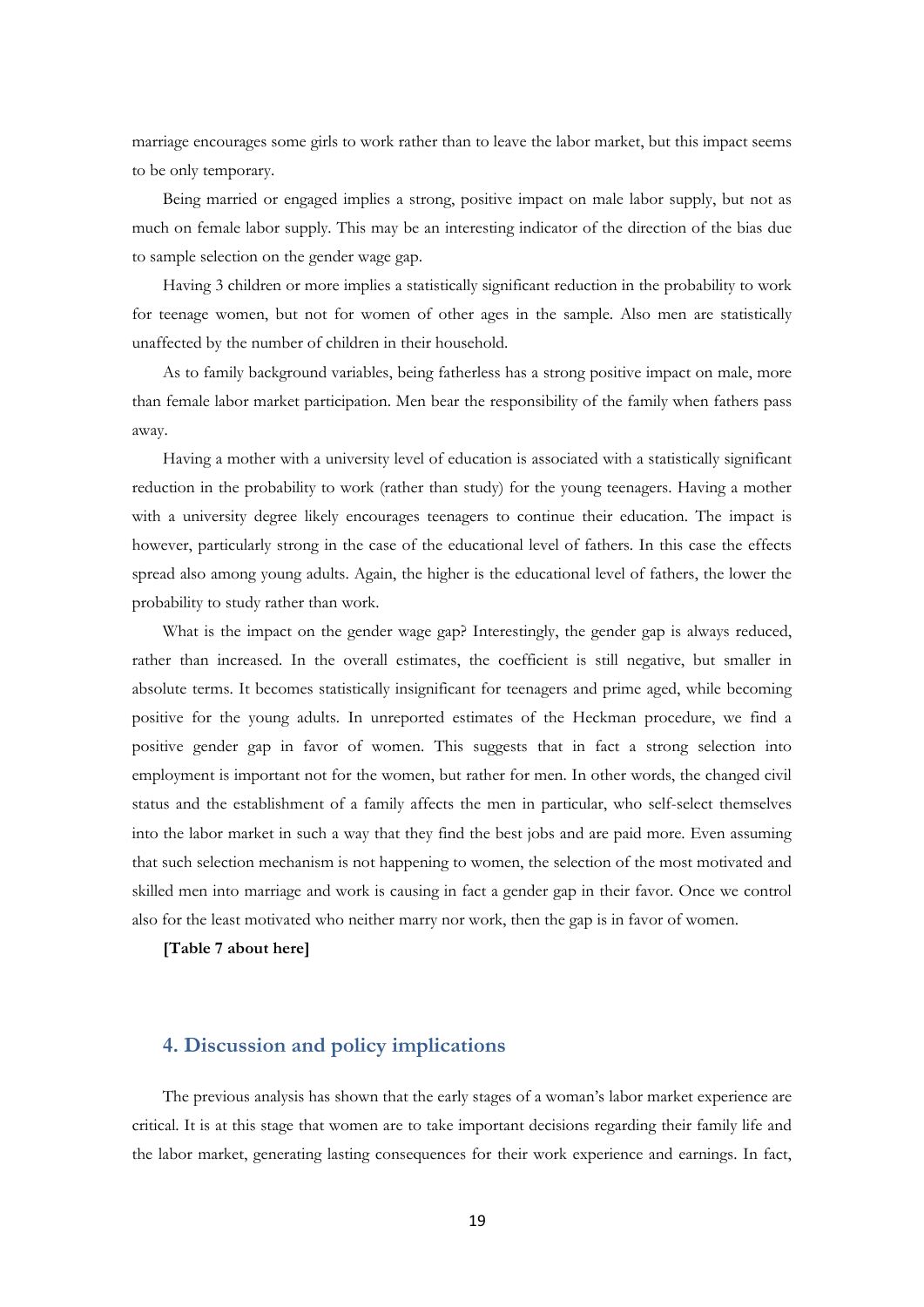maternity seems to generate a wage penalty years after entering the labor market. The gap between men and women emerges among young adults, namely in the early 20s, when the gap in labor supply goes up at 29 per cent. Also the gap in hours of work turns from positive for women, by up to 6 weekly hours on average, to positive for men, by up to 4.6 weekly hours. These differences affect wages immediately. The unconditional wage gap which is positive in favor of women for the teenagers who work, turns negative for the young adults and prime-age workers. In their late 20s, the gender wage gap approaches 35%, consistent with other studies of wage gaps among adults. In fact, of the 40% of women in our sample who marry in their early 20s, most make decisions about family life at that point.

Maternity affects the gender wage gap in part by apparently eroding women's advantage in terms of readiness to work and speed in finding a job. This is also related to their tendency to work in sectors that provide more maternity benefits, such as large firms and jobs covered by formal work arrangements. In such protected sectors, women generally tend to earn more, but most of those who do not find these types of jobs remain non-employed (either unemployed or inactive). It would be important to increase the extent to which each job provides maternity benefits to reduce the tendency of young women to self-select themselves into a limited number of sectors, where they are not necessarily best placed to find a job.

Interestingly, the results of the procedure implemented to control for sample selection suggest that we observe selection into employment by skill and motivation among men, rather than among women. Skills and motivation do not seem to matter as much in the case of women. This is also confirmed by the finding, quite atypical in the current literature, according to which women do not have a particular advantage with respect to men in terms of human capital accumulation, just the opposite. While their educational level is not superior to that of men, their level of actual work experience is much lower, driven by lower average level of labor supply and by interruptions due to maternity. Reducing the length of such interruptions through child care services should be a top priority for policy makers aware of the drivers of gender differences.

Another important field of intervention is granting equal pay at work. In the case of Azerbaijan, the gender gap in earnings is mainly due to the way the market rewards the same characteristics differently for men and women. The results of the Oaxaca and Blinder decomposition analysis show that both their human capital and their hours of work are rewarded more in the case of men. Discrimination against women is confirmed by the size of the so-called sticky floor and glass ceiling effect based on the Machado and Mata decomposition analysis. Women are paid much less than men both at the bottom and at the top of the wage distribution.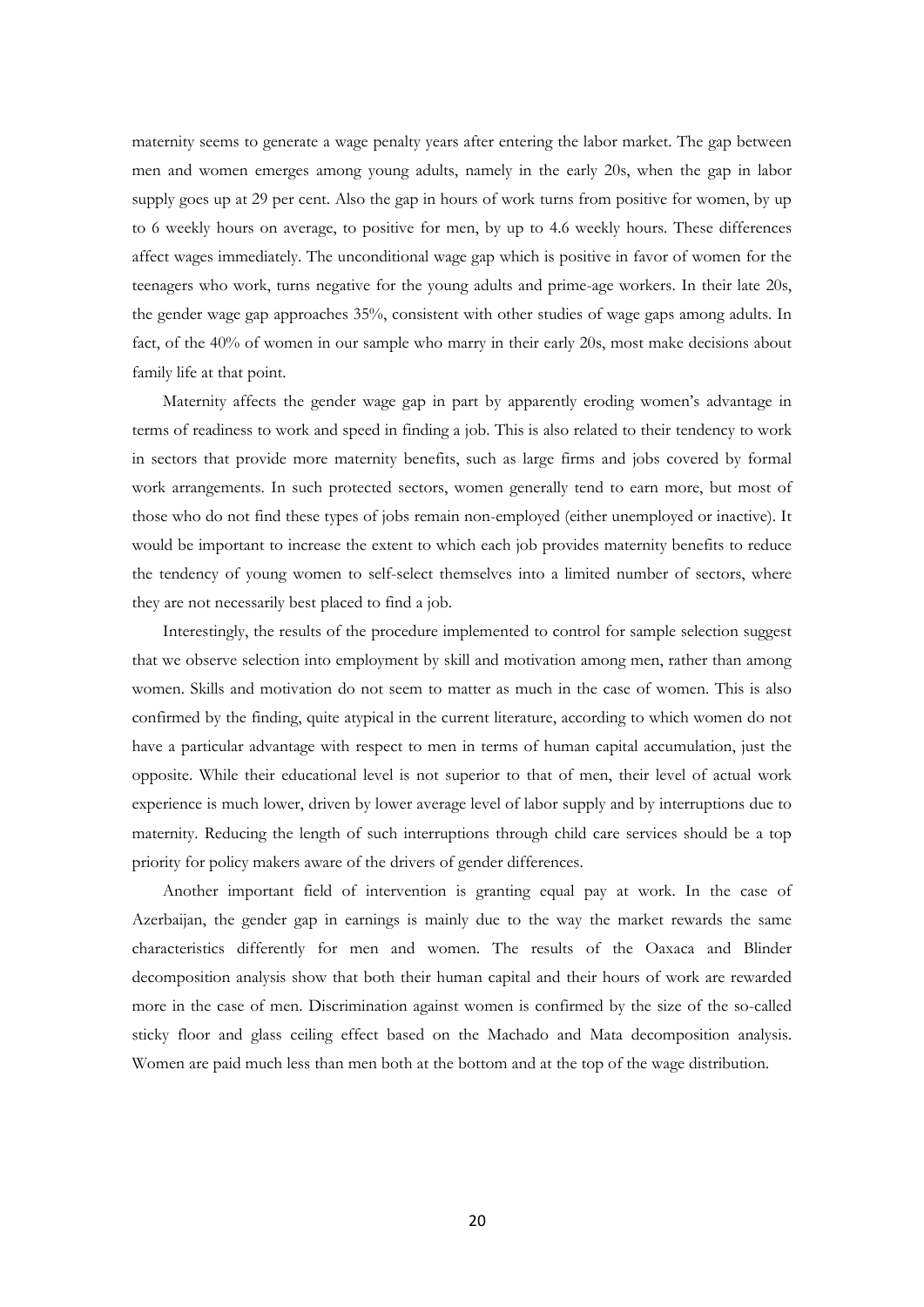### **Concluding remarks**

This paper is the first to explore the emergence of gender differences in the labor market in Azerbaijan. A further novelty of the paper is the focus on early career, made possible by the ILO's SWT survey, a unique source of information both for the size of the sample and the wealth of information on young people's individual and demographic characteristics and labor market activity.

We address the question of whether gender wage differences appear from the beginning of the careers of young men and women or whether they emerge later in their careers. The analysis suggests that at the point of entry into the labor market, differences between men and women are marginal. However, measurable differences emerge as workers begin making choices between family formation and work. The Oaxaca and Blinder decomposition analysis shows that women have better productivity-related characteristics than their male counterparts but are paid less for the same characteristics. This points to a sizeable unexplained component of the gap. The Juhn, Murphy and Pierce decomposition confirms these results at different quantiles of the earnings distribution. In fact, quantity effects – differences by gender in productivity characteristics – are almost invariably irrelevant. Overall, both the Oaxacha and Blinder and the Juhn, Murphy and Pierce decomposition analyses suggest that differences in pay may be due to the way the labor market rewards the same characteristics depending on whether it is a man or a woman who possesses them. This case is generally associated with the phenomenon referred to as "sticky floor and glass ceiling", namely the tendency of men and women to be paid differently especially at the bottom and at the higher end of the earnings distribution, where differences in pay are more striking. This hypothesis is strongly confirmed by Machado and Mata decomposition analysis at each percentile of the earnings distribution.

One surprising result is the selection into employment of young men and women. Contrary to expectations, it is the men, rather than the women, who experience more self-selection based on skill and motivation. The selection is based on civil status and having children. Men who start a family tend to work more and earn more than average.

The results, in addition to contributing to an important, fledgling literature, also has important policy implications for promoting gender equality. First, it is important to reduce the labor market disadvantage of women linked to maternity and try to increase their labor supply. To reduce the tendency of women to withdraw from the labor market it is important to provide more maternity services than are currently available.

In addition, the tendency of women to work in highly protected jobs, namely jobs in large sized firms and jobs with formal contracts, suggests that in other types of jobs and especially in the informal sector and in small firms, rights linked to maternity are not always granted. Implementing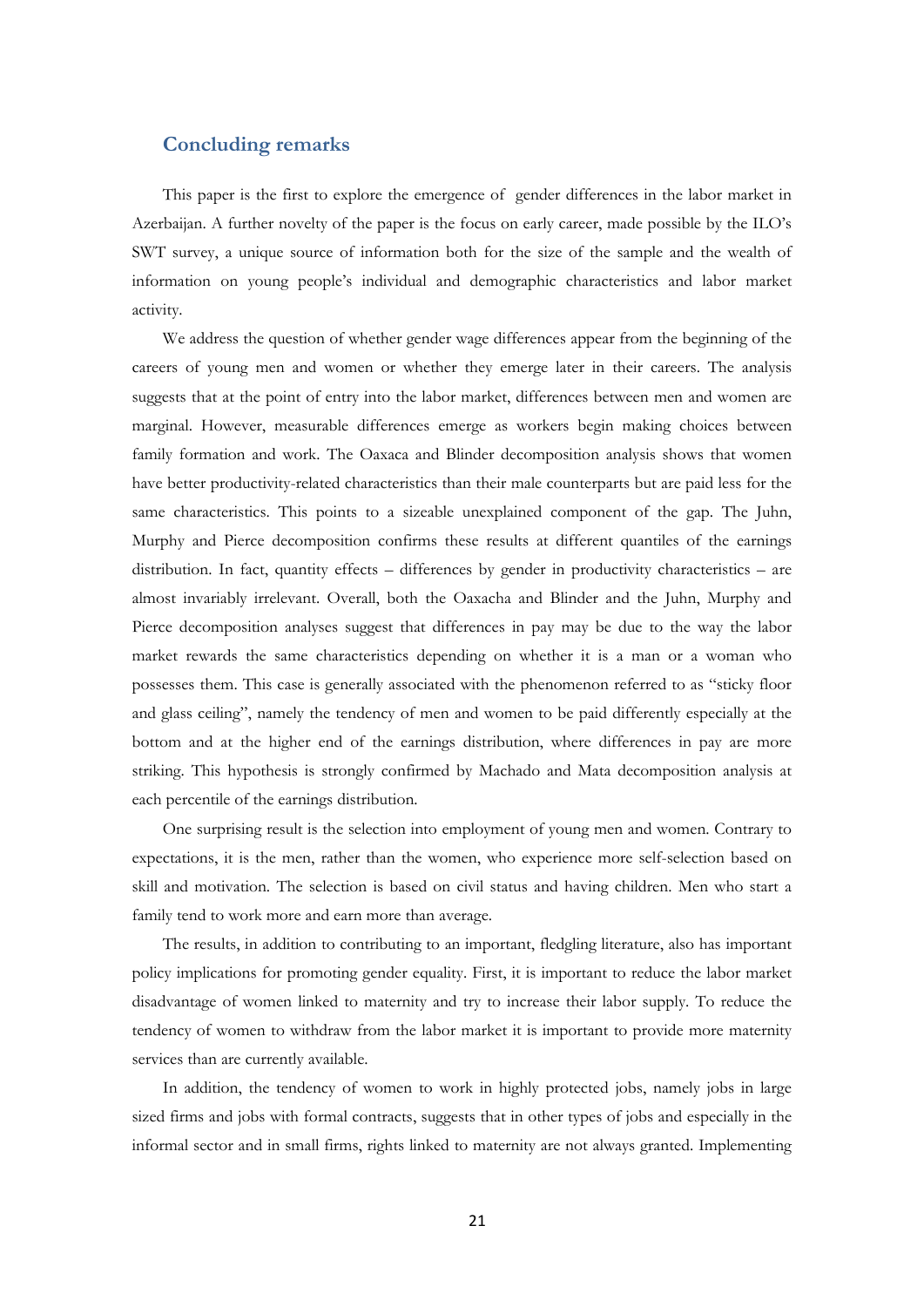the current legislation throughout the entire productive sector might increase the labor supply of women, especially those who prefer not to work instead of working in non-protected sectors.

Third, equal-pay-at-work measures should be implemented to grant the same pay for the same productivity characteristics of men and women. This point is related to the previous one. The tendency of women to work in highly protected sectors might be also due to the tendency to get paid unequally in other sectors.

Fourth, efforts should be made to reduce the exclusion of women from highly paid jobs, which is apparent from the confirmation of the glass ceiling hypothesis when we implement the Machado and Mata decomposition analysis.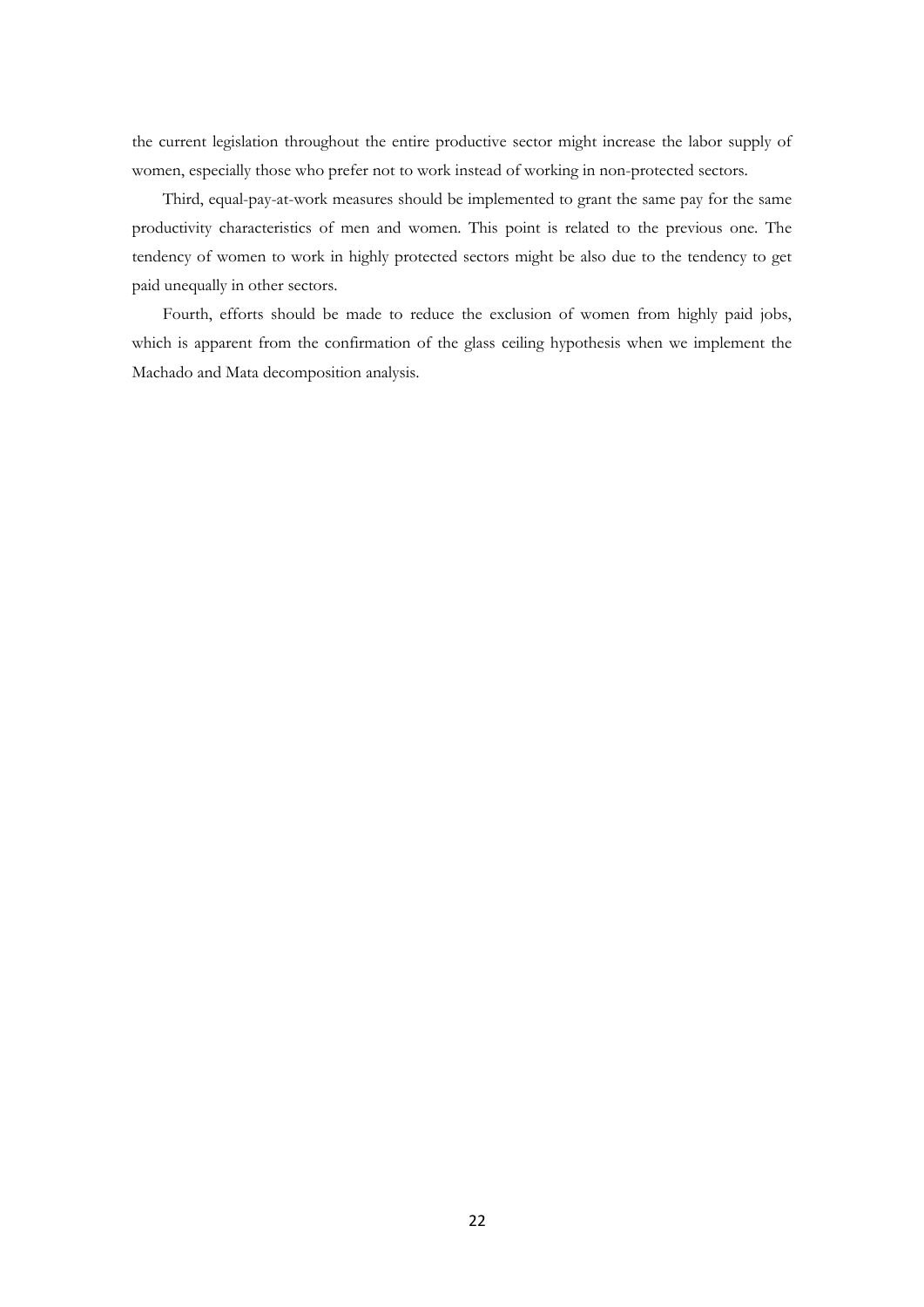## **References**

- Arulampalam, W., A. L. Booth and M.L. Bryan (2007). "Is There a Glass Ceiling over Europe? Exploring the Gender Pay Gap across the Wage Distribution," *Industrial and Labor Relations Review*, 60(2): 163-186.
- Bertrand M, Goldin C, Katz LF (2010) "Dynamics of the gender gap for young professionals in the corporate and financial sectors," *American Economic Journal: Applied Economics* 2(28): 228–255.
- Del Bono, E. and D. Vuri (2011) "Job mobility and the gender wage gap in Italy," *Labour Economics*, 18(1): 130-142.
- Fairlie, Robert W. (2005). "An extension of the Blinder-Oaxaca decomposition technique to logit and probit models," Journal of Economic and Social Measurement 30: 305-316.
- Juhn, C., Murphy, K.M. and B. Pierce (1993). "Wage Inequality and the Rise in Returns to Skill," *The Journal of Political Economy*, 101(3): 410-442.
- Kunze, A. 2003. "Gender Differences in Entry Wages and Early Career Wages," *Annales d'économie et de statistique*, 71/72: 245-265.
- Kunze, A. 2005. "The Evolution of the Gender Wage Gap," in *Labour Economics*, 12(1): 73-97.
- Machado J, Mata J (2005), "Counterfactual decompositions of changes in wage distributions using quantile regression," *Journal of Applied Economics*, 20(4): 445–465
- Manning A, Swaffield J (2008) "The Gender Gap in early-career wage growth," *Economic Journal*, 118(530): 983–1024.
- Munich, D., Svejnar, J. and Terrell, K. (2005). "Is women's human capital valued more by markets than by planners?" *Journal of Comparative Economics*, 33(2): 278-299.
- Pastore F (2010a) "The Gender Gap in Early Career in Mongolia," *International Journal of Manpower* 31(2): 188–207.
- Pastore F (2010b) "Returns to Education of Young People in Mongolia," *Post-Communist Economies*, 22(2): 247-265.
- Pastore F, Sattar S and Tiongson E (2013) "Gender Differences in Earnings and Labor Supply in Early Career: evidence from Kosovo's School-to-Work Transition Survey," *IZA Journal of Labor & Development* 2:5.
- Pastore, Francesco and Alina Verashchagina (2011) "When Does Transition Increase the Gender Wage Gap? An Application to Belarus" *The Economics of Transition*, 19(2): 333-369.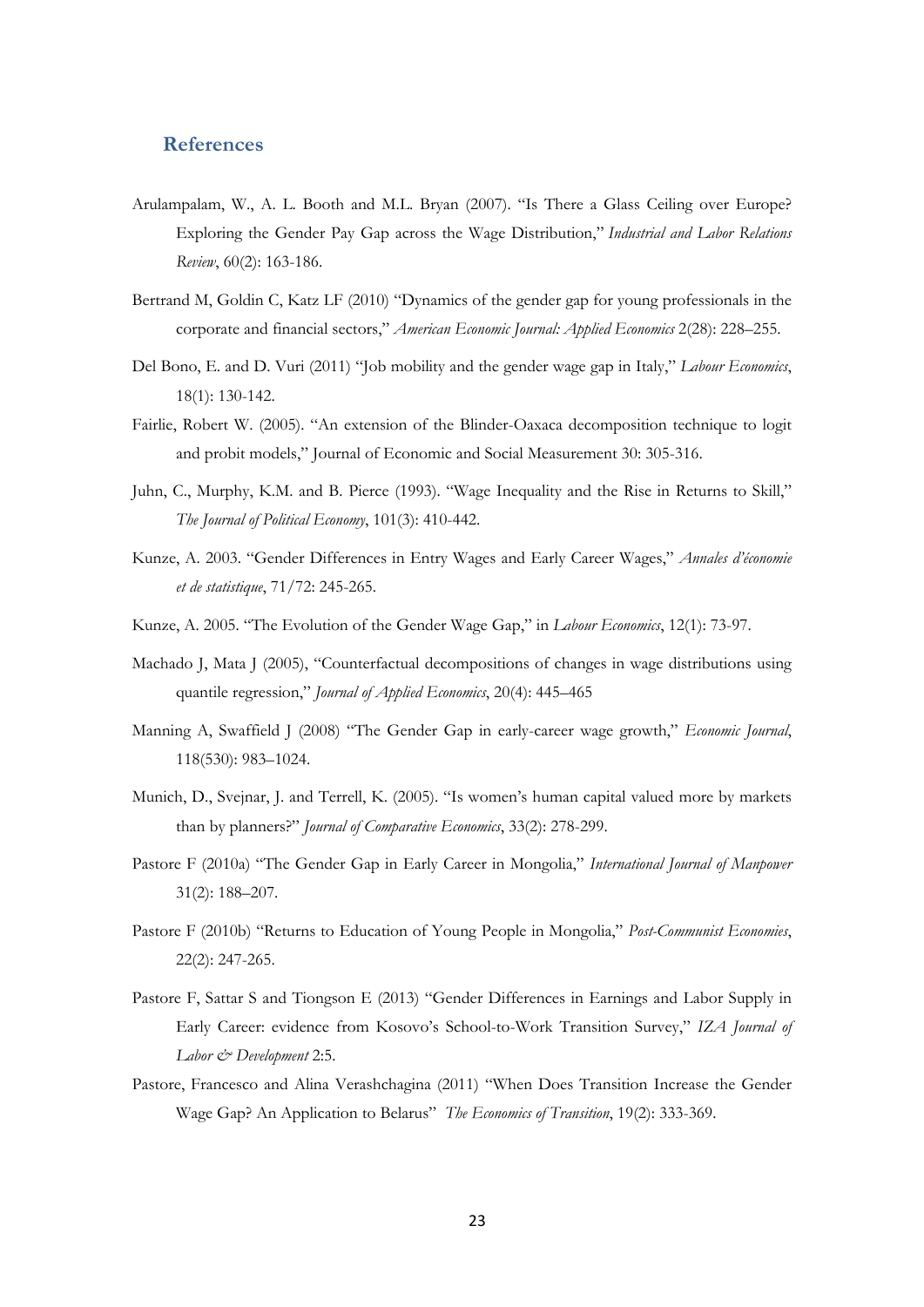Psacharopoulos, G. 1994. "Returns to investment in education: a global update", *World Development*, 22(9): 1325-1343.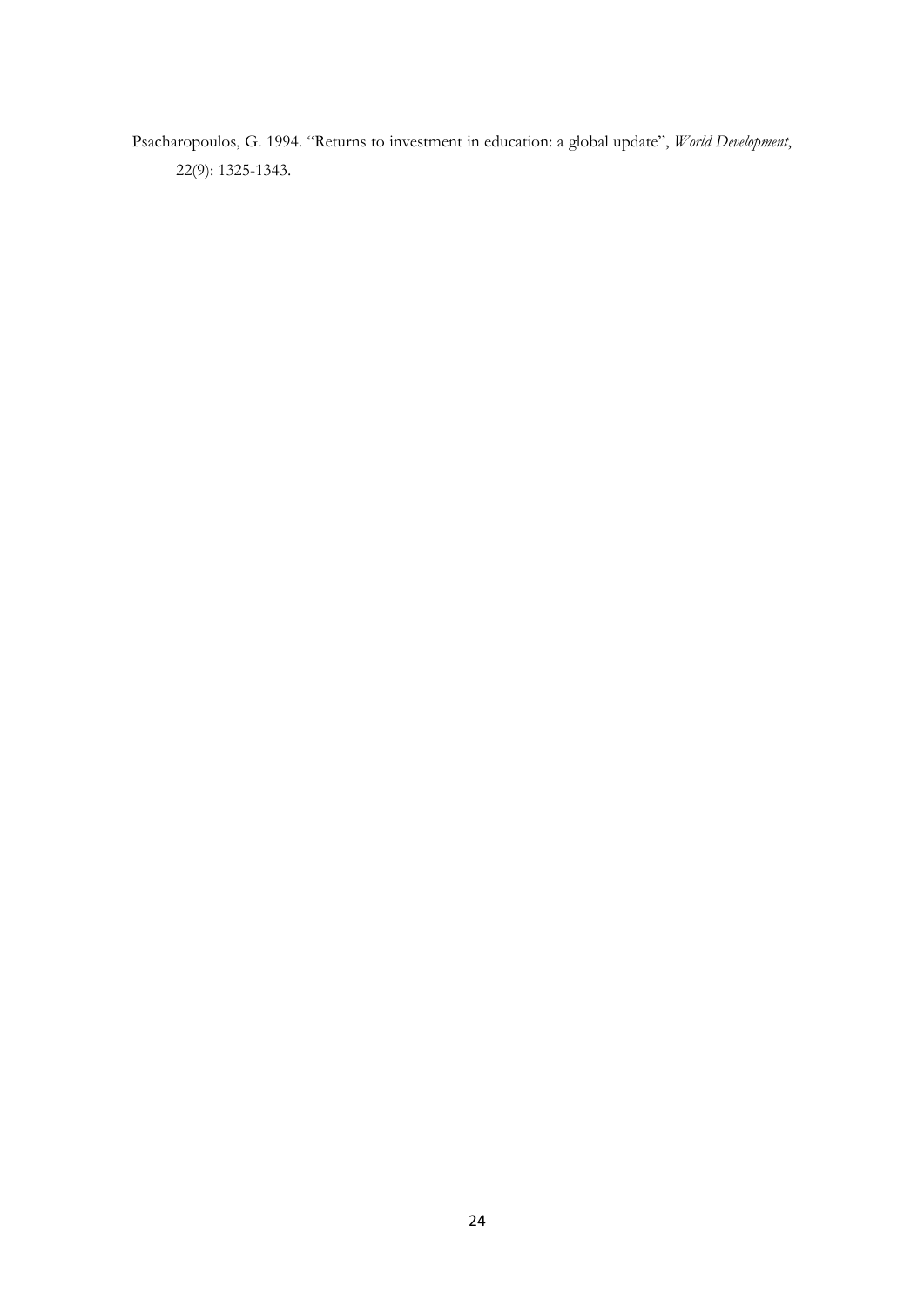# **Tables and Figures**

# Table 1. The Gender Wage Gap by Age Group

|                                                                                                                                                                                                                                                                                              | Monthly wages (with contractual hours of work)<br>Young adults<br>All<br>Teenagers |                        |                                           |                          |  |  |  |  |  |
|----------------------------------------------------------------------------------------------------------------------------------------------------------------------------------------------------------------------------------------------------------------------------------------------|------------------------------------------------------------------------------------|------------------------|-------------------------------------------|--------------------------|--|--|--|--|--|
| Panel (a)                                                                                                                                                                                                                                                                                    |                                                                                    | $(15-19)$              | $(20-24)$                                 | Prime age<br>$(25-29)$   |  |  |  |  |  |
| Unconditional                                                                                                                                                                                                                                                                                | $-0.1013***$                                                                       | $-0.0559$              | $-0.1125***$                              | $-0.1059***$             |  |  |  |  |  |
| Conditional on: hours of work                                                                                                                                                                                                                                                                | $-0.0765***$                                                                       | $-0.0847$              | $-0.0831**$                               | $-0.0694**$              |  |  |  |  |  |
| Conditional on: hours of work, education                                                                                                                                                                                                                                                     | $-0.0828***$                                                                       | $-0.094$               | $-0.0848**$                               | $-0.0776**$              |  |  |  |  |  |
| Conditional on: hours of work, education, actual work experience                                                                                                                                                                                                                             | $-0.1645***$                                                                       | $-0.1315$              | $-0.2235***$                              | $-0.1516***$             |  |  |  |  |  |
| Conditional on: hours of work, education, actual work experience, work<br>and study, self-employment, migration status, job search method, type of<br>contract, formal / informal work, moonlighting, job satisfaction, training,<br>union membership, firm's size, goal in life, rural area | $-0.1204***$                                                                       | $-0.0697$              | $-0.1959***$                              | $-0.1279***$             |  |  |  |  |  |
| Panel (b)                                                                                                                                                                                                                                                                                    |                                                                                    |                        | Monthly wages (with actual hours of work) |                          |  |  |  |  |  |
|                                                                                                                                                                                                                                                                                              | All                                                                                | Teenagers<br>$(15-19)$ | Young adults<br>$(20-24)$                 | "Young old"<br>$(25-29)$ |  |  |  |  |  |
| Conditional on: hours of work                                                                                                                                                                                                                                                                | $-0.0947***$                                                                       | $-0.0852$              | $-0.1081***$                              | $-0.0963***$             |  |  |  |  |  |
| Conditional on: hours of work, education, actual work experience                                                                                                                                                                                                                             | $-0.0698**$                                                                        | $-0.1395*$             | $-0.1284*$                                | $-0.0612$                |  |  |  |  |  |
| Conditional on: previous variables, plus worked while studying, migration<br>status, job search method, goal in life, rural area                                                                                                                                                             | $-0.1531***$                                                                       | $-0.2121**$            | $-0.2244***$                              | $-0.0883*$               |  |  |  |  |  |
| Conditional on: previous variables, plus self-employment, type of<br>contract, formal / informal work, moonlighting, job satisfaction, training,<br>union membership, firm's size                                                                                                            | $-0.1275***$                                                                       | $-0.0753$              | $-0.2161***$                              | $-0.1337***$             |  |  |  |  |  |
| Panel (c)                                                                                                                                                                                                                                                                                    |                                                                                    |                        | Hourly wages                              |                          |  |  |  |  |  |
|                                                                                                                                                                                                                                                                                              | All                                                                                | Teenagers<br>$(15-19)$ | Young adults<br>$(20-24)$                 | "Young old"<br>$(25-29)$ |  |  |  |  |  |
| Unconditional                                                                                                                                                                                                                                                                                | $-0.0489*$                                                                         | $-0.1025$              | $-0.0454$                                 | $-0.026$                 |  |  |  |  |  |
| Conditional on: education                                                                                                                                                                                                                                                                    | $-0.0536**$                                                                        | $-0.0976$              | $-0.0455$                                 | $-0.0340$                |  |  |  |  |  |
| Conditional on: hours of work, education, actual work experience                                                                                                                                                                                                                             | $-0.0353$                                                                          | $-0.1565*$             | $-0.0460$                                 | $-0.0205$                |  |  |  |  |  |
| Conditional on: previous variables, plus worked while studying, migration<br>status, job search method, goal in life, rural area                                                                                                                                                             | $-0.0823**$                                                                        | $-0.1412$              | $-0.1154**$                               | $-0.0909*$               |  |  |  |  |  |
| Number of observations                                                                                                                                                                                                                                                                       | 1896                                                                               | 316                    | 703                                       | 877                      |  |  |  |  |  |

*Note: \* p<.1; \*\* p<.05; \*\*\* p<.01.*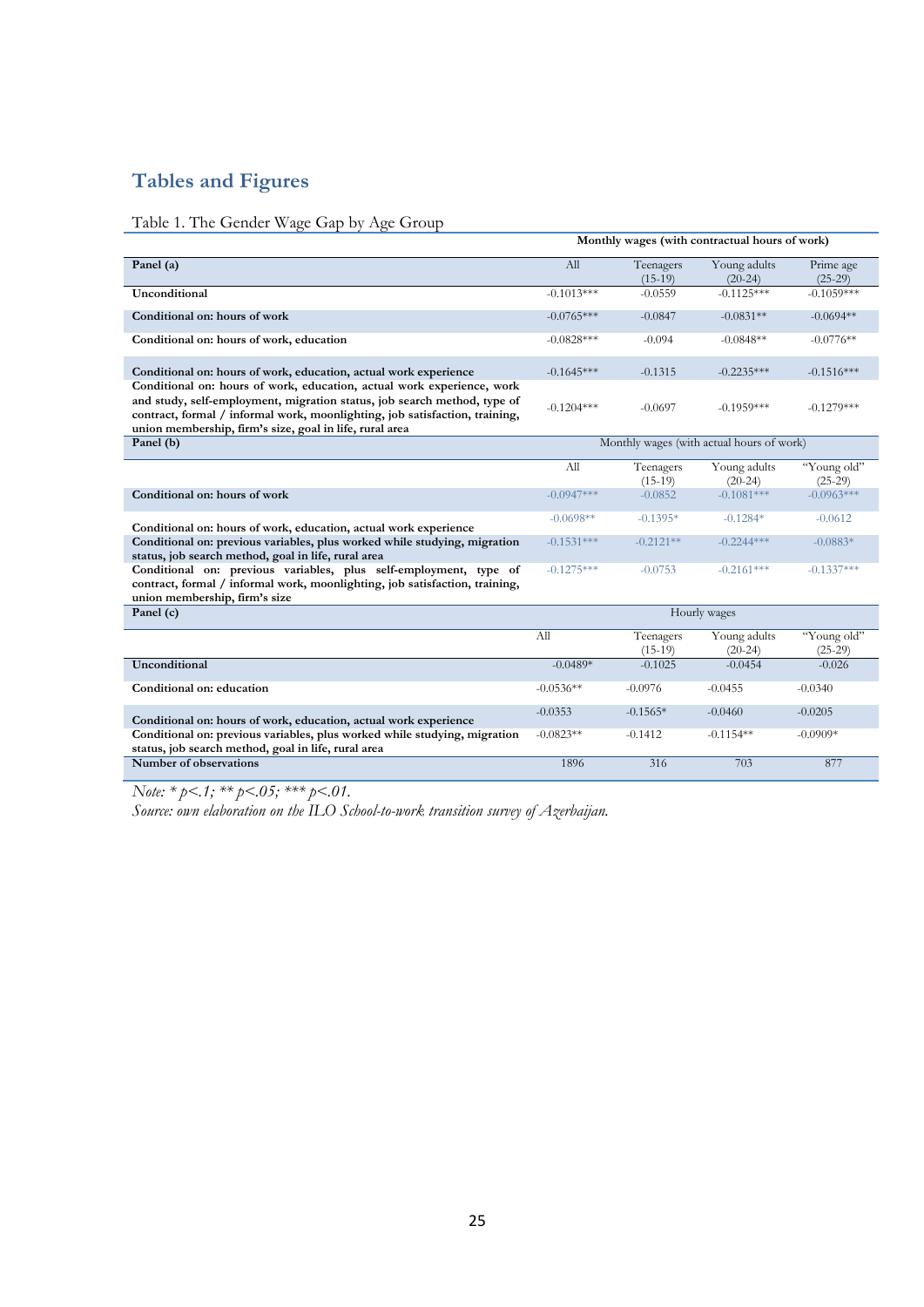| Variable                                                   | All          | Teenagers<br>$(15-19)$ | Young<br>adults<br>$(20-24)$ | Prime-<br>aged<br>$(25-29)$ | All women    | All men      | Teenagers<br>women | Teenagers<br>men | Young<br>adults<br>women | Young<br>adults<br>men | Prime-<br>aged<br>women | Prime-aged<br>men |
|------------------------------------------------------------|--------------|------------------------|------------------------------|-----------------------------|--------------|--------------|--------------------|------------------|--------------------------|------------------------|-------------------------|-------------------|
| Women                                                      | $-0.1204***$ | $-0.0697$              | $-0.1959***$                 | $-0.1279***$                |              |              |                    |                  |                          |                        |                         |                   |
| Log of weekly hours of work                                | $0.2042***$  | $-0.126$               | $0.1777**$                   | $0.2613***$                 | 0.0334       | $0.2394***$  | 0.0562             | $-0.1592$        | $0.1439*$                | 0.0972                 | $-0.0293$               | $0.3636***$       |
| Education (baseline: vocational or below)                  |              |                        |                              |                             |              |              |                    |                  |                          |                        |                         |                   |
| General education                                          | 0.0182       | $-0.0274$              | 0.0562                       | $-0.0431$                   | $-0.0434$    | 0.0241       | 0.0069             | $-0.0962$        | 0.0409                   | 0.0646                 | $-0.0735$               | 0.0077            |
| Secondary general education                                | $0.0514**$   | 0.0224                 | $0.1133**$                   | $-0.0508$                   | $-0.0123$    | $0.0763**$   | 0.013              | $-0.0252$        | 0.0544                   | $0.1685*$              | $-0.0598$               | 0.0009            |
| Secondary specialised education                            | $0.0676*$    | $-0.1376$              | 0.117                        | $-0.038$                    | $-0.0458$    | $0.1279***$  | $-0.1134$          | $-0.166$         | $-0.0666$                | $0.2399**$             | $-0.0537$               | 0.0447            |
| University and Master programme                            | $0.1870***$  | 0.0343                 | $0.1786**$                   | $0.1089*$                   | 0.0963       | $0.2454***$  | $-0.0479$          | $-0.0825$        | 0.0588                   | $0.2874**$             | 0.0582                  | $0.2142*$         |
| Actual work experience <sup>1</sup>                        | $0.0091***$  | 0.0021                 | 0.0008                       | 0.0038                      | $0.0057**$   | $0.0108***$  | $-0.1323$          | $-0.0045$        | $-0.0131*$               | 0.0128                 | 0.0038                  | 0.0083            |
| Work and study                                             | 0.0714       | $0.3084**$             | $-0.0025$                    | 0.0857                      | $0.1320*$    | 0.0506       | $0.3232*$          | 0.138            | $-0.0194$                | 0.0305                 | 0.1138                  | 0.0567            |
| Self-employed                                              | $0.2969***$  | $0.6135***$            | $0.1784***$                  | $0.2620***$                 | $0.2822*$    | $0.2953***$  | 0.9774             | $0.4879**$       | 0.1587                   | $0.1253*$              | 0.0424                  | $0.3020***$       |
| Immigrant of which (baseline: not an immigrant)            |              |                        |                              |                             |              |              |                    |                  |                          |                        |                         |                   |
| With family                                                | 0.1116       | 0.0485                 | 0.0986                       | 0.1349                      | 0.029        | $0.3289**$   | 0.1377             | 0.0643           | 0.0741                   | $0.6759***$            | 0.04                    | $0.3048*$         |
| For educational reasons                                    | $0.1424***$  | 0.0741                 | 0.2063                       | (omitted)                   | (omitted)    | $0.1484**$   | (omitted)          | 0.0423           | (omitted)                | 0.2037                 | (omitted)               | (omitted)         |
| Looking for a job                                          | $-0.2109**$  | $-0.1418**$            | $-0.2251***$                 | $-0.1775$                   | $-0.4030***$ | $-0.0393$    | (omitted)          | $-0.1258$        | $-0.3525**$              | $-0.0495$              | $-0.3273**$             | $-0.0717$         |
| For other reasons                                          | $-0.0071$    | 0.032                  | $-0.0257$                    | 0.0054                      | $-0.0171$    | $-0.0197$    | 0.1088             | $-0.0276$        | 0.0756                   | $-0.0473$              | $-0.1142$               | $-0.0051$         |
| Job search method (baseline: other job search<br>channels) |              |                        |                              |                             |              |              |                    |                  |                          |                        |                         |                   |
| <b>Educational institutions</b>                            | $-0.2732***$ | $-0.1375$              | $-0.0985$                    | $-0.3818***$                | 0.0199       | $-0.3960***$ | 0.4684             | $-0.1944$        | $0.4103**$               | $-0.2312*$             | $-0.0742$               | 0.0533            |
| <b>Job</b> fairs                                           | $0.4754***$  | 1.0122**               | $0.6354***$                  | $0.3209**$                  | $0.8445***$  | $0.2695***$  | (omitted)          | 0.5532           | $1.2074***$              | $0.4175***$            | $0.9737***$             | 0.089             |
| <b>Public Employment Offices</b>                           | $0.3322***$  | 1.2733**               | $0.5321***$                  | 0.1287                      | $0.5626**$   | $0.2412***$  | 2.3288**           | 1.036            | $1.3043***$              | $0.3569**$             | 0.262                   | $-0.0316$         |
| Labor contractors                                          | 0.0007       | $0.6069***$            | $-0.1533$                    | $-0.026$                    | 0.0642       | $-0.0325$    | $1.0267**$         | (omitted)        | 0.2891                   | $-0.168$               | $-0.296$                | $-0.0631$         |
| Direct call by the employer                                | $0.1007*$    | 0.1555                 | $0.1842**$                   | 0.0129                      | $0.2465*$    | 0.01         | $0.7066*$          | 0.0616           | $0.5250**$               | 0.0649                 | 0.0842                  | $0.2355**$        |
| Public job adverts                                         | $0.4896***$  | $0.6739***$            | $0.6360***$                  | $0.2892***$                 | $0.7031***$  | $0.3251***$  | 1.6686*            | $0.9002*$        | $0.9488***$              | $0.4209***$            | $0.5992***$             | $-0.0405$         |
| Personal network of friends and relatives                  | 0.0193       | 0.2651                 | 0.0151                       | $-0.0312$                   | 0.1446       | $-0.0098$    | 0.5229             | 0.1121           | $0.4520**$               | $-0.0916$              | $-0.0196$               | 0.0533            |
| Type of working contract (baseline: no contract)           |              |                        |                              |                             |              |              |                    |                  |                          |                        |                         |                   |
| Contract of unlimited duration                             | $-0.4508***$ | $-0.8260***$           | $-0.5109***$                 | $-0.3386***$                | $-0.6407***$ | $-0.3591***$ | $-0.1498$          | $-0.8312***$     | $-0.6103***$             | $-0.4810***$           | $-0.6819***$            | $-0.1708**$       |
| Contract of limited duration                               | $-0.2661***$ | $-0.3867*$             | $-0.2913***$                 | $-0.1762*$                  | $-0.3801***$ | $-0.2186***$ | 0.3814             | $-0.5883$        | $-0.2806*$               | $-0.2850***$           | $-0.4548**$             | $-0.0768$         |
| Seasonal contract                                          | $-0.3837***$ | $-0.5263***$           | $-0.3182***$                 | $-0.3445***$                | $-0.5343***$ | $-0.3237***$ | 0.3531             | $-0.6724***$     | $-0.2869$                | $-0.3256***$           | $-0.7947***$            | $-0.1939**$       |
| Oral contract                                              | $-0.0636$    | (omitted)              | $-0.3214*$                   | 0.1141                      | (omitted)    | 0.11         | (omitted)          | (omitted)        | (omitted)                | $-0.2721$              | (omitted)               | $0.4621**$        |
| Formal / informal work (baseline: formal work)             |              |                        |                              |                             |              |              |                    |                  |                          |                        |                         |                   |
| Paid no tax on her / his job                               | $-0.1063**$  | $-0.4123***$           | 0.0319                       | $-0.0957$                   | $-0.2278***$ | $-0.0592$    | $-0.4992**$        | $-0.2621$        | $-0.1465$                | 0.0871                 | $-0.0344$               | $-0.1073$         |

# **Table 2. Extended Mincerian earnings equations by age group and gender**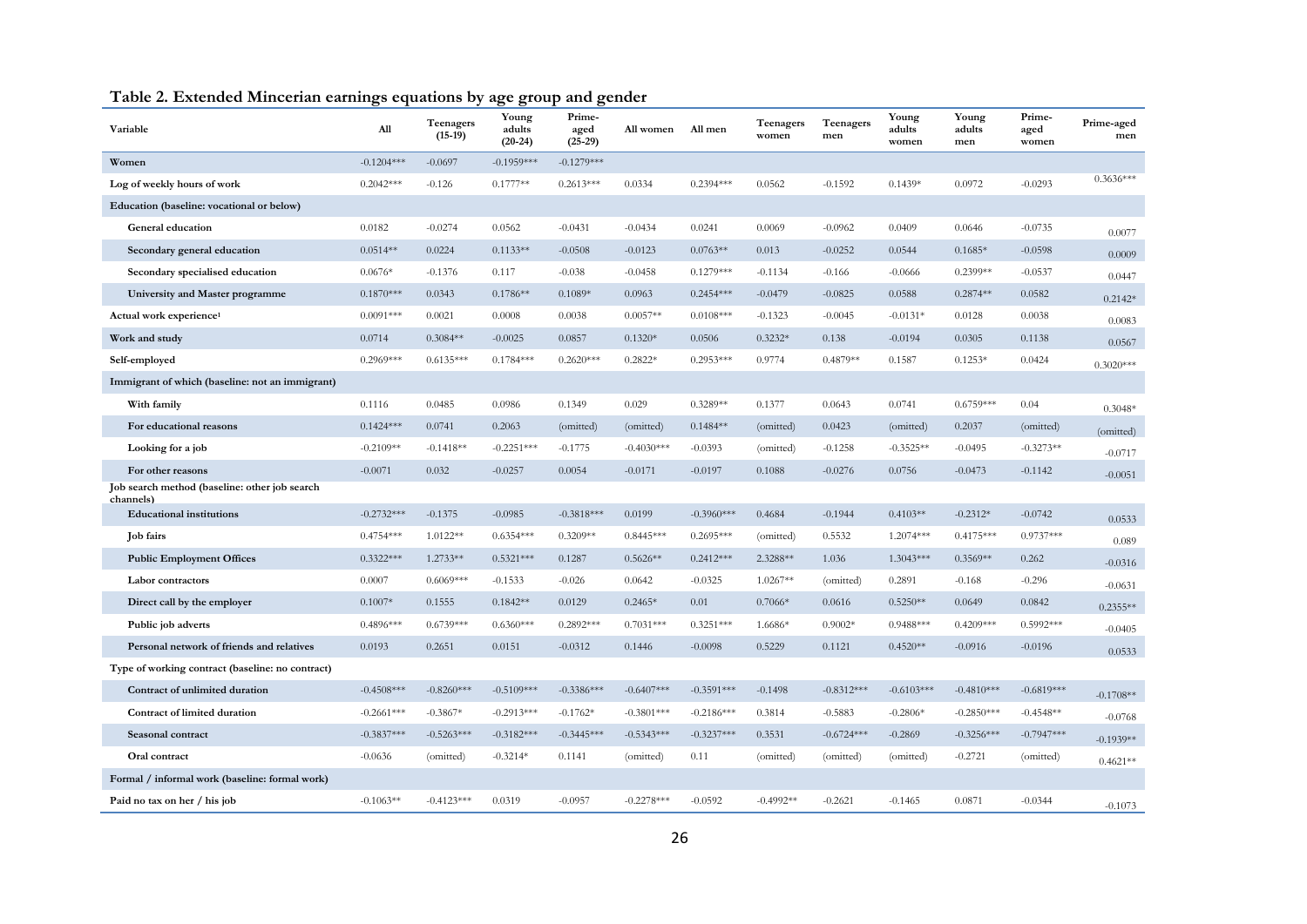| Does not know whether paid tax                      | $-0.0337$    | $-0.5255***$ | 0.0549       | $-0.0149$    | 0.1136       | $-0.0973$    | $-0.6057**$ | $-0.3462$  | 0.0527     | 0.0359       | $0.4970**$  | $-0.1551**$  |
|-----------------------------------------------------|--------------|--------------|--------------|--------------|--------------|--------------|-------------|------------|------------|--------------|-------------|--------------|
| Moonlighting                                        | $0.2581***$  | 0.0479       | $0.3305***$  | $0.1704**$   | 0.0997       | $0.3115***$  | (omitted)   | 0.295      | 0.1782     | $0.4322***$  | 0.0987      | $0.2103**$   |
| Dissatisfied with her / his job                     | $-0.0771**$  | $-0.0276$    | $-0.0853$    | $-0.0902*$   | $-0.107$     | $-0.071$     | $-0.256$    | 0.0739     | $-0.0648$  | $-0.1042$    | $-0.1177$   | $-0.0681$    |
| On-the-job training (baseline: no training)         |              |              |              |              |              |              |             |            |            |              |             |              |
| Training of which apprenticeship                    | $-0.0994$    | 0.2872       | 0.2352       | $-0.1044$    | $-0.1474$    | $0.2818*$    | 0.3917      | 1.2057     | 0.3337     | 0.2764       | $-0.3269$   | $-0.1473$    |
| Mentoring                                           | $-0.4067***$ | 0.3651       | (omitted)    | $-0.4783***$ | $-0.4231*$   | (omitted)    | (omitted)   | (omitted)  | 0.0991     | (omitted)    | $-0.9145**$ | $-0.4374**$  |
| Training in new technologies                        | (omitted)    | (omitted)    | 0.2657       | (omitted)    | (omitted)    | $0.3811**$   | (omitted)   | (omitted)  | (omitted)  | 0.2211       | (omitted)   | (omitted)    |
| Other type of training                              | $-0.1494**$  | 0.217        | 0.1795       | $-0.1799**$  | $-0.1146$    | 0.2439       | 0.0869      | 0.3671     | 0.3544     | 0.1377       | $-0.3705$   | $-0.1634*$   |
| <b>Union Membership</b>                             | $-0.1494***$ | $-0.4996**$  | $-0.1696**$  | $-0.1327**$  | $-0.2089***$ | $-0.1088*$   | $-0.3896$   | $-0.7352*$ | $-0.0828$  | $-0.1596*$   | $-0.2347**$ | $-0.0957$    |
| Firm size (baseline: does not know the firm's size) |              |              |              |              |              |              |             |            |            |              |             |              |
| 5 workers or less                                   | $-0.1940***$ | 0.0358       | $-0.2565***$ | $-0.1098$    | $-0.1278$    | $-0.2669***$ | $-0.2985$   | 0.5928     | $-0.2390*$ | $-0.2303**$  | 0.0111      | $-0.2599***$ |
| From 5 to 9                                         | 0.0399       | 0.4455       | $-0.1363$    | $0.1630*$    | $-0.0066$    | 0.0147       | $-0.3247$   | $1.0852**$ | $-0.325$   | 0.0044       | 0.3022      | 0.0159       |
| From 10 to 19 size 10t19                            | $0.0959**$   | 0.1822       | 0.0727       | 0.1117       | 0.0165       | 0.0597       | $-0.2876$   | 1.3500**   | 0.0138     | 0.1187       | 0.0485      | $-0.0308$    |
| More than 20                                        | $0.1187**$   | $0.7575**$   | 0.0975       | 0.1001       | $-0.0098$    | $0.1255*$    | 0.0111      | 1.7452**   | $-0.1852$  | $0.2978***$  | 0.1899      | $-0.0388$    |
| Living in rural areas                               | $-0.1260***$ | $-0.0874*$   | $-0.1507***$ | $-0.1178***$ | $-0.1611***$ | $-0.1064***$ | 0.0129      | $-0.0926$  | $-0.1209*$ | $-0.1359***$ | $-0.1941**$ | $-0.1214***$ |
| Constant                                            | 5.5152***    | $6.1937***$  | 5.3133***    | 5.4711***    | $6.1275***$  | 4.9538***    | 5.0654**    | 5.5964***  | 4.9288***  | 5.4960***    | $6.7281***$ | $5.0239***$  |
| N                                                   | 1896         | 316          | 703          | 877          | 658          | 1238         | 129         | 187        | 240        | 463          | 289         | 588          |

*Note: \* p<.1; \*\* p<.05; \*\*\* p<.01.* 

*1 For the definition of actual work experience adopted see the data section.*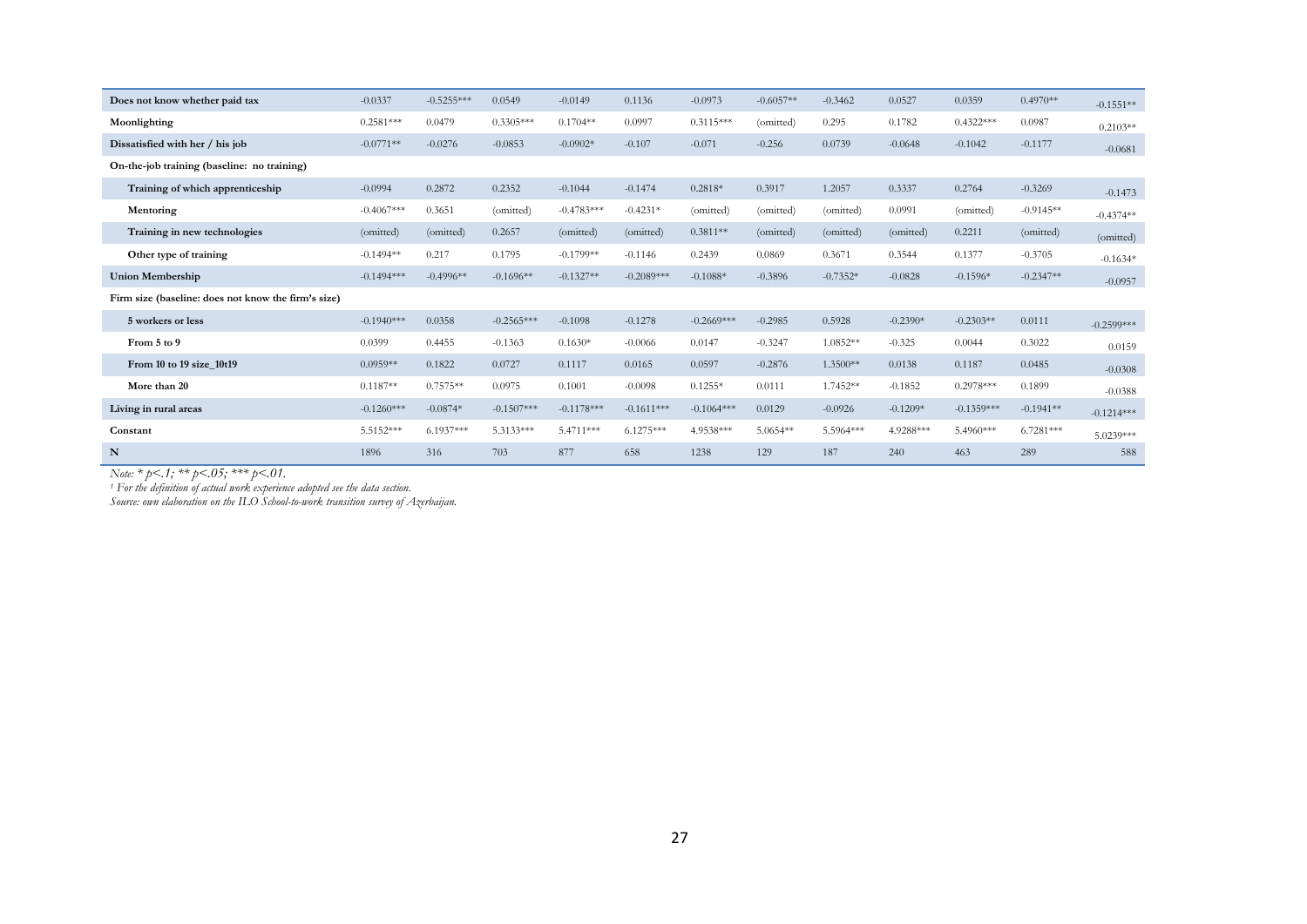| Wage                         | All         | Teenagers  | Young<br>adults | Prime aged  |
|------------------------------|-------------|------------|-----------------|-------------|
|                              |             | Panel (a)  |                 |             |
| Overall                      |             |            |                 |             |
| Men                          | 5.971***    | 5.924***   | 5.963***        | 5.992***    |
| Women                        | 5.869***    | $5.865***$ | $5.850***$      | 5.886***    |
| <b>Difference</b>            | $0.102***$  | 0.059      | $0.113***$      | $0.106***$  |
| <b>Explained component</b>   | $-0.066***$ | 0.013      | $-0.081**$      | $-0.060**$  |
| <b>Unexplained component</b> | $0.168***$  | 0.045      | $0.194***$      | $0.166***$  |
|                              |             | Panel (b)  |                 |             |
| <b>Explained component</b>   |             |            |                 |             |
| Log of weekly hours          | $0.012***$  | 0.007      | $0.014**$       | $0.022***$  |
| Human capital                | 0.002       | $-0.013$   | 0.001           | $-0.005$    |
| Self-employment              | $0.041***$  | $0.082***$ | $0.036***$      | $0.025***$  |
| Migration                    | $-0.005$    | 0.000      | $-0.003$        | $-0.010$    |
| Search method                | $-0.018$    | 0.076      | $-0.027$        | $-0.008$    |
| Type of contract             | $-0.041***$ | $-0.047$   | $-0.022$        | $-0.040***$ |
| Moonlighting                 | $0.011***$  |            | $0.014**$       | $0.007*$    |
| Training                     | $-0.019**$  | $-0.016$   | $-0.027**$      | $-0.017*$   |
| Union membership             | 0.002       | $-0.009$   | 0.003           | 0.005       |
| Firms' size                  | $-0.053***$ | $-0.066$   | $-0.070***$     | $-0.042**$  |
| Rural area                   | 0.002       | 0.000      | $-0.001$        | 0.004       |
|                              |             | Panel (c)  |                 |             |
| <b>Unexplained component</b> |             |            |                 |             |
| Log of weekly hours          | $0.761*$    | $-1.052$   | $-0.017$        | $1.378**$   |
| Human capital                | 0.103       | 0.300      | 0.278           | 0.540       |
| Self-employment              | 0.001       | 0.001      | $-0.008$        | 0.016       |
| Migration                    | 0.007       | $-0.015$   | $-0.005$        | 0.018       |
| Search method                | $-0.222*$   | $-0.362$   | $-0.556$        | $-0.076$    |
| Type of contract             | $0.091***$  | $-0.034$   | 0.063           | $0.132*$    |
| Moonlighting                 | $0.008**$   |            | 0.010           | 0.006       |
| Training                     | $-0.114$    | 0.455      | 0.000           | $-0.352$    |
| Union membership             | 0.022       | $-0.042$   | $-0.005$        | 0.034       |
| Firms' size                  | 0.014       | 0.296      | 0.127           | $-0.097$    |
| Rural area                   | 0.013       | $-0.023$   | $-0.011$        | 0.013       |
| Constant                     | $-0.514$    | 0.522      | 0.318           | $-1.445*$   |

**Table 3. Oaxaca and Blinder decomposition of the gender gap in monthly wages** 

*Note: \* p<.1; \*\* p<.05; \*\*\* p<.01.* 

*Human capital: General secondary education, Secondary general, Specialized secondary, University, potential work experience, Work and study while at school; Migration: Immigrant with family, Immigrant looking for a job, Immigrant for other reasons; Job search: Search through the educational institution, Search through job fairs, Search through the public employment services, Direct search, Search through the internet, Search answering job advertisements, Search through informal network or friends and relatives; Type of contract: Unlimited, Seasonal; Tax type: no taxes, don't know whether paid taxes on his/her job; Training type: Apprenticeship, In new technologies, Other; Frms' size: 5 or less, 5 trough 9, 10 trough 19, 2 or plus.*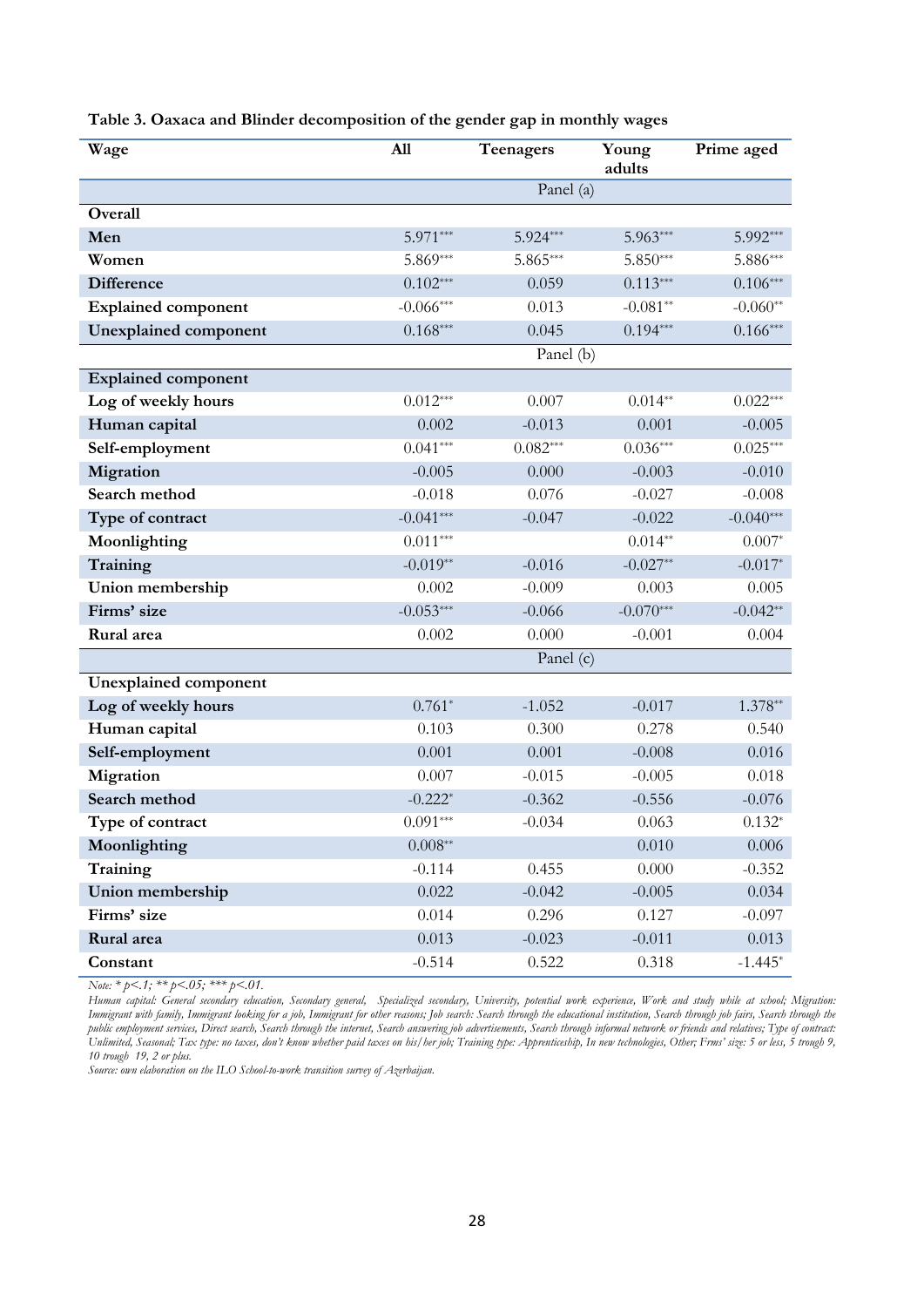#### **Table 4. Juhn, Murphy and Pierce (1993) decomposition**

|              |      | т      |           | р      |        |
|--------------|------|--------|-----------|--------|--------|
| A11          | mean | 0.1013 | $-0.0156$ | 0.1129 | 0.0040 |
| Teenagers    | mean | 0.0559 | $-0.4840$ | 0.5368 | 0.0031 |
| Young adults | mean | 0.1125 | $-0.1174$ | 0.2243 | 0.0056 |
| Young old    | mean | 0.1059 | 0.0188    | 0.0838 | 0.0033 |

*Note: T* = Total difference (All\_extm-All\_extw);  $O =$  Contribution of differences in observable quantities; P = Contribution of differences in observable prices; U = Contribution of *differences in unobservable quantities and prices.* 

*Source: own elaboration on the ILO School-to-work transition survey of Azerbaijan.* 

#### **Table 5. Quantity effects on the gender pay gap based on JMP (1993)**

| Group of variables   | All        | Teenagers  | Young      | Young      |
|----------------------|------------|------------|------------|------------|
|                      |            |            | adults     | old        |
|                      | mean       | Mean       | Mean       | mean       |
| <b>Working hours</b> | 0.003177   | $-0.00072$ | 0.002501   | 0.010033   |
| Education            | $-0.00081$ | 0.004885   | 0.000876   | $-0.0031$  |
| Work experience      | 0.046255   | $-0.21316$ | $-0.00104$ | 0.036798   |
| Work and study       | $-0.00083$ | $-0.01337$ | 0.000129   | $-0.00142$ |
| Self-employed        | 0.038368   | 0.09482    | 0.025849   | 0.016266   |
| Migration            | $-0.00797$ | 0.000867   | $-0.01404$ | $-0.01261$ |
| Search               | $-0.01934$ | $-0.02834$ | $-0.03817$ | $-0.01025$ |
| Contract             | $-0.03571$ | 0.011321   | $-0.03382$ | $-0.04297$ |
| Tax                  | $-0.01459$ | $-0.05151$ | $-0.00211$ | 0.003799   |
| Moonlight            | 0.008394   | 0.007887   | 0.012853   | 0.005201   |
| Job dissatisfaction  | $-0.00881$ | $-0.01152$ | $-0.00864$ | $-0.00846$ |
| Training             | 0.002281   | $-0.06683$ | $-0.01398$ | $-0.00084$ |
| Union                | 0.001759   | $-0.00858$ | 0.001654   | 0.005738   |
| Firm's size          | $-0.03722$ | $-0.14764$ | $-0.0644$  | $-0.01389$ |
| Goal                 | 0.006756   | $-0.05809$ | 0.015847   | 0.028457   |
| Rural area           | 0.002582   | $-2.8E-05$ | $-0.00083$ | 0.006074   |

*Note: decomposition of the Q effects in Table 3.*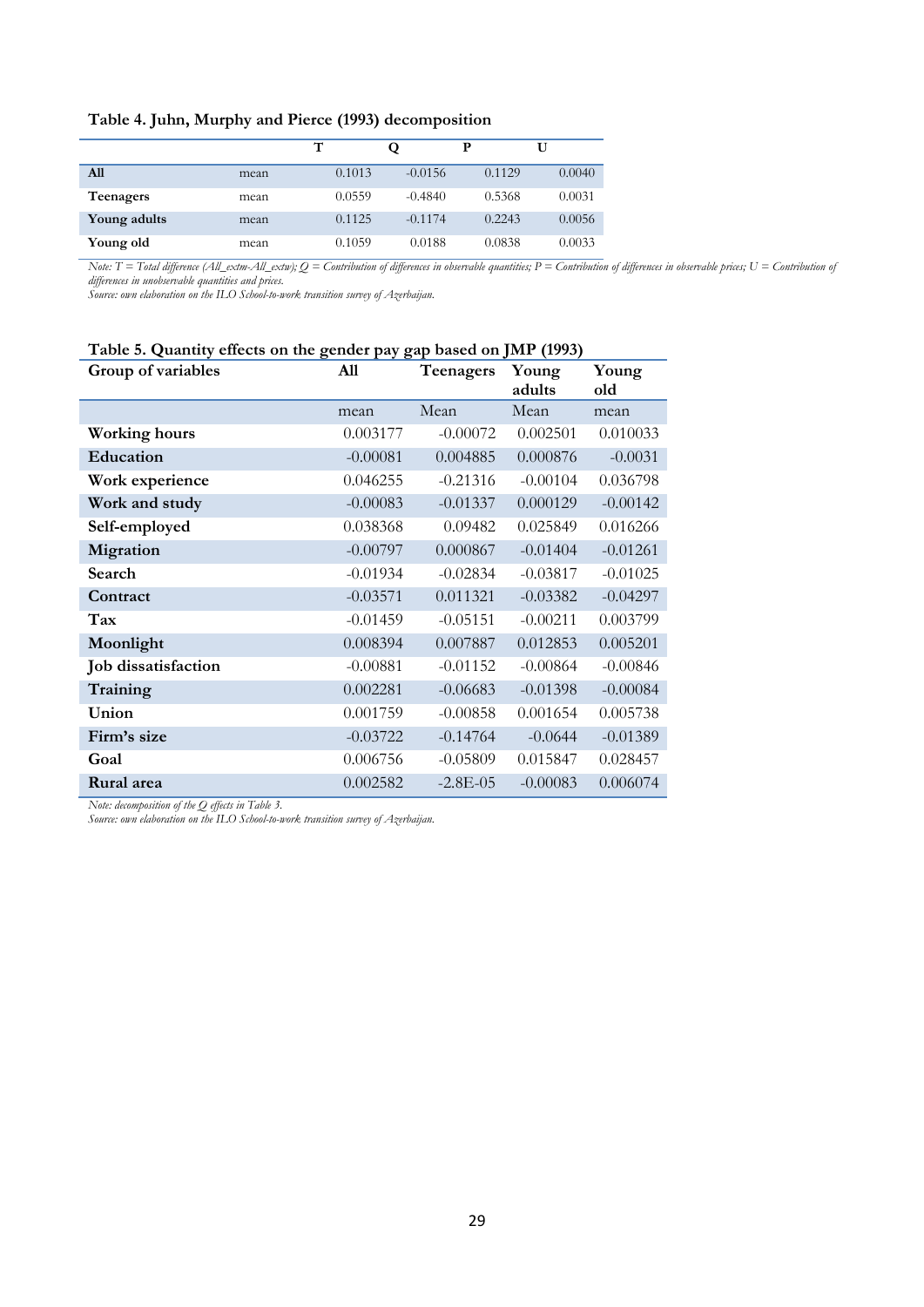# **Table 6. Fairlie decomposition of the gender gap in labor supply**

| Sample used for coefficients<br>Women/men      | Women/men<br>Women/men            | Women/men  |
|------------------------------------------------|-----------------------------------|------------|
| pooled                                         | young adults<br>teenagers         | prime-aged |
| (1)                                            | (3)<br>(2)                        | (4)        |
| <b>Number of observations</b>                  | 4972<br>1708<br>1715              | 1549       |
| Women                                          | 2650<br>878<br>913                | 859        |
| Men                                            | 2322<br>830<br>802                | 690        |
| 0.4672<br>Probability of labor supply of men   | 0.2130<br>0.5071                  | 0.6845     |
| 0.2834<br>Probability of labor supply of women | 0.1554<br>0.2993                  | 0.4188     |
| 0.1838<br>Difference between men and women     | 0.0576<br>0.2079                  | 0.2657     |
| Explained component of the gap<br>0.0458       | $-0.0135$<br>0.0510               | 0.0237     |
| 24.9%                                          | $-23.5%$<br>24.5%                 | 8.9%       |
| <b>Variables:</b>                              |                                   |            |
| Age<br>0.0077                                  | $-0.0049$<br>0.0040               | 0.0012     |
| 0.0007<br>s.e.                                 | 0.0021<br>0.0009                  | 0.0005     |
| % contribution to the gender                   |                                   |            |
| gap                                            | 16.9%<br>7.8%<br>$-36.2%$         | $5.0\%$    |
| <b>Education</b><br>0.0024                     | $-0.0127$<br>0.0041               | 0.0044     |
| 0.0007<br>s.e.                                 | 0.0028<br>0.0024                  | 0.0015     |
| % contribution to the gender                   |                                   |            |
| gap                                            | 5.3%<br>$-93.9%$<br>8.1%          | 18.7%      |
| <b>Marital</b><br>0.0328                       | $-0.0026$<br>0.0544               | 0.0309     |
| 0.0132<br>s.e.                                 | 0.0061<br>0.0183                  | 0.0415     |
| % contribution to the gender                   |                                   |            |
| 71.6%<br>gap                                   | $-19.3%$<br>106.7%                | 130.4%     |
| <b>Children</b><br>$-0.0035$                   | 0.0027<br>$-0.0152$               | $-0.0197$  |
| 0.0105<br>s.e.                                 | 0.0036<br>0.0129                  | 0.0328     |
| % contribution to the gender                   |                                   |            |
| gap                                            | $-7.7%$<br>$20.0\%$<br>$-29.8%$   | $-83.2%$   |
| <b>Early marriage</b><br>$-0.0061$             | $-0.0159$                         | 0.0028     |
| 0.0042<br>s.e.                                 | 0.0085                            | 0.0088     |
| % contribution to the gender                   |                                   |            |
| $-13.2%$<br>gap                                | $-31.2%$                          | 11.7%      |
| <b>Parentless</b><br>0.0007                    | $-0.0007$<br>0.0003               | 0.0010     |
| 0.0002<br>s.e.                                 | 0.0005<br>0.0003                  | 0.0007     |
| % contribution to the gender                   |                                   |            |
| gap                                            | 1.5%<br>$-5.3%$<br>0.5%           | 4.1%       |
| Number of siblings<br>$-0.0039$                | $-0.0080$<br>$-0.0062$            | $-0.0007$  |
| 0.0013<br>s.e.                                 | 0.0037<br>0.0027                  | 0.0018     |
| % contribution to the gender                   |                                   |            |
| gap                                            | $-8.6\%$<br>$-59.3\%$<br>$-12.2%$ | $-3.1\%$   |
| Household size<br>0.0032                       | 0.0021<br>0.0071                  | 0.0011     |
| 0.0012<br>s.e.                                 | 0.0039<br>0.0024                  | 0.0011     |
| % contribution to the gender                   | 6.9%<br>15.2%<br>13.9%            | 4.7%       |
| gap<br><b>Education of father</b><br>0.0014    | 0.0012<br>0.0016                  | 0.0003     |
| 0.0005<br>s.e.                                 | 0.0012<br>0.0008                  | 0.0010     |
| % contribution to the gender                   |                                   |            |
|                                                | $3.0\%$<br>$9.0\%$<br>3.1%        | 1.5%       |
| gap<br><b>Education of mother</b><br>0.0004    | 0.0008<br>$-0.0016$               | 0.0000     |
| 0.0004<br>s.e.                                 | 0.0011<br>0.0005                  | 0.0005     |
| % contribution to the gender                   |                                   |            |
|                                                | 0.8%<br>$5.9\%$<br>$-3.1\%$       | 0.2%       |
| gap<br>0.0013<br>Worked while studying         | $-0.0011$<br>0.0035               | 0.0006     |
| 0.0004<br>s.e.                                 | 0.0006<br>0.0020                  | 0.0005     |
| % contribution to the gender                   |                                   |            |
| gap                                            | 2.9%<br>6.9%<br>$-8.5\%$          | 2.5%       |
| <b>Rural</b> areas<br>0.0095                   | 0.0097<br>0.0151                  | 0.0017     |
| 0.0009<br>s.e.                                 | 0.0018<br>0.0020                  | 0.0013     |
|                                                |                                   |            |
| % contribution to the gender                   |                                   |            |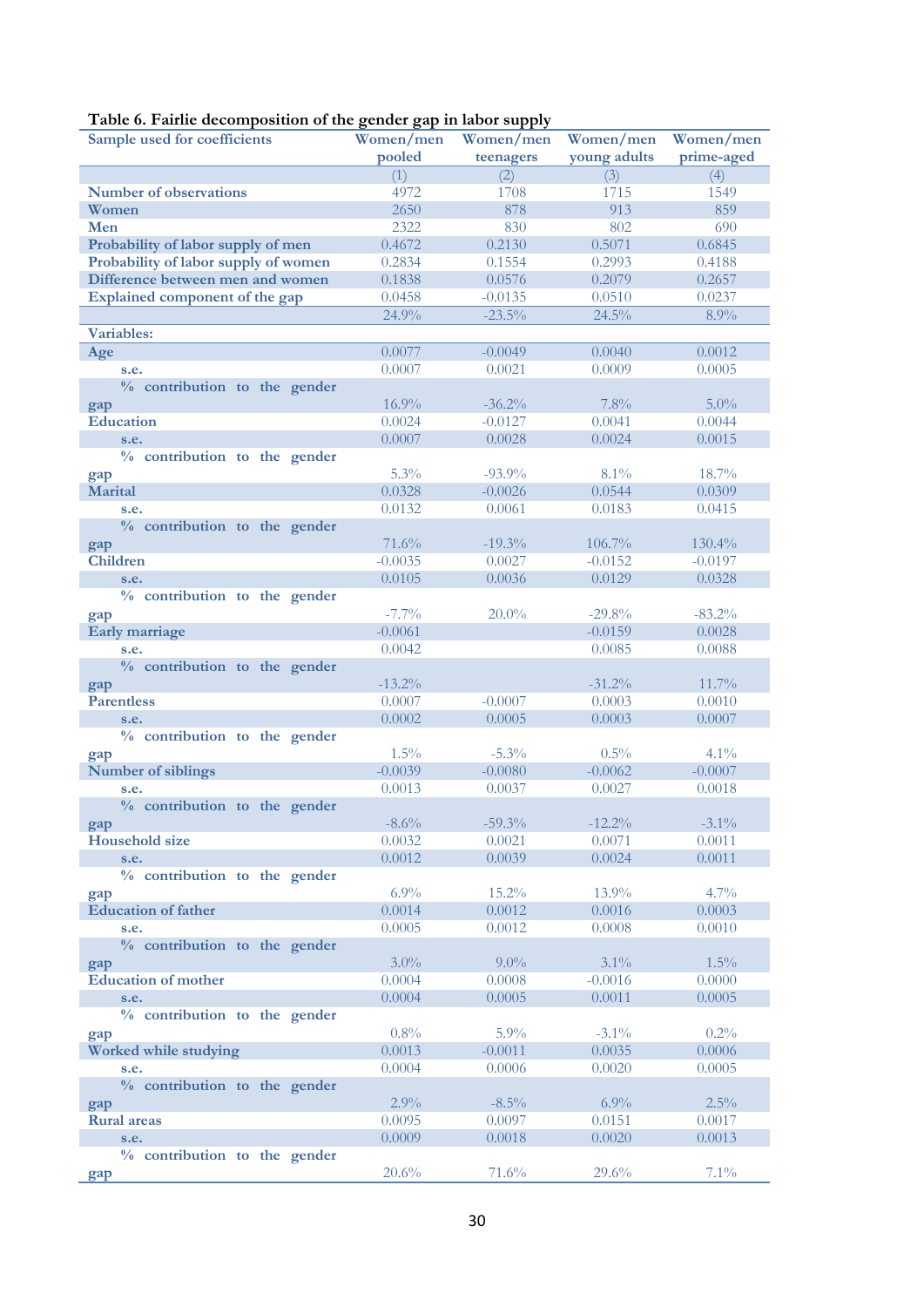*Note: The educational group includes such variables as secgen specsec univ. The marital status group: wengaged mengaged marrdivwid1w marrdivwid1m. The children group: children: kid1w kid2w kid3w kid1m kid2m kid3m. The early marriage group: earlymarrw earlymarrm. The parentless group: nofather nomother. The education of father: vocsec\_f univ\_f. The education of mother: vocsec\_m univ\_m.*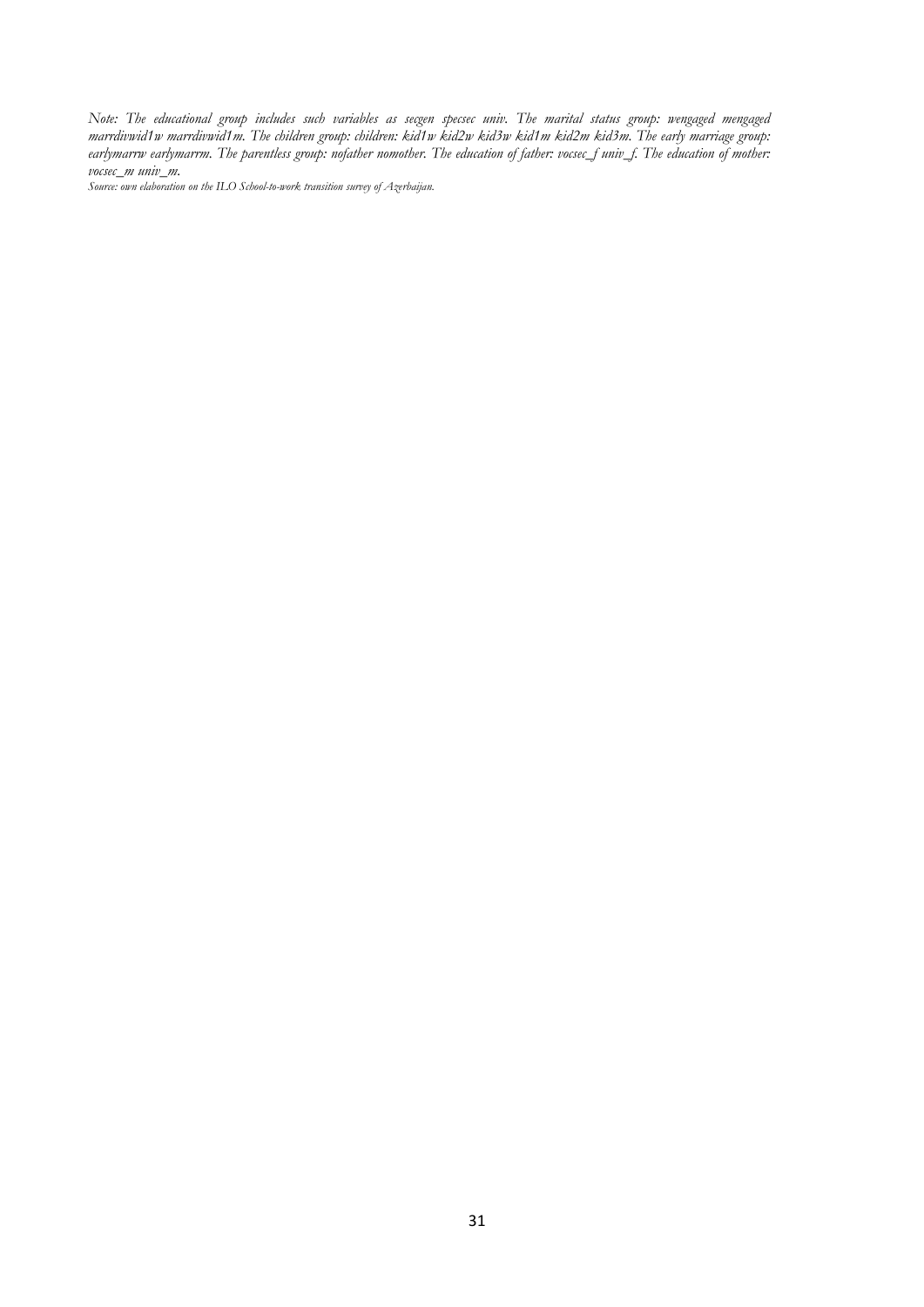| Variable                                |                | Entire sample |              | Teenagers     |              |              |              | Young adults |              | Prime aged workers |              |              |
|-----------------------------------------|----------------|---------------|--------------|---------------|--------------|--------------|--------------|--------------|--------------|--------------------|--------------|--------------|
|                                         | All            | Women         | Men          | All           | Women        | Men          | All          | Women        | Men          | All                | Women        | Men          |
| Wage                                    |                |               |              |               |              |              |              |              |              |                    |              |              |
| Women                                   | $-0.0836**$    |               |              | $-0.0954$     |              |              | $0.1709***$  |              |              | 0.0323             |              |              |
| Log hours                               | $0.4459***$    | $0.5276***$   | $0.3775***$  | $0.5752***$   | 1.0319***    | 0.1508       | $0.2603**$   | $0.6830***$  | $-0.073$     | $0.4192***$        | $0.2934**$   | $0.4444***$  |
| Age of the respondent                   | 0.0035         | 0.0129        | 0.0025       | $-0.0255$     | 0.0247       | $-0.0934**$  | $-0.0695***$ | 0.0144       | $-0.0741***$ | $-0.0295*$         | $-0.0864***$ | $-0.0013$    |
| <b>General Secondary</b>                | $-0.1351***$   | $-0.1823***$  | $-0.0793*$   | $-0.1317*$    | $-0.3072***$ | $-0.2609**$  | $-0.0605$    | $-0.0649$    | $-0.0644$    | $-0.1929***$       | $-0.1587**$  | $-0.1846**$  |
| Specialised secondary                   | $-0.1682***$   | $-0.3657***$  | 0.0014       | 0.0291        | $-0.0292$    | $-0.0497$    | $-0.1963**$  | $-0.29$      | 0.0083       | $-0.2540***$       | $-0.5069***$ | $-0.1186$    |
| University                              | $-0.0602$      | $-0.2380***$  | 0.085        | $0.3790**$    | 0.3042       | $-0.1677$    | $-0.1435$    | $-0.1298$    | 0.0914       | $-0.1444**$        | $-0.4112***$ | 0.0088       |
| Immigrated with the family              | $0.1618**$     | 0.1532        | $0.2509*$    | $0.2974***$   | $0.3926**$   | $0.6503*$    | 0.1556       | 0.1354       | $0.5745*$    | $0.1850*$          | 0.1964       | 0.2658       |
| Immigrated to find better educion       | 0.0834         | (omitted)     | 0.12         | $0.3159***$   | (omitted)    | 0.304        | 0.3412       | (omitted)    | 0.2012       | (omitted)          | (omitted)    | (omitted)    |
| Immigrated to look for jobs             | $-0.1926$      | $-0.3748$     | 0.0637       | 0.0628        | (omitted)    | $-0.8968**$  | $-0.7379**$  | $-0.9890**$  | $-0.1552$    | $-0.1821$          | $-0.387$     | $-0.0751$    |
| Immigrated for other reasons            | 0.036          | $0.1146*$     | 0.0138       | 0.0366        | $0.2574*$    | 0.019        | 0.0863       | 0.1545       | 0.1215       | 0.0302             | 0.0659       | 0.0394       |
| Work and study                          | $-0.0286$      | 0.0025        | $-0.0266$    | $-0.1219$     | 0.0284       | $-0.3637$    | $-0.154$     | $-0.2844$    | $-0.0708$    | 0.0106             | 0.028        | 0.0209       |
| Rural area                              | $-0.1614***$   | $-0.0467$     | $-0.1939***$ | $-0.1699*$    | $-0.1962**$  | $-0.7442***$ | $-0.4743***$ | $-0.004$     | $-0.4455***$ | $-0.2400***$       | $-0.3332***$ | $-0.2560***$ |
| Constant                                | 4.4525***      | $3.7364***$   | 4.6558***    | 4.3039***     | 1.5026       | 8.7065***    | 7.3784***    | 3.1653       | 8.5908***    | 5.6872***          | 8.0920***    | $4.7627***$  |
| Selection equation                      |                |               |              |               |              |              |              |              |              |                    |              |              |
| Women                                   | $-0.4408$ ***  |               |              | $-0.3150***$  |              |              | $-0.4096***$ |              |              | $-0.6801***$       |              |              |
| Age of the respondent                   | $0.0819***$    | $0.0650***$   | $0.0954***$  | $0.1068***$   | $0.1295**$   | $0.0773*$    | $0.1124***$  | $0.0979***$  | $0.1325***$  | $0.0794***$        | $0.0950**$   | $0.0709*$    |
| <b>General Secondary</b>                | $0.3278***$    | $0.2658***$   | $0.3717***$  | $0.4237***$   | $0.4537***$  | $0.4396***$  | 0.1291       | 0.081        | 0.137        | $0.2494**$         | 0.0594       | $0.4700***$  |
| Specialised secondary                   | $0.5303***$    | $0.5384***$   | $0.5079***$  | $0.4126*$     | $0.6897**$   | 0.2019       | $0.2653**$   | $0.3725*$    | 0.0612       | $0.4713***$        | $0.4798*$    | $0.6540***$  |
| University                              | $0.6433***$    | $0.6916***$   | $0.5883***$  | $0.6310*$     | 0.5968       | 0.3338       | $0.4041***$  | $0.7583***$  | 0.2384       | $0.3816***$        | $0.3184*$    | $0.5234***$  |
| Immigrated with the family              | $-0.2380**$    | $-0.0807$     | $-0.5392**$  | $-0.4999$     | $-0.4311$    | $-0.5355$    | $-0.3244$    | $-0.1393$    | $-1.1142**$  | $-0.112$           | $-0.0476$    | $-0.215$     |
| Immigrated to find better educion       | $-0.8475**$    | $-5.1852***$  | $-0.6441$    | $-0.1897$     | $-4.7273***$ | $-0.1954$    | $-1.4518***$ | $-4.7356***$ | $-1.4092***$ | (omitted)          | (omitted)    | (omitted)    |
| Immigrated to look for jobs             | $0.5041*$      | 0.4275        | 0.7106       | 0.3804        | $-5.1428***$ | 1.0657*      | 0.7467       | 0.8243       | 0.1749       | 0.4647             | 0.4092       | 0.5137       |
| Immigrated for other reasons            | $-0.0064$      | 0.0871        | $-0.0528$    | 0.1433        | 0.2714       | 0.1207       | $-0.1277$    | 0.1246       | $-0.2553*$   | 0.0032             | $-0.0271$    | 0.1452       |
| Work and study                          | $0.2648***$    | $0.4646***$   | 0.1229       | $0.3599**$    | $0.5774**$   | (omitted)    | $0.5208***$  | $0.7220**$   | $0.4063*$    | 0.185              | 0.5606       | $-0.0195$    |
| Rural area                              | $0.5708***$    | $0.6116***$   | $0.5420***$  | $0.6381***$   | $0.5607***$  | (omitted)    | $0.5425***$  | $0.6740***$  | $0.5113***$  | $0.5252***$        | $0.6139***$  | $0.4401***$  |
| Number of brothers and sisters          | $0.0454**$     | 0.0543        | 0.0359       | $0.1058**$    | 0.0588       | $0.1206***$  | $-0.0057$    | 0.0402       | $-0.0177$    | $-0.0164$          | $-0.0259$    | $-0.0442$    |
| Vocational secondary education offather | $-0.0455$      | 0.0589        | $-0.1177$    | $-0.1424$     | $-0.1482$    | 0.0884       | 0.0082       | 0.1374       | $-0.0375$    | 0.0597             | 0.0055       | 0.0797       |
| Iniversity of father                    | $-0.2211***$   | $-0.1371$     | $-0.2785***$ | $-0.4557***$  | $-0.2777*$   | $-0.1452*$   | $-0.1383***$ | $-0.2267$    | $-0.1157**$  | 0.0516             | $-0.0285$    | 0.0552       |
| Vocational secondary education offather | $-0.0232$      | 0.0094        | $-0.0612$    | 0.0795        | $-0.1122$    | $0.1484**$   | 0.0039       | $-0.0634$    | $-0.0589$    | 0.0457             | 0.1121       | $-0.1098$    |
| Iniversity of father                    | $-0.0979$      | $-0.0937$     | $-0.1257$    | $-0.3022**$   | $-0.4695**$  | $-0.0011$    | 0.0402       | 0.0491       | 0.0417       | 0.0044             | 0.0804       | $-0.0437$    |
| Fatherless                              | $0.2118***$    | $0.1953**$    | $0.2349***$  | $0.2856**$    | $0.4581***$  | $0.3396*$    | $0.0934*$    | 0.2655       | 0.1161       | $0.1828**$         | $-0.0403$    | $0.4039***$  |
| <b>Mptherless</b>                       | 0.0803         | 0.0439        | 0.0895       | $0.3950**$    | $-0.0131$    |              | $0.1209*$    |              | 0.1194       | $-0.2419$          |              | $-0.2643$    |
| Early marriage of woman                 | 0.1669         |               |              | 0.4037        | 0.1064       |              | $0.1734***$  |              |              | 0.0265             |              |              |
| Early marriage of men                   | 0.0325         |               |              | 0.3194        |              |              | $-0.0624$    |              | $-0.0616$    | 0.307              |              | 0.247        |
| Woman engaged                           | 0.0165         |               | (omitted)    | 0.2948        |              | (omitted)    | $-0.1176$    |              |              | $-0.0056$          |              |              |
| Man engaged                             | $0.5183***$    |               | $0.5148***$  | $1.1813***$   |              | $0.2548*$    | $0.3214***$  |              | $0.3424***$  | 0.1166             |              | 0.1812       |
| Married, divorced or widowed woman      | 0.0004         |               | (omitted)    | (omitted)     |              | (omitted)    | $-0.0162$    |              |              | 0.1388             |              |              |
| Married, divorced or widowed man        | $0.3678***$    |               | $0.3201***$  | (omitted)     |              | 0.0294       | 0.1138       |              | 0.0837       | $0.1984*$          |              | $0.2282**$   |
| Man with 3 kids or more                 | $-0.4907$      |               | $-0.4744$    | (omitted)     |              | (omitted)    | $-0.7446***$ |              | $-0.8188***$ | $-0.4269$          |              | $-0.3867$    |
| Woman with 3 kids or more               | 0.0003         | 0.0618        |              | $-3.8360***$  | $-4.4723***$ |              | $-0.0831$    | $-0.503$     |              | $0.3421*$          | 0.2377       |              |
| Non single woman                        |                | 0.0737        |              |               | 0.2913       |              |              | 0.1259       |              |                    | 0.0929       |              |
| Constant                                | $-2.5761***$   | $-2.7156***$  | $-2.8087***$ | $-3.2805***$  | $-3.8996***$ | $-3.0119***$ | $-2.9181***$ | $-3.2729***$ | $-3.2295***$ | $-2.2773***$       | $-3.2630***$ | $-2.1520**$  |
| Athrho                                  |                |               |              |               |              |              |              |              |              |                    |              |              |
| Constant                                | $\overline{0}$ | 0.2314        | 0.0462       | 0.2572        | $0.5773***$  | $-2.3781***$ | $-2.3886***$ | 0.0009       | $-2.3261***$ | $-0.6569$          | $-1.3615*$   | $-0.5931$    |
| Lnsigma                                 |                |               |              |               |              |              |              |              |              |                    |              |              |
| Constant                                | $-0.7301***$   | $-0.6445***$  | $-0.7919***$ | $-0.5399$ *** | $-0.4381***$ | $-0.0952$    | $-0.3354***$ | $-0.7632***$ | $-0.4331***$ | $-0.6987***$       | $-0.4037**$  | $-0.7938***$ |
| <b>Statistics</b>                       |                |               |              |               |              |              |              |              |              |                    |              |              |
| $\mathbf N$                             | 4972           | 2322          | 2650         | 1708          | 830          | 878          | 1715         | 802          | 913          | 1549               | 690          | 859          |

| Table 7. Heckman sample selection procedure: instruments for civil status and family background (hourly wages) |  |
|----------------------------------------------------------------------------------------------------------------|--|
|----------------------------------------------------------------------------------------------------------------|--|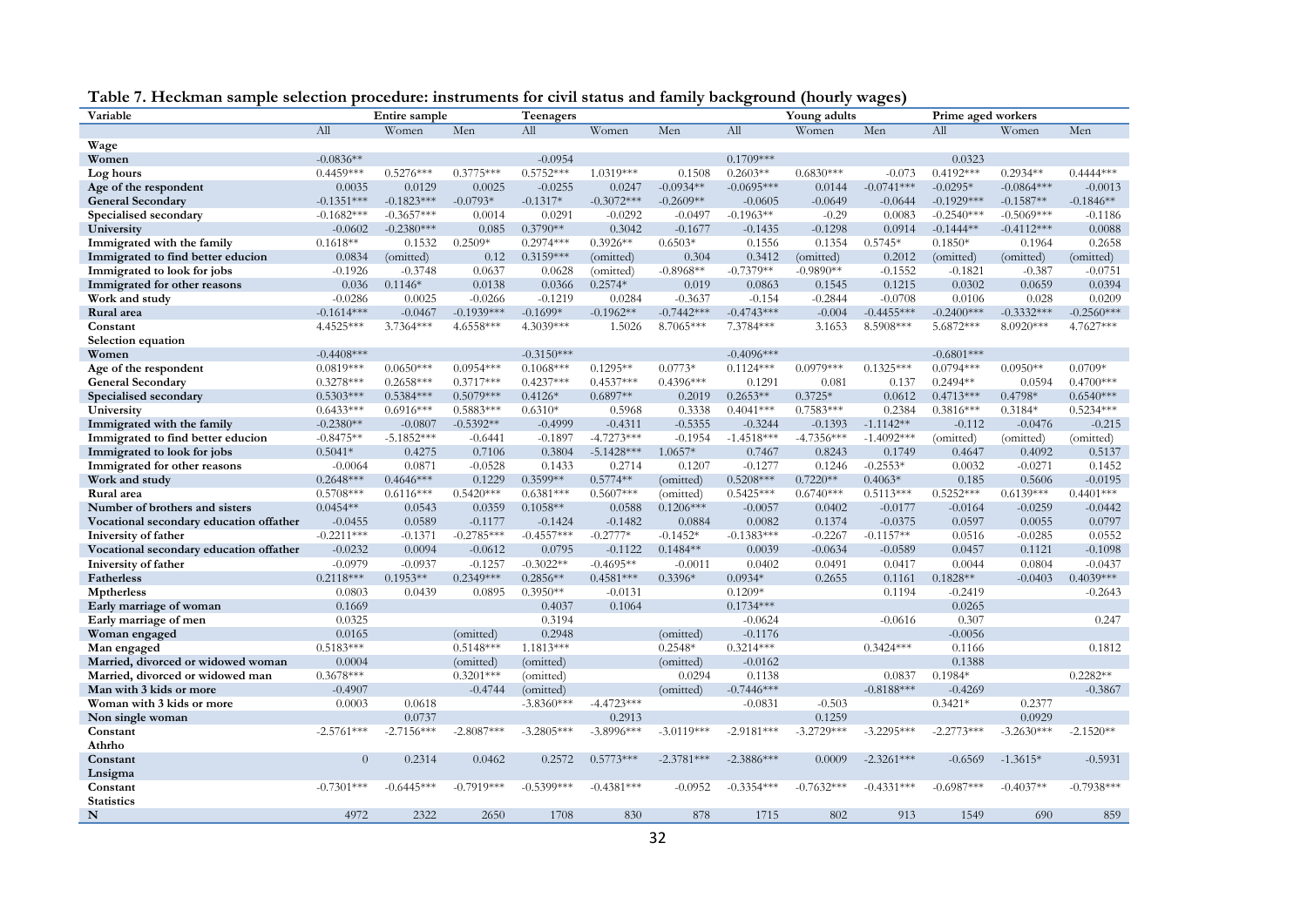| Wald test of independent equations                                      | $\mathbf{U}$                              | .46                            | $^{\prime}$ . 4 | v.oc | 0.0. | m<br>. | AO<br>TU.I. | ، 10<br>$^{\prime}$ . 1. . |  | ∼<br>$LJ.20***$ | . |
|-------------------------------------------------------------------------|-------------------------------------------|--------------------------------|-----------------|------|------|--------|-------------|----------------------------|--|-----------------|---|
| $\overline{1}$ cases on consider<br>$+1$<br>alalansantsassa<br>$\cdots$ | l to secondo turcamento a macedonica di A | $\Delta$ compared and $\Delta$ |                 |      |      |        |             |                            |  |                 |   |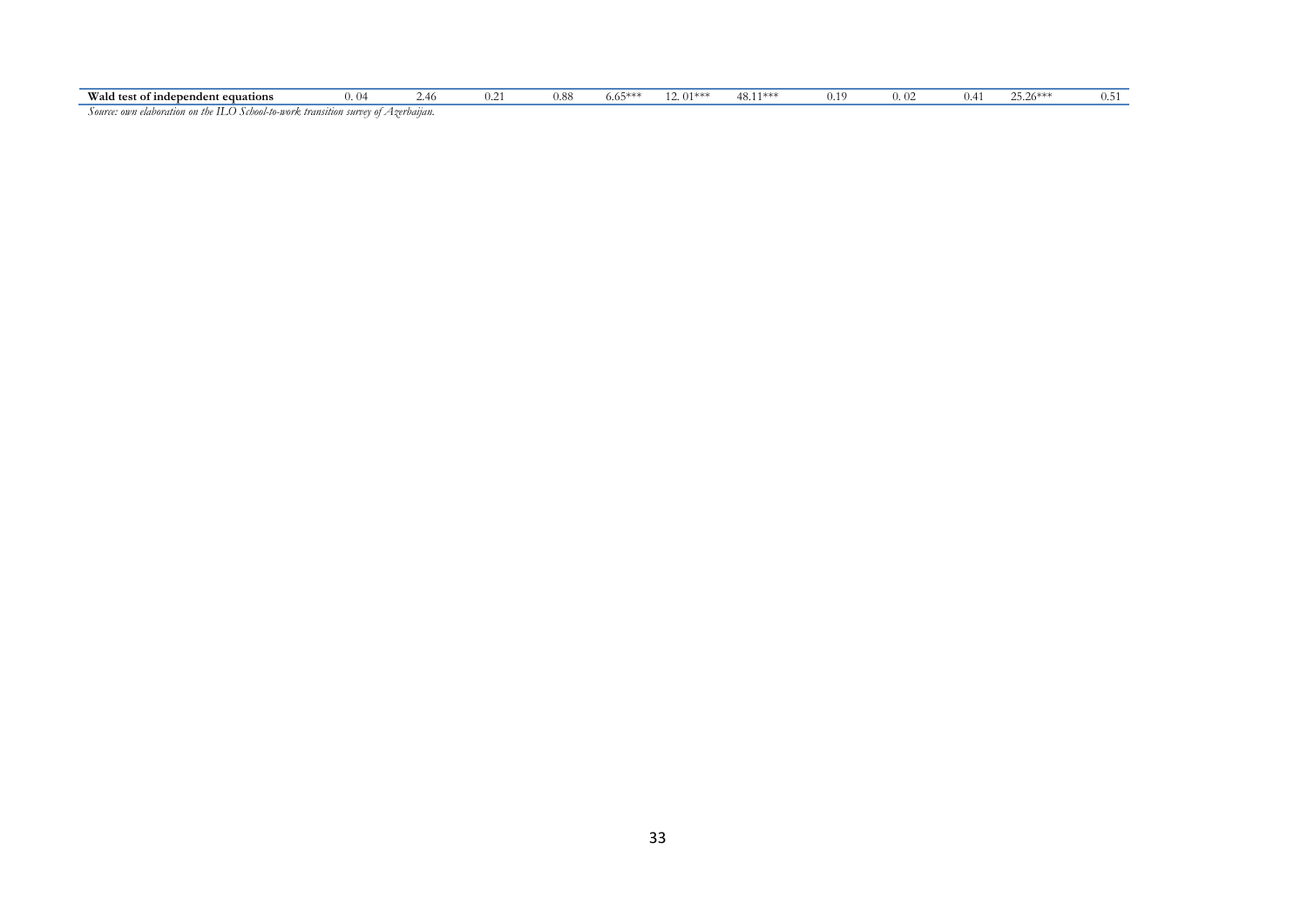

**Figure 1. Kernel density distribution of wages by year of age** 

*Source: own elaboration on the ILO School-to-work transition survey of Azerbaijan.* 

# **Figure 2. Age at first marriage**



(a) Non-employed



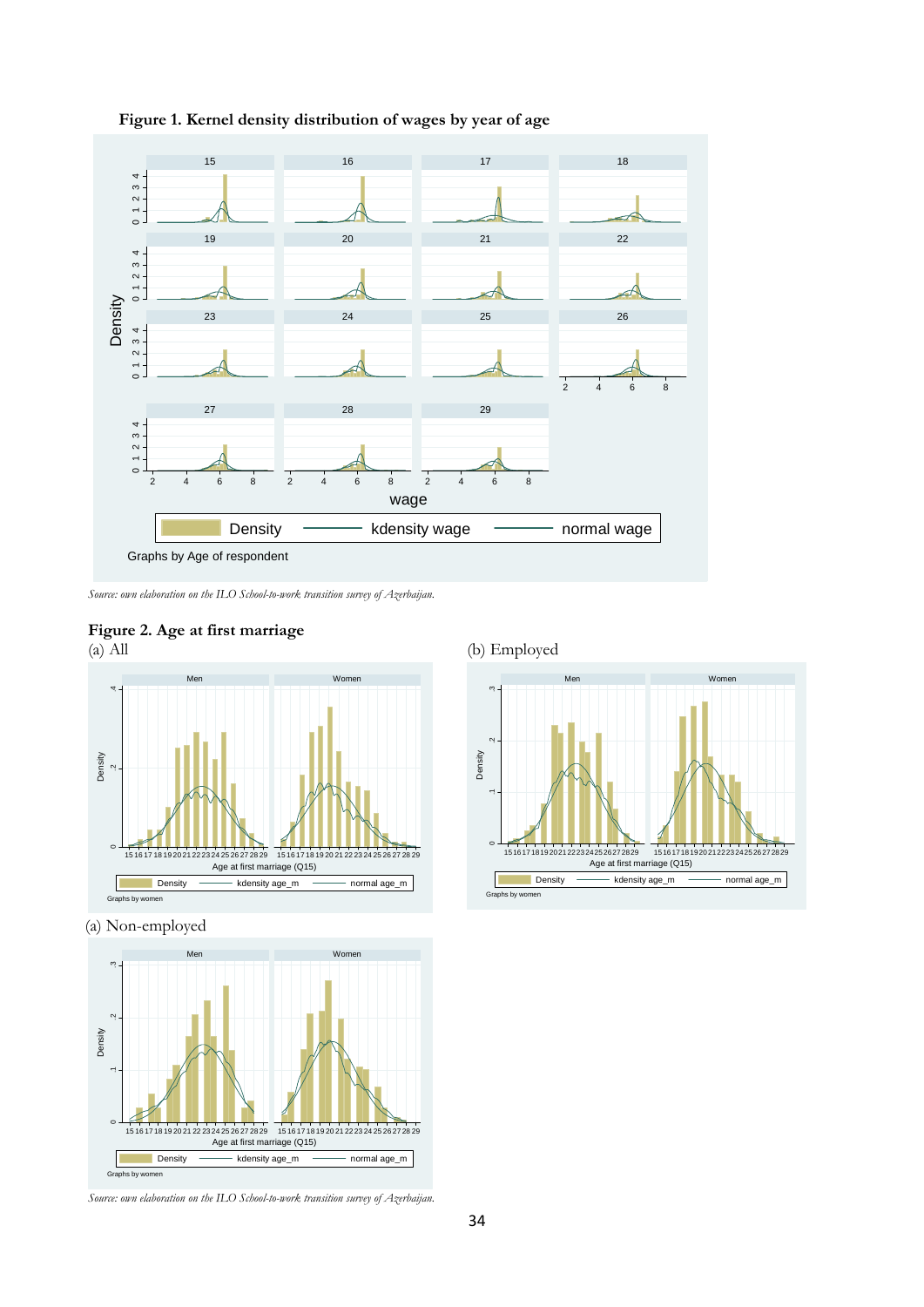# **Figure 3. Labor supply by educational level**

(a) Women (b) Men





.787

 $\overline{a}$ .5 1

Density

.5 1

<sub>u</sub>

Graphs by ages

.3155

Old-Young (Aged 25-29)

0 1

.213

Young teenagers (Aged 15-19) Young adults (Aged 20-24)

Labour supply by age group (men)

.6845

lsupply

.4929 .5071

0 1



**Figure 4. Labor supply by age group and gender**  (a) Women (b) Men



*Source: own elaboration on the ILO School-to-work transition survey of Azerbaijan.*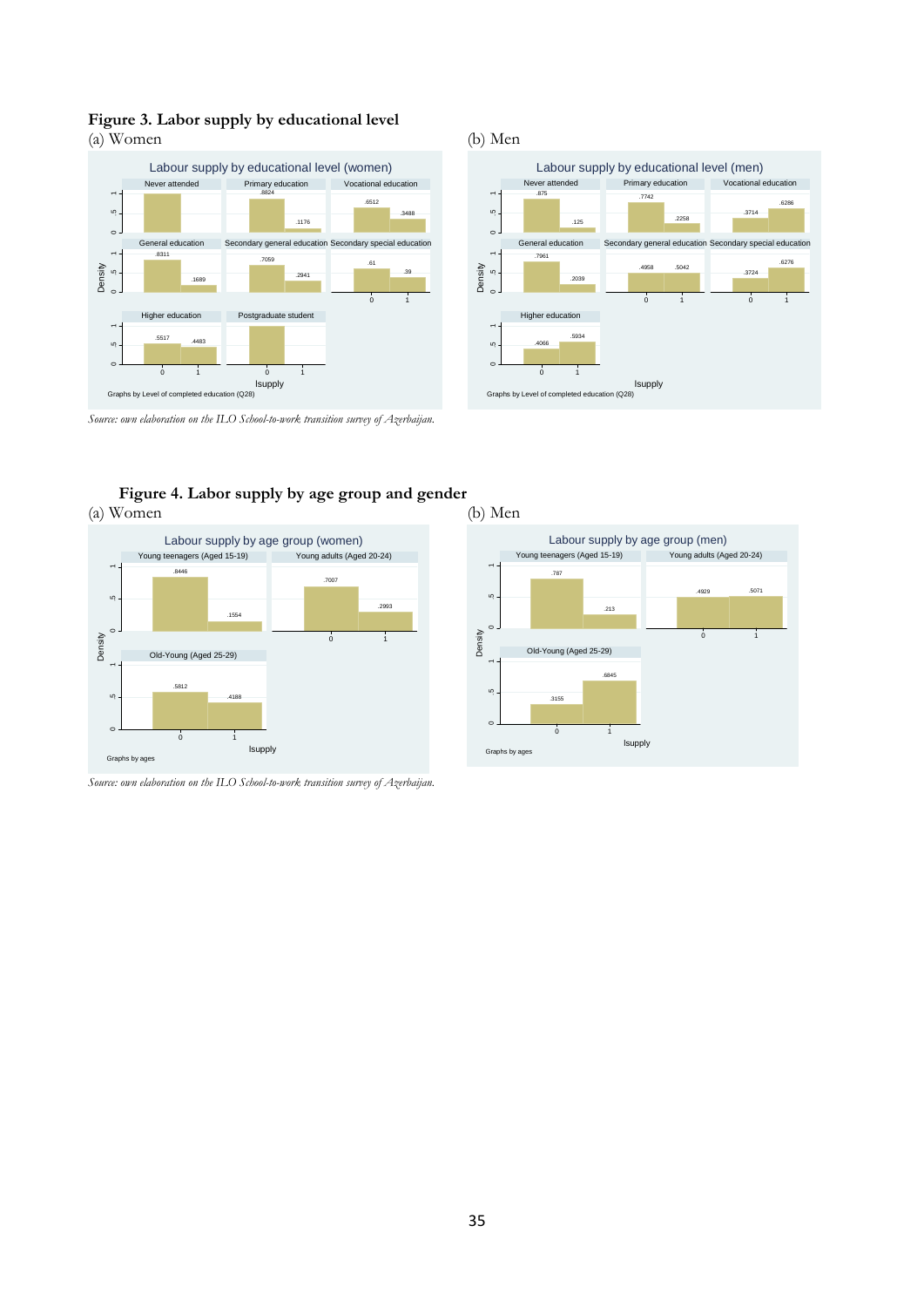



Source: own elaboration on the ILO School-to-work transition survey of Azerbaijan.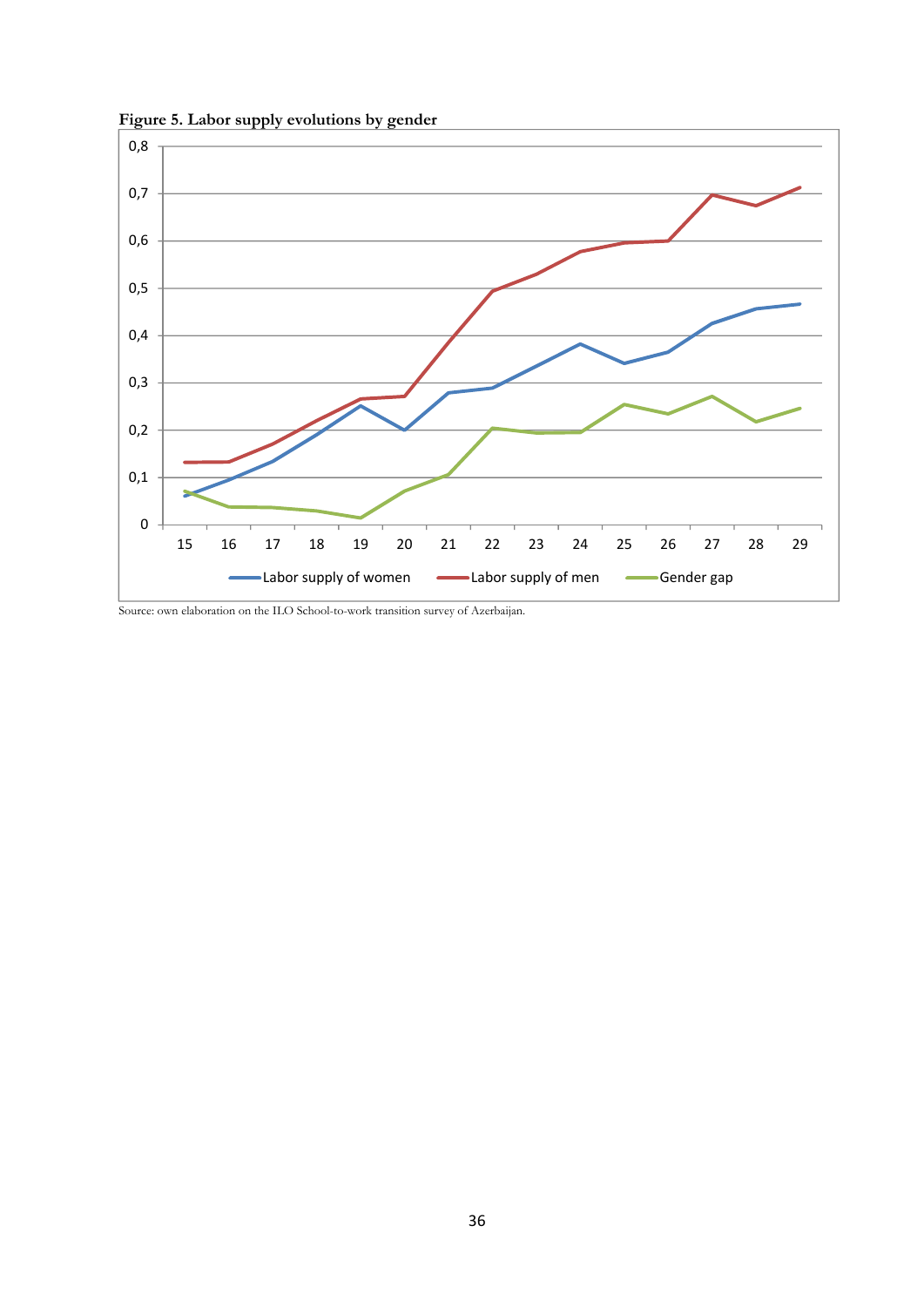### **Figure 6. Hours worked per week by gender, contractual and actual**



*Source: own elaboration on the ILO School-to-work transition survey of Azerbaijan.* 



**Figure 7. Usual weekly hours of work by age**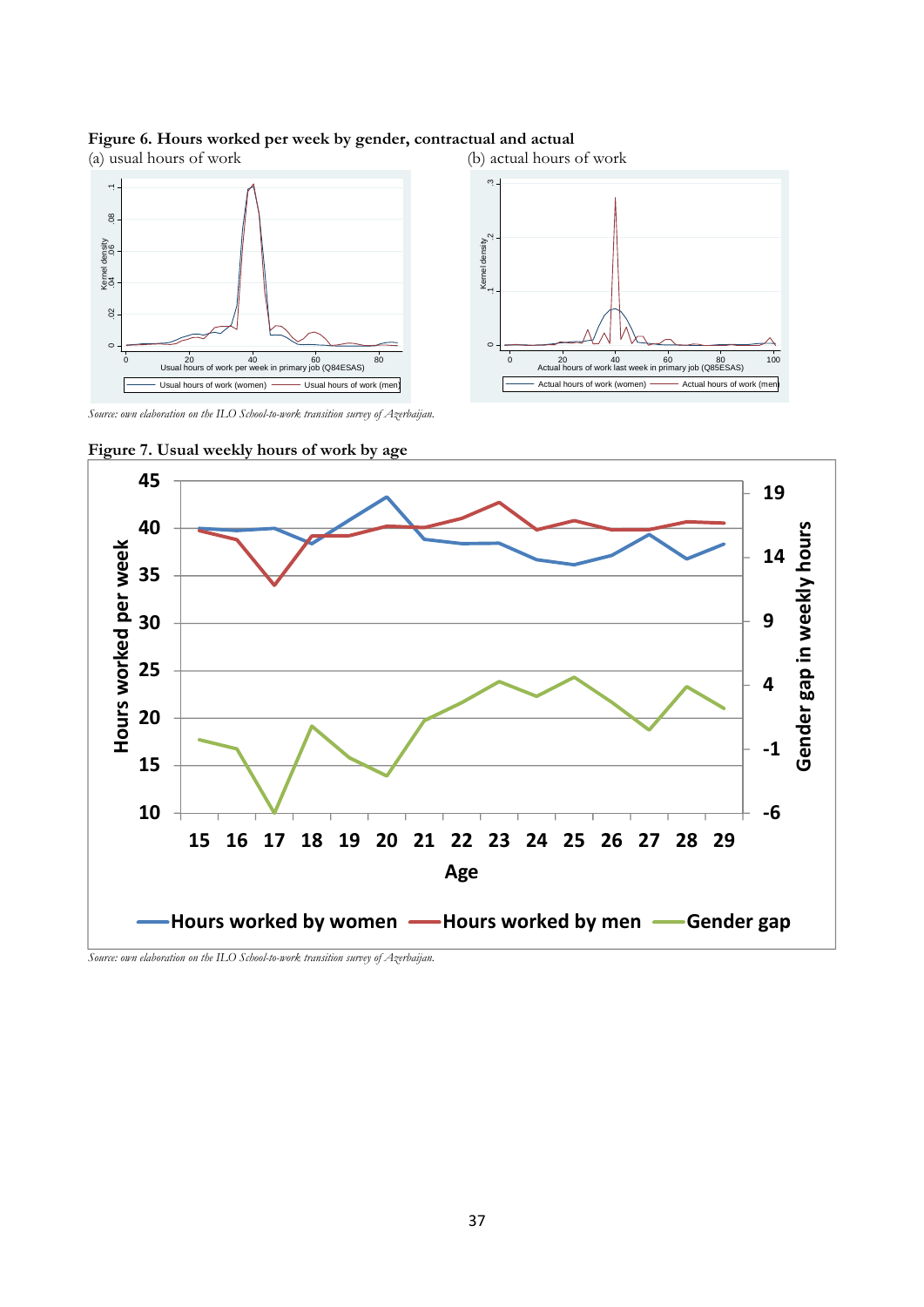## **Figure 8. Kernel density function of monthly and hourly wages by gender**



*Note: In order to avoid negative values in the hourly wage distribution, we multiply by 1000 the Manats of monthly wages before dividing by the hours worked. The monthly wahes are the log transformation of thousands of Manats.*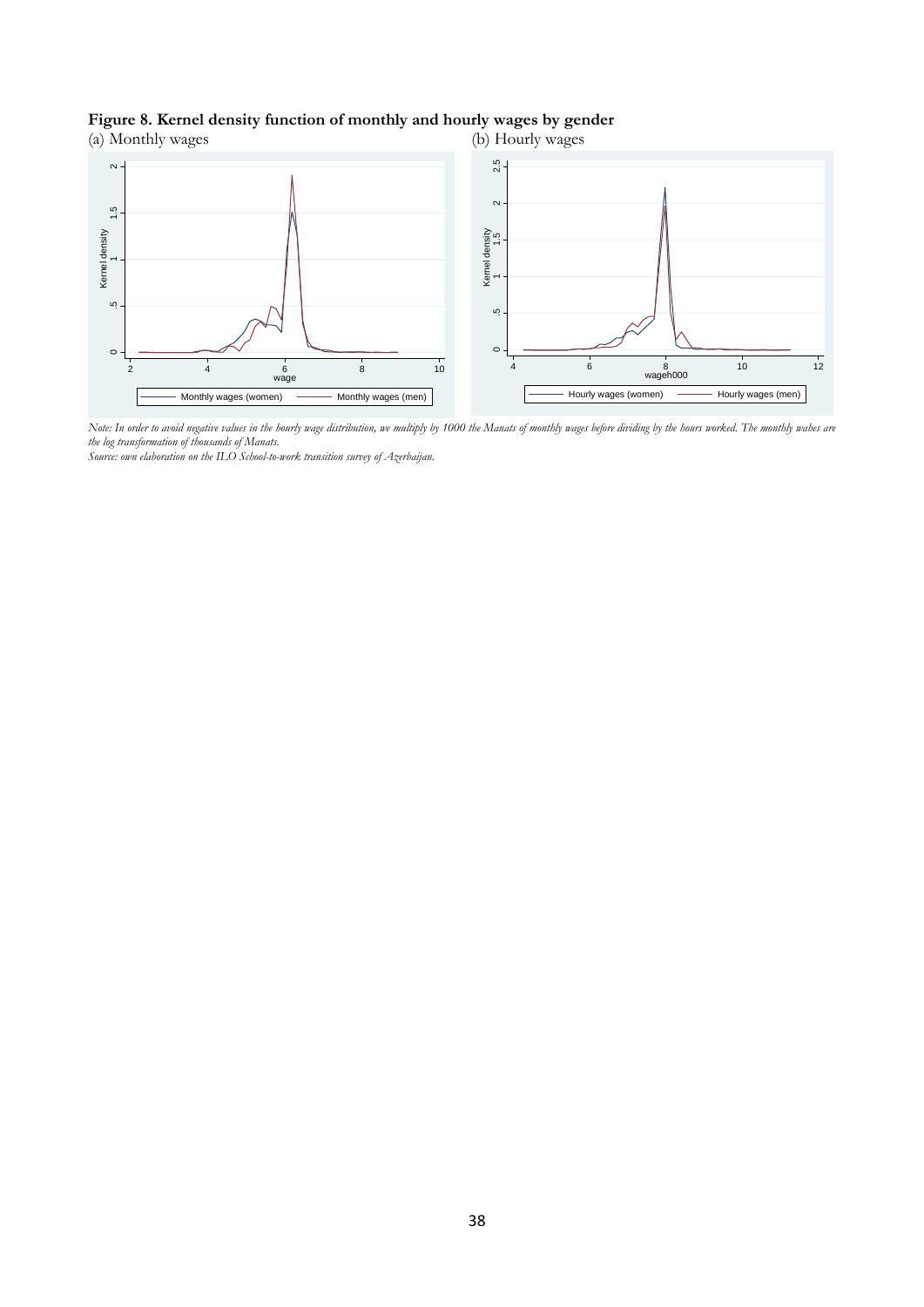

# **Figure 9. The gender gap in monthly wages by years of age**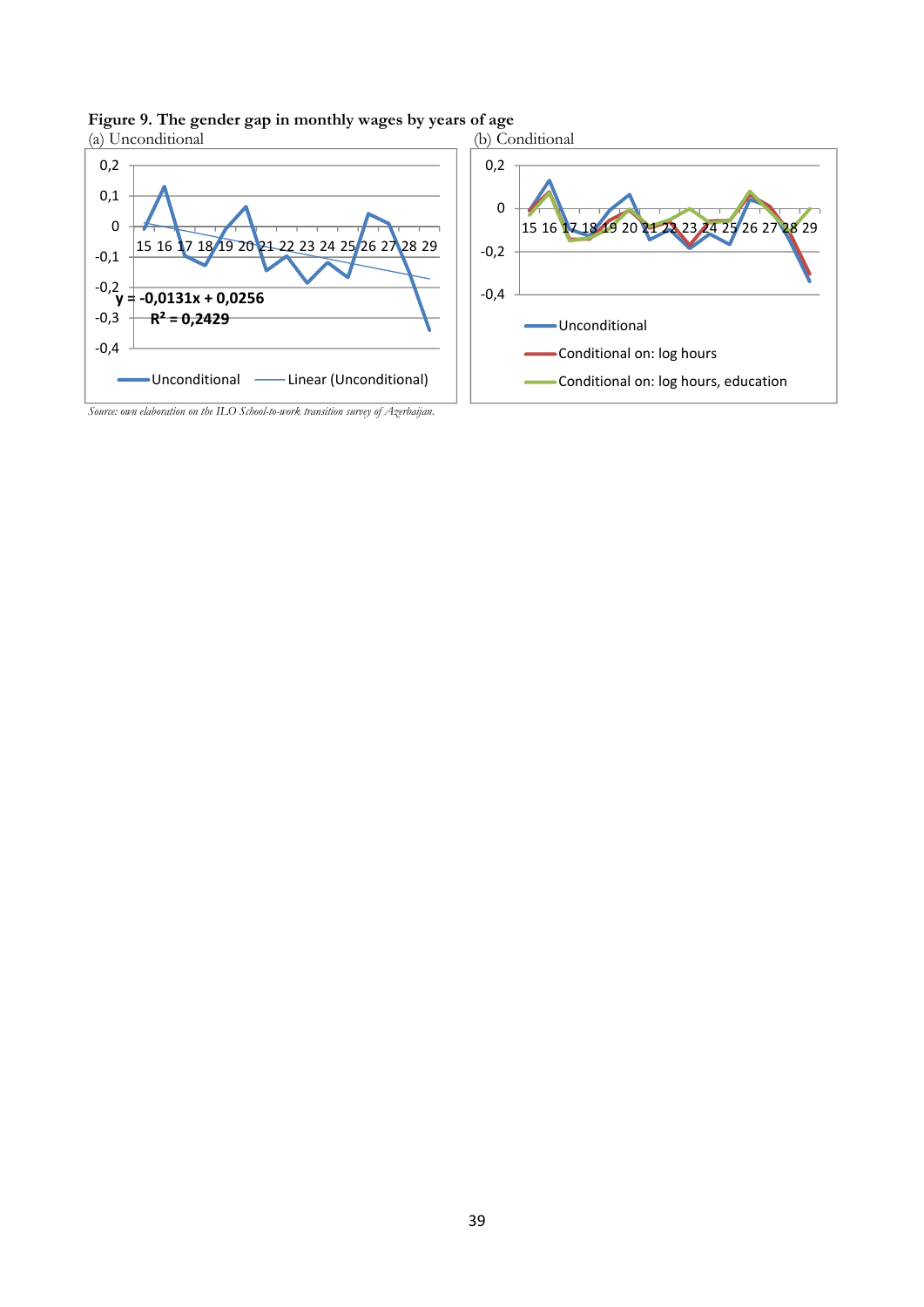

**Figure 10. Machado and Mata (2005) decomposition of the gender wage gap** 

*The conditional gap is based on earnings equations including controls for years of education, potential work experience, search method (friends and relatives), unlimited contract, having had an apprenticeship contract, working in a small-sized firm (5 or less employees), union membership, living in a rural area. With a larger number of variables, the command does not work, due to the lack of sufficient information.*<br>Source: own elaboration on the ILO School-to-work transition survey of Azerbaijan.

*Note: These figures are based on the STATA command mmsel.*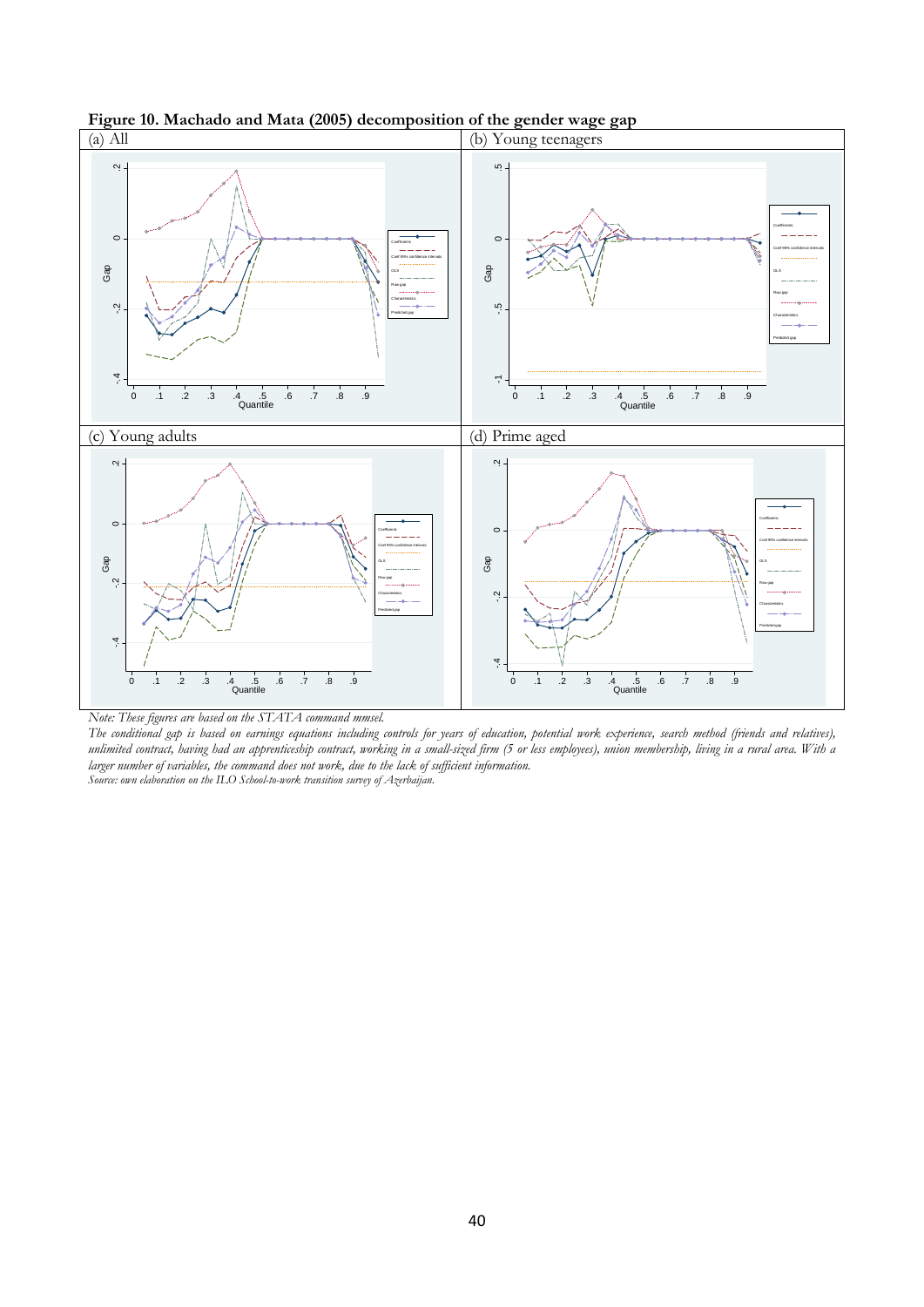(d) hourly wages, All



(e) hourly wages, Young adults

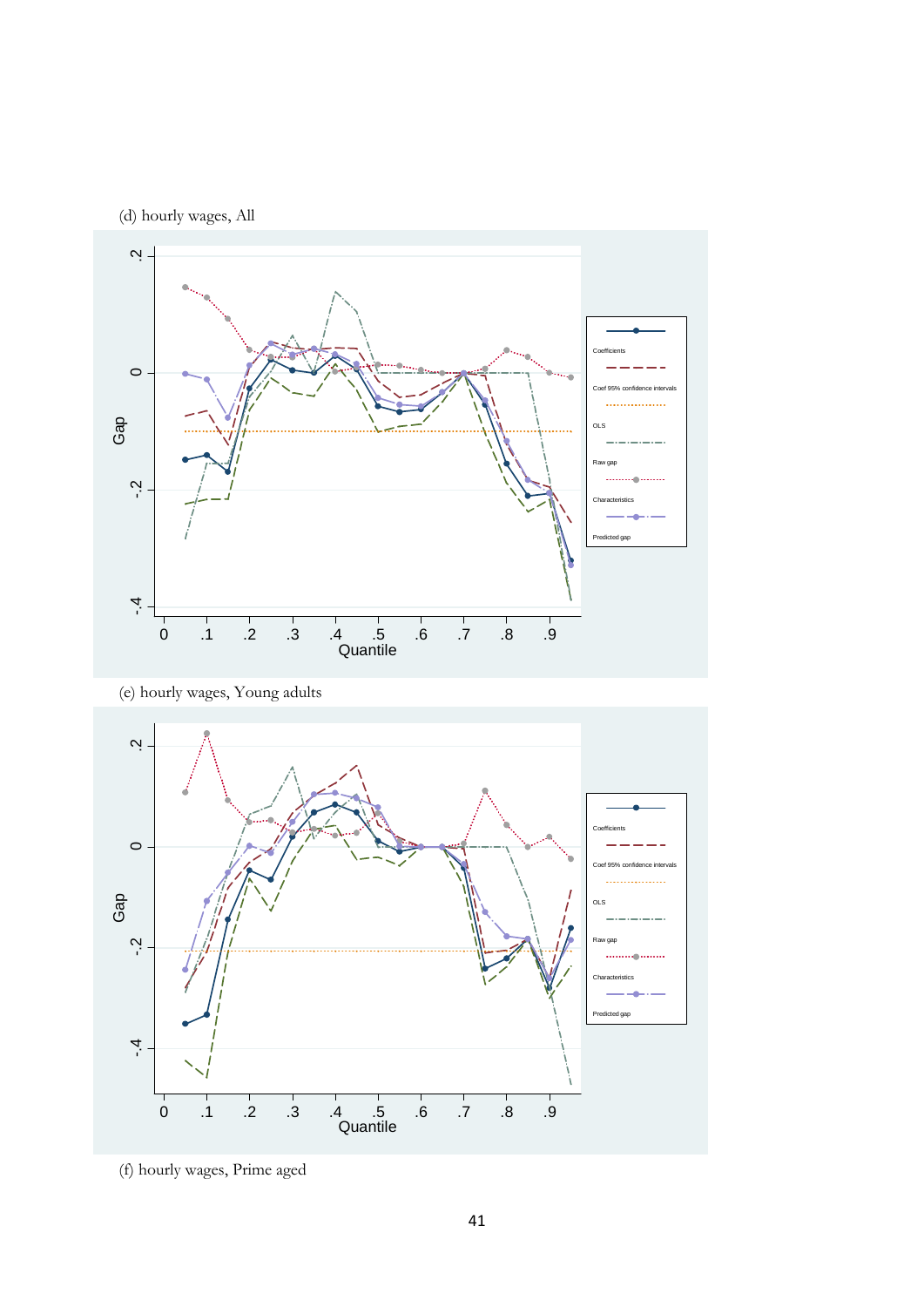

*Note: These figures are based on the STATA command mmsel.* 

*The conditional gap is based on earnings equations including controls for years of education, potential work experience, search method (friends and relatives), unlimited contract, having had an apprenticeship contract, working in a small-sized firm (5 or less employees), union membership, living in a rural area. With a larger number of variables, the command does not work, due to the lack of sufficient information.*<br>Source: own elaboration on the ILO School-to-work transition survey of Azerbaijan.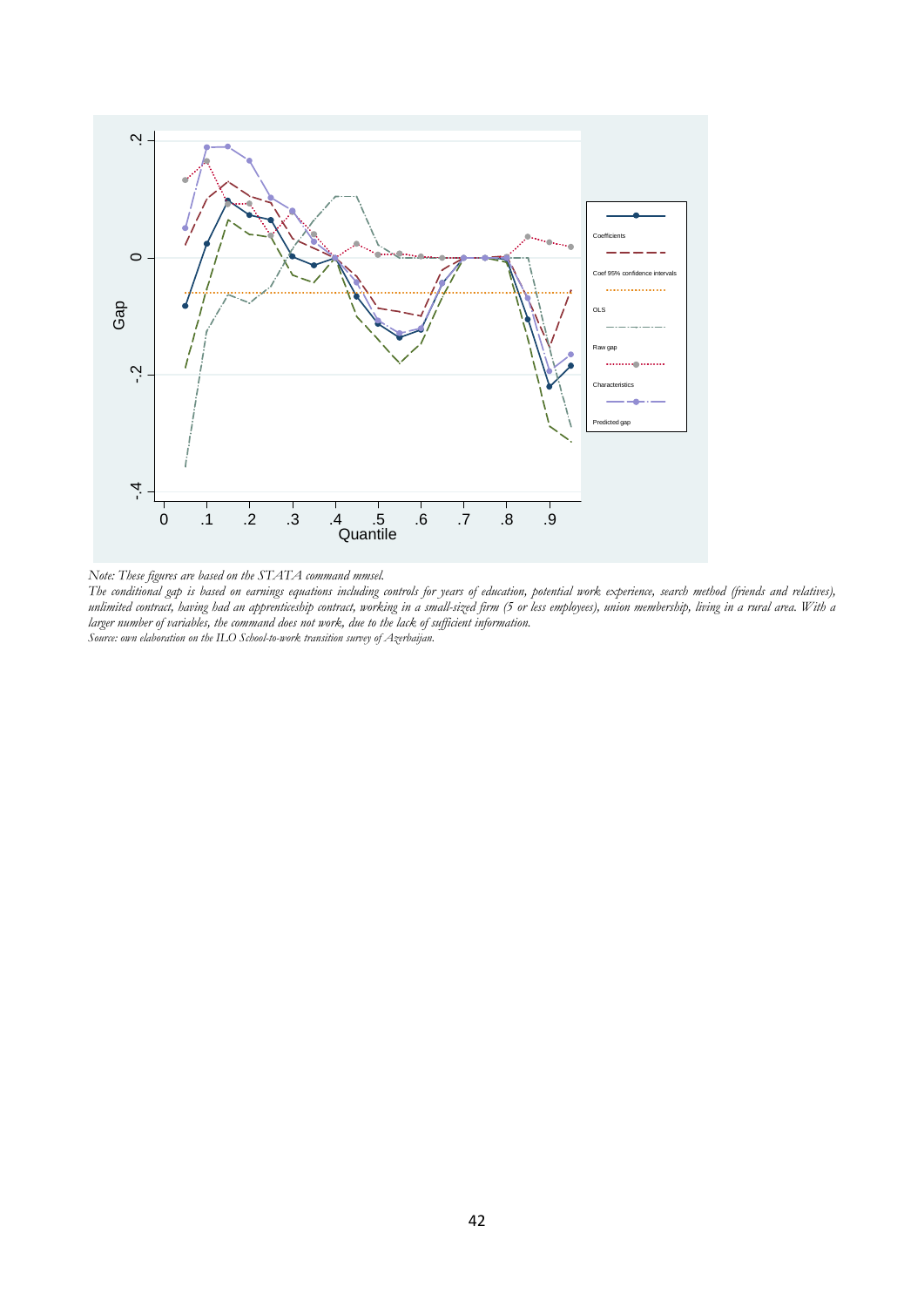# **Annex of descriptive statistics**

# **Table A1. Descriptive statistics: all, employed, and non-employed**

|                                                                         |      |         | All       |                |        | Employed |         |           |                |         |          | Non-employed |                |                |                |  |  |
|-------------------------------------------------------------------------|------|---------|-----------|----------------|--------|----------|---------|-----------|----------------|---------|----------|--------------|----------------|----------------|----------------|--|--|
| Variable                                                                | Obs. | Mean    | Std. Dev. | Min            | Max    | Obs      | Mean    | Std. Dev. | Min            | Max     | Obs.     | Mean         | Std. Dev. Min  |                | Max            |  |  |
| Log of total monthly labor income (in<br>th. of old Manats)             | 1896 | 5.9355  | 0.5171    | 2.3026         | 8.8537 | 1896     | 5.9355  | 0.5171    | 2.3026         | 8.8537  | $\theta$ |              |                |                |                |  |  |
| Women                                                                   | 4972 | 0.4670  | 0.4990    | $\overline{0}$ |        | 1896     | 0.3470  | 0.4762    | $\overline{0}$ |         | 3076     | 0.5410       | 0.4984         | $\overline{0}$ | $\overline{1}$ |  |  |
| Log of weekly hours of work                                             | 1896 | 3.6412  | 0.3126    | 0.6931         | 4.4308 | 1896     | 3.6412  | 0.3126    | 0.6931         | 4.4308  | $\Omega$ |              |                |                |                |  |  |
| education<br>below<br>Primary<br>or<br>(including vocational education) | 4972 | 0.0933  | 0.2909    | $\overline{0}$ |        | 1896     | 0.0601  | 0.2378    | $\overline{0}$ |         | 3076     | $\theta$     | $\overline{0}$ | $\overline{0}$ | $\overline{1}$ |  |  |
| General education                                                       | 4972 | 0.1480  | 0.3552    | $\overline{0}$ |        | 1896     | 0.0723  | 0.2590    | $\overline{0}$ |         | 3076     | 0.1947       | 0.3961         | $\overline{0}$ |                |  |  |
| Secondary general education                                             | 4972 | 0.5706  | 0.4950    | $\overline{0}$ |        | 1896     | 0.6113  | 0.4876    | $\overline{0}$ |         | 3076     | 0.5455       | 0.4980         | $\overline{0}$ | $\overline{1}$ |  |  |
| Secondary specialized education                                         | 4972 | 0.0796  | 0.2708    | $\overline{0}$ |        | 1896     | 0.1060  | 0.3079    | $\theta$       |         | 3076     | 0.0634       | 0.2437         | $\Omega$       |                |  |  |
| University and Master program                                           | 4972 | 0.1084  | 0.3109    | $\overline{0}$ |        | 1896     | 0.1503  | 0.3575    | $\overline{0}$ |         | 3076     | 0.0826       | 0.2753         | $\overline{0}$ | $\mathbf{1}$   |  |  |
| Actual work experience <sup>1</sup>                                     | 4972 | 4.5270  | 4.6817    | $-1$           | 23     | 1896     | 6.2043  | 4.7842    | $-0.0192$      | 22.2578 | 3076     | 3.4932       | 4.3039         | $-1$           | 23             |  |  |
| Teenagers (15-19 years)                                                 | 4972 | 0.3435  | 0.4749    | $\overline{0}$ |        | 1896     | 0.1667  | 0.3728    | $\overline{0}$ |         | 3076     | 0.4525       | 0.4978         | $\overline{0}$ | $\overline{1}$ |  |  |
| Young adults (20-24 years)                                              | 4972 | 0.3449  | 0.4754    | $\overline{0}$ |        | 1896     | 0.3708  | 0.4831    | $\overline{0}$ |         | 3076     | 0.3290       | 0.4699         | $\Omega$       | $\overline{1}$ |  |  |
| Young old (25-29 years)                                                 | 4972 | 0.3115  | 0.4632    | $\overline{0}$ |        | 1896     | 0.4626  | 0.4987    | $\overline{0}$ |         | 3076     | 0.2185       | 0.4133         | $\overline{0}$ | $\mathbf{1}$   |  |  |
| Women engaged                                                           | 4972 | 0.0346  | 0.1828    | $\overline{0}$ |        | 1896     | 0.0306  | 0.1723    | $\theta$       |         | 3076     | 0.0371       | 0.1889         | $\overline{0}$ |                |  |  |
| Men engaged                                                             | 4972 | 0.0282  | 0.1654    | $\overline{0}$ |        | 1896     | 0.0538  | 0.2257    | $\overline{0}$ |         | 3076     | 0.0124       | 0.1105         | $\overline{0}$ | $\mathbf{1}$   |  |  |
| Women married                                                           | 4972 | 0.1036  | 0.3047    | $\overline{0}$ |        | 1896     | 0.1129  | 0.3165    | $\theta$       |         | 3076     | 0.0979       | 0.2972         | $\overline{0}$ |                |  |  |
| Men married                                                             | 4972 | 0.0833  | 0.2763    | $\overline{0}$ |        | 1896     | 0.1614  | 0.3680    | $\overline{0}$ |         | 3076     | 0.0351       | 0.1841         | $\overline{0}$ | $\overline{1}$ |  |  |
| Women divorced or widowed                                               | 4972 | 0.0074  | 0.0860    | $\overline{0}$ |        | 1896     | 0.0100  | 0.0996    | $\overline{0}$ |         | 3076     | 0.0059       | 0.0763         | $\Omega$       | $\overline{1}$ |  |  |
| Men divorced or widowed                                                 | 4972 | 0.0024  | 0.0491    | $\overline{0}$ |        | 1896     | 0.0042  | 0.0648    | $\overline{0}$ |         | 3076     | 0.0013       | 0.0360         | $\overline{0}$ | $\mathbf{1}$   |  |  |
| Men with children                                                       | 4972 | 0.0672  | 0.2504    | $\overline{0}$ |        | 1896     | 0.1297  | 0.3361    | $\overline{0}$ |         | 3076     | 0.0286       | 0.1667         | $\overline{0}$ | $\overline{1}$ |  |  |
| Women with children                                                     | 4972 | 0.0917  | 0.2887    | $\overline{0}$ |        | 1896     | 0.1065  | 0.3086    | $\overline{0}$ |         | 3076     | 0.0826       | 0.2753         | $\overline{0}$ | $\mathbf{1}$   |  |  |
| <b>Fatherless</b>                                                       | 4972 | 0.1372  | 0.3441    | $\overline{0}$ |        | 1896     | 0.1693  | 0.3751    | $\theta$       |         | 3076     | 0.1174       | 0.3219         | $\Omega$       | $\overline{1}$ |  |  |
| <b>Motherless</b>                                                       | 4972 | 0.0354  | 0.1848    | $\overline{0}$ |        | 1896     | 0.0454  | 0.2081    | $\overline{0}$ |         | 3076     | 0.0293       | 0.1686         | $\overline{0}$ | $\mathbf{1}$   |  |  |
| Household size: 1 member                                                | 4972 | 0.0193  | 0.1376    | $\overline{0}$ |        | 1896     | 0.0332  | 0.1793    | $\theta$       |         | 3076     | 0.0107       | 0.1030         | $\overline{0}$ |                |  |  |
| 2 members                                                               | 4972 | 23.0185 | 14.0182   | $\mathbf{1}$   | 81     | 1896     | 22.6978 | 14.7750   | 1              | 81      | 3076     | 23.2162      | 13.5293        |                | 81             |  |  |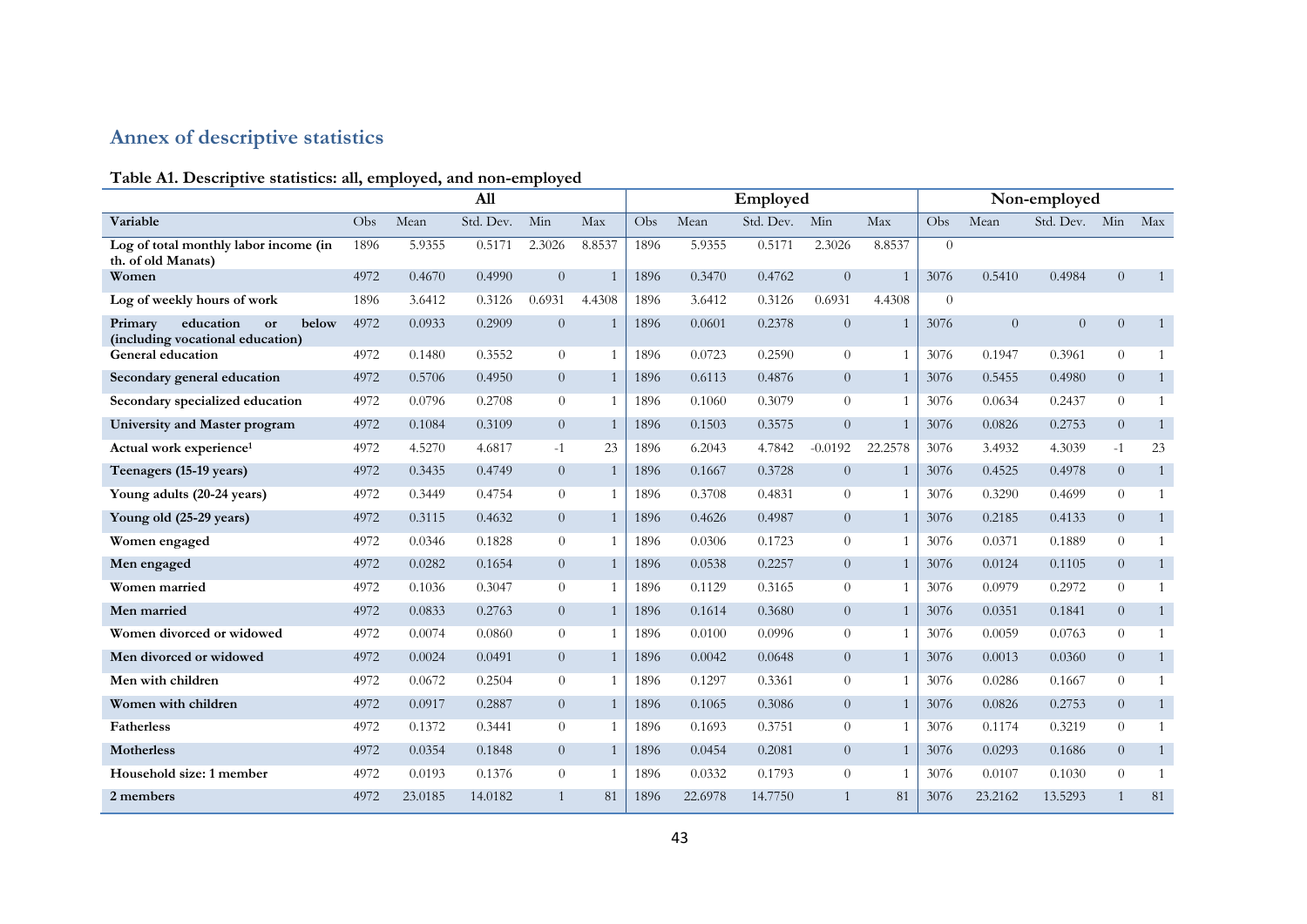| 3 members                                               | 4972 | 125.0048 | 116.0121 | $\mathbf{1}$   | 729          | 1896 | 124.5807 | 120.6218 | $\mathbf{1}$   | 729            | 3076 | 125.2663       | 113.0963       | $\mathbf{1}$   | 729            |
|---------------------------------------------------------|------|----------|----------|----------------|--------------|------|----------|----------|----------------|----------------|------|----------------|----------------|----------------|----------------|
| 4 members                                               | 4972 | 0.3071   | 0.4613   | $\overline{0}$ | $\mathbf{1}$ | 1896 | 0.2706   | 0.4444   | $\overline{0}$ | $\mathbf{1}$   | 3076 | 0.3296         | 0.4702         | $\overline{0}$ | $\mathbf{1}$   |
| 5 members                                               | 4972 | 0.2765   | 0.4473   | $\overline{0}$ | $\mathbf{1}$ | 1896 | 0.2595   | 0.4385   | $\overline{0}$ | -1             | 3076 | 0.2871         | 0.4525         | $\overline{0}$ | $\mathbf{1}$   |
| 6 members                                               | 4972 | 0.1237   | 0.3293   | $\overline{0}$ |              | 1896 | 0.1255   | 0.3314   | $\overline{0}$ | $\overline{1}$ | 3076 | 0.1226         | 0.3280         | $\overline{0}$ | $\mathbf{1}$   |
| 7 members                                               | 4972 | 0.0525   | 0.2230   | $\overline{0}$ | -1           | 1896 | 0.0585   | 0.2348   | $\overline{0}$ | -1             | 3076 | 0.0488         | 0.2154         | $\Omega$       | 1              |
| 8-9 members                                             | 4972 | 0.0422   | 0.2011   | $\overline{0}$ | $\mathbf{1}$ | 1896 | 0.0443   | 0.2058   | $\overline{0}$ | $\overline{1}$ | 3076 | 0.0410         | 0.1982         | $\Omega$       | $\mathbf{1}$   |
| Work and study                                          | 4972 | 0.0447   | 0.2066   | $\overline{0}$ | 1            | 1896 | 0.0670   | 0.2501   | $\overline{0}$ | $\mathbf{1}$   | 3076 | 0.0309         | 0.1730         | $\overline{0}$ | 1              |
| Self-employed                                           | 4972 | 0.0453   | 0.2079   | $\overline{0}$ | $\mathbf{1}$ | 1896 | 0.1187   | 0.3235   | $\overline{0}$ | $\mathbf{1}$   | 3076 | 0.0000         | 0.0000         | $\overline{0}$ | $\theta$       |
| Immigrant of which                                      | 4972 | 0.1267   | 0.3327   | $\overline{0}$ | 1            | 1896 | 0.1287   | 0.3349   | $\overline{0}$ |                | 3076 | 0.1255         | 0.3313         | $\Omega$       | 1              |
| With family                                             | 4972 | 0.0306   | 0.1722   | $\overline{0}$ | 1            | 1896 | 0.0274   | 0.1634   | $\overline{0}$ | $\overline{1}$ | 3076 | 0.0325         | 0.1774         | $\overline{0}$ | $\mathbf{1}$   |
| For educational reasons                                 | 4972 | 0.0034   | 0.0584   | $\overline{0}$ | 1            | 1896 | 0.0011   | 0.0325   | $\overline{0}$ |                | 3076 | 0.0049         | 0.0697         | $\Omega$       | 1              |
| Looking for a job                                       | 4972 | 0.0050   | 0.0707   | $\overline{0}$ | 1            | 1896 | 0.0074   | 0.0856   | $\overline{0}$ | 1              | 3076 | 0.0036         | 0.0597         | $\overline{0}$ | $\mathbf{1}$   |
| For other reasons                                       | 4972 | 0.0877   | 0.2829   | $\overline{0}$ | $\mathbf{1}$ | 1896 | 0.0928   | 0.2903   | $\overline{0}$ | -1             | 3076 | 0.0845         | 0.2782         | $\overline{0}$ | 1              |
| From rural areas                                        | 4972 | 0.0696   | 0.2545   | $\overline{0}$ | $\mathbf{1}$ | 1896 | 0.0807   | 0.2724   | $\overline{0}$ | 1              | 3076 | 0.0627         | 0.2425         | $\overline{0}$ | $\mathbf{1}$   |
| From a small town                                       | 4972 | 0.0356   | 0.1853   | $\overline{0}$ | $\mathbf{1}$ | 1896 | 0.0327   | 0.1779   | $\overline{0}$ | -1             | 3076 | 0.0374         | 0.1897         | $\Omega$       | 1              |
| From a big city                                         | 4972 | 0.0135   | 0.1153   | $\overline{0}$ |              | 1896 | 0.0090   | 0.0943   | $\overline{0}$ | $\overline{1}$ | 3076 | 0.0163         | 0.1265         | $\overline{0}$ | $\mathbf{1}$   |
| From another country                                    | 4972 | 0.0080   | 0.0893   | $\theta$       | $\mathbf{1}$ | 1896 | 0.0063   | 0.0793   | $\overline{0}$ | -1             | 3076 | 0.0091         | 0.0950         | $\overline{0}$ | 1              |
| Found her / his job through<br>educational institutions | 4972 | 0.0129   | 0.1127   | $\overline{0}$ |              | 1896 | 0.0338   | 0.1806   | $\overline{0}$ | $\mathbf{1}$   | 3076 | $\overline{0}$ | $\overline{0}$ | $\overline{0}$ | $\overline{0}$ |
| Through job fairs                                       | 4972 | 0.0078   | 0.0882   | $\overline{0}$ | $\mathbf{1}$ | 1896 | 0.0206   | 0.1420   | $\overline{0}$ | $\mathbf{1}$   | 3076 | $\theta$       | $\overline{0}$ | $\Omega$       | $\overline{0}$ |
| <b>Through Public Employment Offices</b>                | 4972 | 0.0145   | 0.1195   | $\overline{0}$ | $\mathbf{1}$ | 1896 | 0.0380   | 0.1912   | $\overline{0}$ |                | 3076 | $\overline{0}$ | $\theta$       | $\overline{0}$ | $\overline{0}$ |
| Through labor contractors                               | 4972 | 0.0050   | 0.0707   | $\overline{0}$ | 1            | 1896 | 0.0132   | 0.1141   | $\overline{0}$ |                | 3076 | $\theta$       | $\theta$       | $\Omega$       | $\theta$       |
| Through direct call by the employer                     | 4972 | 0.0658   | 0.2479   | $\overline{0}$ | 1            | 1896 | 0.1725   | 0.3779   | $\overline{0}$ | 1              | 3076 | $\overline{0}$ | $\overline{0}$ | $\overline{0}$ | $\overline{0}$ |
| Through public job adverts                              | 4972 | 0.0084   | 0.0915   | $\overline{0}$ | 1            | 1896 | 0.0222   | 0.1472   | $\overline{0}$ |                | 3076 | $\theta$       | $\overline{0}$ | $\Omega$       | $\overline{0}$ |
| Through personal network of friends<br>and relatives    | 4972 | 0.2019   | 0.4015   | $\overline{0}$ |              | 1896 | 0.5295   | 0.4993   | $\overline{0}$ | $\mathbf{1}$   | 3076 | $\overline{0}$ | $\overline{0}$ | $\overline{0}$ | $\overline{0}$ |
| Through other search channels                           | 4972 | 0.0529   | 0.2238   | $\overline{0}$ | $\mathbf{1}$ | 1896 | 0.1387   | 0.3457   | $\overline{0}$ | $\overline{1}$ | 3076 | $\theta$       | $\theta$       | $\Omega$       | $\theta$       |
| Contract of unlimited duration                          | 4972 | 0.1400   | 0.3470   | $\overline{0}$ | $\mathbf{1}$ | 1896 | 0.3671   | 0.4821   | $\overline{0}$ | $\overline{1}$ | 3076 | $\overline{0}$ | $\overline{0}$ | $\overline{0}$ | $\overline{0}$ |
| Contract of limited duration                            | 4972 | 0.0209   | 0.1431   | $\overline{0}$ | $\mathbf{1}$ | 1896 | 0.0549   | 0.2278   | $\overline{0}$ | -1             | 3076 | $\theta$       | $\overline{0}$ | $\Omega$       | $\overline{0}$ |
| Seasonal contract                                       | 4972 | 0.0344   | 0.1823   | $\overline{0}$ |              | 1896 | 0.0902   | 0.2865   | $\overline{0}$ | $\mathbf{1}$   | 3076 | $\overline{0}$ | $\overline{0}$ | $\overline{0}$ | $\overline{0}$ |
| Oral contract                                           | 4972 | 0.0020   | 0.0448   | $\overline{0}$ | 1            | 1896 | 0.0053   | 0.0725   | $\overline{0}$ | -1             | 3076 | $\theta$       | $\theta$       | $\Omega$       | $\overline{0}$ |
| Paid no tax on her / his job                            | 4972 | 0.0736   | 0.2612   | $\overline{0}$ |              | 1896 | 0.1930   | 0.3948   | $\overline{0}$ | $\mathbf{1}$   | 3076 | $\Omega$       | $\overline{0}$ | $\Omega$       | $\overline{0}$ |
|                                                         |      |          |          |                |              |      |          |          |                |                |      |                |                |                |                |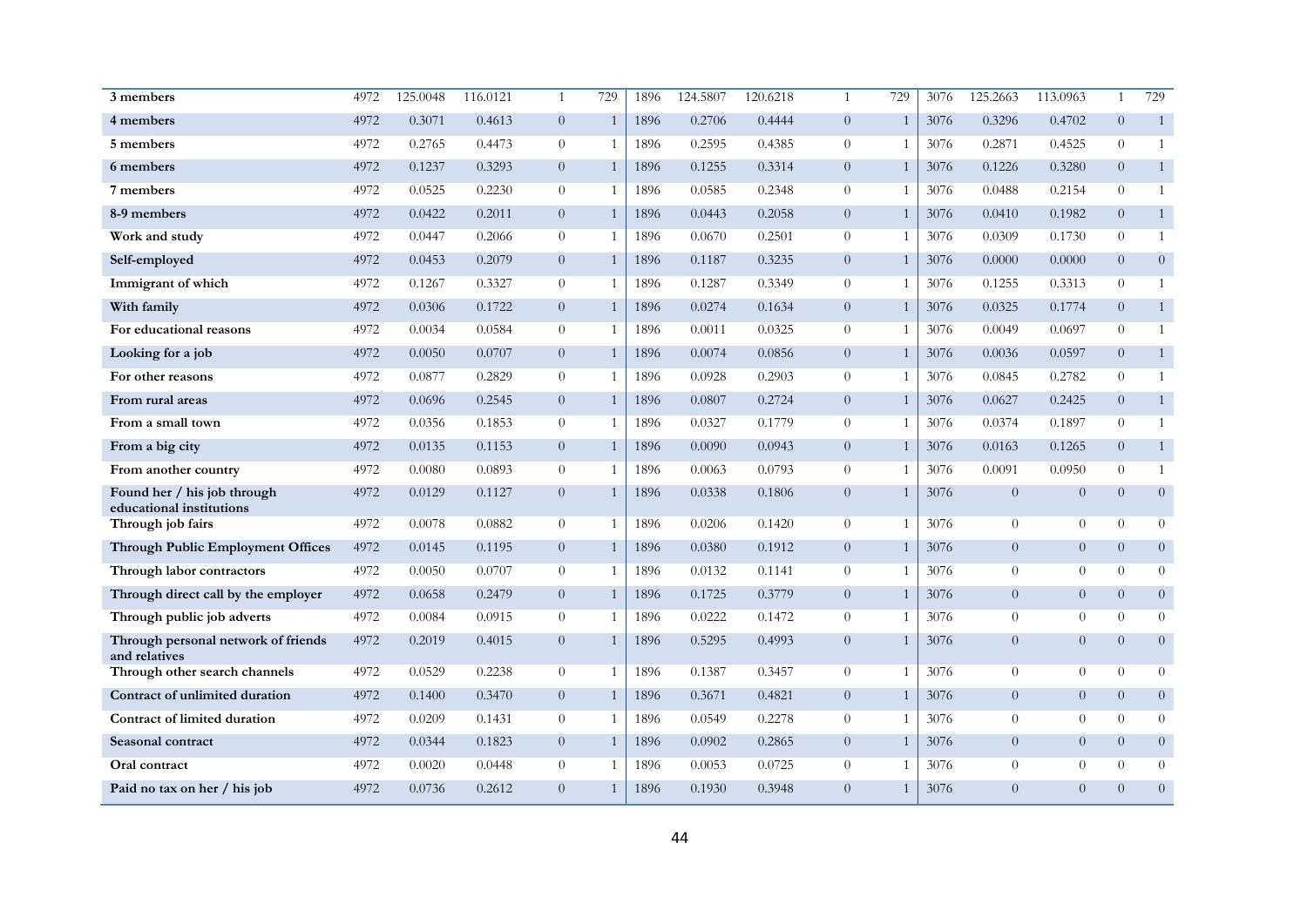| Does not know whether paid tax       | 4972 | 0.0324 | 0.1770 | $\Omega$       |                | 1896 | 0.0849 | 0.2788 | $\Omega$       | 3076 | $\Omega$       | $\Omega$       | $\Omega$       | $\Omega$       |
|--------------------------------------|------|--------|--------|----------------|----------------|------|--------|--------|----------------|------|----------------|----------------|----------------|----------------|
| Moonlighting                         | 4972 | 0.0177 | 0.1319 | $\overline{0}$ | $\mathbf{1}$   | 1896 | 0.0464 | 0.2104 | $\overline{0}$ | 3076 | $\overline{0}$ | $\overline{0}$ | $\overline{0}$ | $\overline{0}$ |
| Dissatisfied with her / his job      | 4972 | 0.0815 | 0.2736 | $\overline{0}$ | $\overline{1}$ | 1896 | 0.2136 | 0.4100 | $\overline{0}$ | 3076 | $\Omega$       | $\theta$       | $\Omega$       | $\theta$       |
| Training of which apprenticeship     | 4972 | 0.1748 | 0.3798 | $\overline{0}$ |                | 1896 | 0.4583 | 0.4984 | $\overline{0}$ | 3076 | $\overline{0}$ | $\overline{0}$ | $\overline{0}$ | $\overline{0}$ |
| Mentoring                            | 4972 | 0.0050 | 0.0707 | $\overline{0}$ |                | 1896 | 0.0132 | 0.1141 | $\overline{0}$ | 3076 | $\overline{0}$ | $\overline{0}$ | $\Omega$       | $\Omega$       |
| Training in new technologies         | 4972 | 0.0099 | 0.0988 | $\overline{0}$ | $\overline{1}$ | 1896 | 0.0258 | 0.1587 | $\overline{0}$ | 3076 | $\overline{0}$ | $\overline{0}$ | $\overline{0}$ | $\overline{0}$ |
| Other type of training               | 4972 | 0.8103 | 0.3921 | $\overline{0}$ |                | 1896 | 0.5026 | 0.5001 | $\overline{0}$ | 3076 | $\mathbf 1$    | $\overline{0}$ |                |                |
| Union membership                     | 4972 | 0.0720 | 0.2585 | $\overline{0}$ | -1             | 1896 | 0.1888 | 0.3915 | $\overline{0}$ | 3076 | $\overline{0}$ | $\overline{0}$ | $\overline{0}$ | $\overline{0}$ |
| Firm's size: 5 workers or less       | 4972 | 0.1076 | 0.3099 | $\overline{0}$ |                | 1896 | 0.2822 | 0.4502 | $\overline{0}$ | 3076 | $\overline{0}$ | $\overline{0}$ | $\Omega$       | $\Omega$       |
| From 5 to 9                          | 4972 | 0.0346 | 0.1828 | $\overline{0}$ |                | 1896 | 0.0907 | 0.2873 | $\overline{0}$ | 3076 | $\overline{0}$ | $\overline{0}$ | $\overline{0}$ | $\overline{0}$ |
| From 10 to 19 size 10t19             | 4972 | 0.0579 | 0.2336 | $\overline{0}$ |                | 1896 | 0.1519 | 0.3590 | $\overline{0}$ | 3076 | $\Omega$       | $\overline{0}$ | $\overline{0}$ | $\Omega$       |
| More than 20                         | 4972 | 0.0432 | 0.2034 | $\overline{0}$ | -1             | 1896 | 0.1134 | 0.3172 | $\overline{0}$ | 3076 | $\overline{0}$ | $\overline{0}$ | $\overline{0}$ | $\overline{0}$ |
| Does not know the size               | 4972 | 0.1380 | 0.3449 | $\overline{0}$ | $\overline{1}$ | 1896 | 0.3618 | 0.4807 | $\overline{0}$ | 3076 | $\Omega$       | $\Omega$       | $\Omega$       | $\Omega$       |
| Goals in life: Success at work       | 4972 | 0.1138 | 0.3176 | $\overline{0}$ |                | 1896 | 0.1176 | 0.3222 | $\overline{0}$ | 3076 | 0.1115         | 0.3148         | $\overline{0}$ |                |
| Giving a contribution to society     | 4972 | 0.1273 | 0.3334 | $\overline{0}$ |                | 1896 | 0.1245 | 0.3302 | $\overline{0}$ | 3076 | 0.1291         | 0.3353         | $\Omega$       |                |
| Earning a lot of money               | 4972 | 0.1852 | 0.3885 | $\overline{0}$ | $\overline{1}$ | 1896 | 0.2210 | 0.4150 | $\overline{0}$ | 3076 | 0.1632         | 0.3696         | $\overline{0}$ |                |
| Having a happy family life           | 4972 | 0.3508 | 0.4773 | $\overline{0}$ |                | 1896 | 0.3370 | 0.4728 | $\overline{0}$ | 3076 | 0.3592         | 0.4799         | $\Omega$       |                |
| Gaining all type of work experiences | 4972 | 0.0440 | 0.2052 | $\overline{0}$ | $\overline{1}$ | 1896 | 0.0438 | 0.2047 | $\overline{0}$ | 3076 | 0.0442         | 0.2056         | $\overline{0}$ | 1              |
| Understanding the meaning of life    | 4972 | 0.0603 | 0.2381 | $\overline{0}$ |                | 1896 | 0.0533 | 0.2246 | $\overline{0}$ | 3076 | 0.0647         | 0.2460         | $\Omega$       |                |
| Gain self-esteem                     | 4972 | 0.1185 | 0.3232 | $\overline{0}$ |                | 1896 | 0.1028 | 0.3038 | $\overline{0}$ | 3076 | 0.1281         | 0.3342         | $\overline{0}$ |                |
| Living in rural areas                | 4972 | 0.4055 | 0.4910 | $\overline{0}$ |                | 1896 | 0.5527 | 0.4973 | $\overline{0}$ | 3076 | 0.3147         | 0.4645         | $\overline{0}$ |                |
| Living under the poverty line        | 4972 | 0.1961 | 0.3971 | $\overline{0}$ |                | 1896 | 0.1065 | 0.3086 | $\overline{0}$ | 3076 | 0.2513         | 0.4338         | $\overline{0}$ |                |

*Note: 1 For the definition of actual work experience adopted see the data section.* 

*Source: own elaboration on the ILO School-to-work transition survey of Azerbaijan.* 

# Table A2. Descriptive statistics by gender

| $\sim$                                                      |      |        | All          |          |        |      |        | Women        |        |        |      |        | Men                |          |        |
|-------------------------------------------------------------|------|--------|--------------|----------|--------|------|--------|--------------|--------|--------|------|--------|--------------------|----------|--------|
| Variable                                                    | Obs  | Mean   | Std.<br>Dev. | Min      | Max    | Obs  | Mean   | Std.<br>Dev. | Min    | Max    | Obs  | Mean   | <b>Std</b><br>Dev. | Min      | Max    |
| Log of total monthly labor income (in th.<br>of old Manats) | 1896 | 5.9355 | 0.5171       | 2.3026   | 8.8537 | 658  | 5.8693 | 0.5647       | 2.3026 | 7.8240 | '238 | 5.9706 | 0.4865             | 3.9120   | 8.8537 |
| Women                                                       | 4972 | 0.4670 | 0.4990       | $\theta$ |        | 2322 |        |              |        |        | 2650 |        |                    | $\left($ |        |
| Log of weekly hours of work                                 | 1896 | 3.6412 | 0.3126       | 0.6931   | 4.4308 | 658  | 3.6070 | 0.3325       | 0.6931 | 4.4308 | 238  | 3.6594 | 0.3001             | 0.6931   | 4.4308 |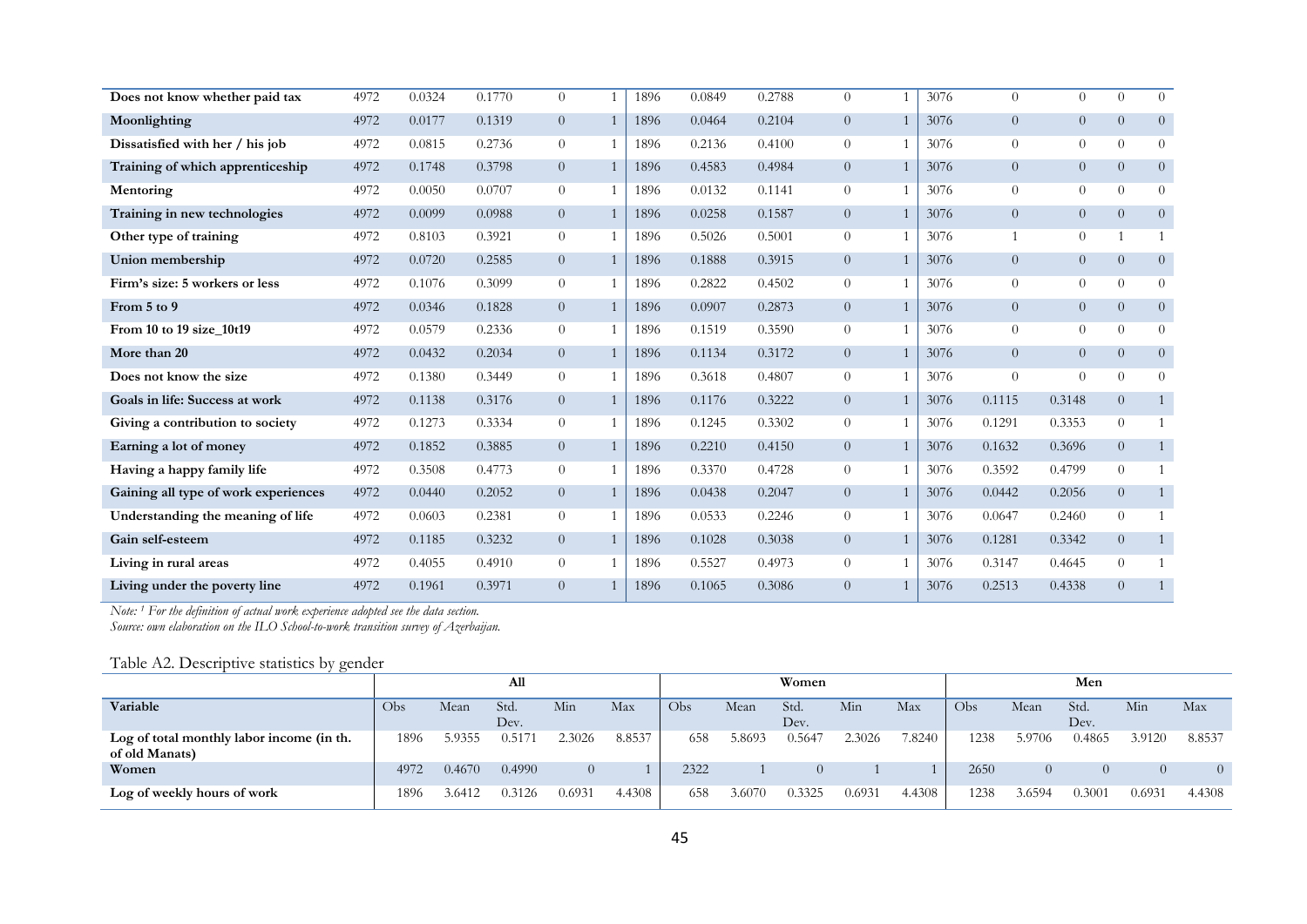| <b>General education</b>            | 4972 | 0.1480 | 0.3552 | $\overline{0}$ | $\mathbf{1}$ | 2322 | 0.1606   | 0.3673         | $\overline{0}$ | $\mathbf{1}$   | 2650 | 0.1370         | 0.3439         | $\overline{0}$ | 1              |
|-------------------------------------|------|--------|--------|----------------|--------------|------|----------|----------------|----------------|----------------|------|----------------|----------------|----------------|----------------|
| Secondary general education         | 4972 | 0.5706 | 0.4950 | $\theta$       | 1            | 2322 | 0.5564   | 0.4969         | $\theta$       | $\mathbf{1}$   | 2650 | 0.5830         | 0.4932         | $\theta$       |                |
| Secondary specialized education     | 4972 | 0.0796 | 0.2708 | $\overline{0}$ | $\mathbf{1}$ | 2322 | 0.0861   | 0.2806         | $\overline{0}$ | $\mathbf{1}$   | 2650 | 0.0740         | 0.2618         | $\overline{0}$ | $\mathbf{1}$   |
| University and Master program       | 4972 | 0.1084 | 0.3109 | $\theta$       | 1            | 2322 | 0.1008   | 0.3011         | $\theta$       | $\mathbf{1}$   | 2650 | 0.1151         | 0.3192         | $\overline{0}$ | $\overline{1}$ |
| Actual work experience <sup>1</sup> | 4972 | 4.5270 | 4.6817 | $\overline{0}$ | 23           | 2322 | 1.5814   | 3.5748         | $\overline{0}$ | 21.257<br>8    | 2650 | 7.1080         | 3.9579         | $\overline{0}$ | 23             |
| Teenagers (15-19 years)             | 4972 | 0.3435 | 0.4749 | $\overline{0}$ | $\mathbf{1}$ | 2322 | 0.3575   | 0.4794         | $\theta$       | $\mathbf{1}$   | 2650 | 0.3313         | 0.4708         | $\overline{0}$ | $\overline{1}$ |
| Young adults (20-24 years)          | 4972 | 0.3449 | 0.4754 | $\overline{0}$ | $\mathbf{1}$ | 2322 | 0.3454   | 0.4756         | $\overline{0}$ | $\mathbf{1}$   | 2650 | 0.3445         | 0.4753         | $\overline{0}$ | $\mathbf{1}$   |
| Young old (25-29 years)             | 4972 | 0.3115 | 0.4632 | $\overline{0}$ | $\mathbf{1}$ | 2322 | 0.2972   | 0.4571         | $\Omega$       | $\mathbf{1}$   | 2650 | 0.3242         | 0.4681         | $\theta$       | 1              |
| Women engaged                       | 4972 | 0.0346 | 0.1828 | $\overline{0}$ | $\mathbf{1}$ | 2322 | 0.0741   | 0.2619         | $\overline{0}$ | $\mathbf{1}$   | 2650 | $\theta$       | $\overline{0}$ | $\overline{0}$ | $\overline{0}$ |
| Men engaged                         | 4972 | 0.0282 | 0.1654 | $\overline{0}$ | $\mathbf{1}$ | 2322 | $\theta$ | $\overline{0}$ | $\overline{0}$ | $\overline{0}$ | 2650 | 0.0528         | 0.2237         | $\overline{0}$ | 1              |
| Women married                       | 4972 | 0.1036 | 0.3047 | $\overline{0}$ | $\mathbf{1}$ | 2322 | 0.2218   | 0.4155         | $\overline{0}$ | $\mathbf{1}$   | 2650 | $\overline{0}$ | $\overline{0}$ | $\overline{0}$ | $\theta$       |
| Men married                         | 4972 | 0.0833 | 0.2763 | $\overline{0}$ | 1            | 2322 | $\Omega$ | $\overline{0}$ | $\overline{0}$ | $\overline{0}$ | 2650 | 0.1562         | 0.3631         | $\overline{0}$ | $\overline{1}$ |
| Women divorced or widowed           | 4972 | 0.0074 | 0.0860 | $\overline{0}$ | $\mathbf{1}$ | 2322 | 0.0159   | 0.1252         | $\overline{0}$ | $\mathbf{1}$   | 2650 | $\overline{0}$ | $\overline{0}$ | $\overline{0}$ | $\overline{0}$ |
| Men divorced or widowed             | 4972 | 0.0024 | 0.0491 | $\overline{0}$ | 1            | 2322 | $\theta$ | $\overline{0}$ | $\Omega$       | $\overline{0}$ | 2650 | 0.0045         | 0.0672         | $\overline{0}$ | 1              |
| Men with children                   | 4972 | 0.0672 | 0.2504 | $\overline{0}$ | $\mathbf{1}$ | 2322 | $\theta$ | $\overline{0}$ | $\overline{0}$ | $\overline{0}$ | 2650 | 0.1260         | 0.3320         | $\overline{0}$ | $\mathbf{1}$   |
| Women with children                 | 4972 | 0.0917 | 0.2887 | $\theta$       | $\mathbf{1}$ | 2322 | 0.1964   | 0.3973         | $\Omega$       | $\mathbf{1}$   | 2650 | $\theta$       | $\theta$       | $\theta$       | $\overline{0}$ |
| <b>Fatherless</b>                   | 4972 | 0.1372 | 0.3441 | $\overline{0}$ | $\mathbf{1}$ | 2322 | 0.1331   | 0.3397         | $\overline{0}$ | $\mathbf{1}$   | 2650 | 0.1408         | 0.3478         | $\overline{0}$ | $\mathbf{1}$   |
| <b>Motherless</b>                   | 4972 | 0.0354 | 0.1848 | $\theta$       | 1            | 2322 | 0.0336   | 0.1802         | $\overline{0}$ | $\mathbf{1}$   | 2650 | 0.0370         | 0.1888         | $\overline{0}$ | $\mathbf{1}$   |
| Household members: 4                | 4972 | 0.3071 | 0.4613 | $\overline{0}$ | $\mathbf{1}$ | 2322 | 0.2963   | 0.4567         | $\overline{0}$ | $\mathbf{1}$   | 2650 | 0.3166         | 0.4652         | $\overline{0}$ | $\mathbf{1}$   |
| 5 members                           | 4972 | 0.2765 | 0.4473 | $\overline{0}$ | 1            | 2322 | 0.2752   | 0.4467         | $\Omega$       | $\mathbf{1}$   | 2650 | 0.2777         | 0.4480         | $\overline{0}$ | $\overline{1}$ |
| 6 members                           | 4972 | 0.1237 | 0.3293 | $\overline{0}$ | $\mathbf{1}$ | 2322 | 0.1460   | 0.3532         | $\Omega$       | $\mathbf{1}$   | 2650 | 0.1042         | 0.3055         | $\overline{0}$ | $\mathbf{1}$   |
| 7 members                           | 4972 | 0.0525 | 0.2230 | $\overline{0}$ | 1            | 2322 | 0.0573   | 0.2324         | $\overline{0}$ | 1              | 2650 | 0.0483         | 0.2144         | $\overline{0}$ | 1              |
| 8-9 members                         | 4972 | 0.0422 | 0.2011 | $\overline{0}$ | $\mathbf{1}$ | 2322 | 0.0491   | 0.2161         | $\overline{0}$ | $\mathbf{1}$   | 2650 | 0.0362         | 0.1869         | $\overline{0}$ | $\mathbf{1}$   |
| Work and study                      | 4972 | 0.0447 | 0.2066 | $\overline{0}$ | $\mathbf{1}$ | 2322 | 0.0379   | 0.1910         | $\overline{0}$ | $\mathbf{1}$   | 2650 | 0.0506         | 0.2192         | $\overline{0}$ | $\mathbf{1}$   |
| Self-employed                       | 4972 | 0.0139 | 0.1170 | $\overline{0}$ | $\mathbf{1}$ | 2322 | 0.0047   | 0.0687         | $\overline{0}$ | $\mathbf{1}$   | 2650 | 0.0219         | 0.1463         | $\overline{0}$ | $\mathbf{1}$   |
| With family                         | 4972 | 0.0306 | 0.1722 | $\overline{0}$ | 1            | 2322 | 0.0491   | 0.2161         | $\overline{0}$ | $\mathbf{1}$   | 2650 | 0.0143         | 0.1189         | $\overline{0}$ | 1              |
| Migrating for educational reasons   | 4972 | 0.0034 | 0.0584 | $\overline{0}$ | $\mathbf{1}$ | 2322 | 0.0030   | 0.0548         | $\overline{0}$ | $\mathbf{1}$   | 2650 | 0.0038         | 0.0613         | $\overline{0}$ | $\mathbf{1}$   |
| Looking for a job                   | 4972 | 0.0050 | 0.0707 | $\overline{0}$ | 1            | 2322 | 0.0065   | 0.0801         | $\overline{0}$ | $\mathbf{1}$   | 2650 | 0.0038         | 0.0613         | $\overline{0}$ | 1              |
| For other reasons                   | 4972 | 0.0877 | 0.2829 | $\overline{0}$ | $\mathbf{1}$ | 2322 | 0.0801   | 0.2715         | $\overline{0}$ | $\mathbf{1}$   | 2650 | 0.0943         | 0.2924         | $\overline{0}$ | $\mathbf{1}$   |
| From rural areas                    | 4972 | 0.0696 | 0.2545 | $\theta$       | 1            | 2322 | 0.0745   | 0.2626         | $\theta$       | $\mathbf{1}$   | 2650 | 0.0653         | 0.2471         | $\theta$       | $\mathbf{1}$   |
| From a small town                   | 4972 | 0.0356 | 0.1853 | $\overline{0}$ | $\mathbf{1}$ | 2322 | 0.0413   | 0.1991         | $\Omega$       | $\mathbf{1}$   | 2650 | 0.0306         | 0.1722         | $\Omega$       | $\mathbf{1}$   |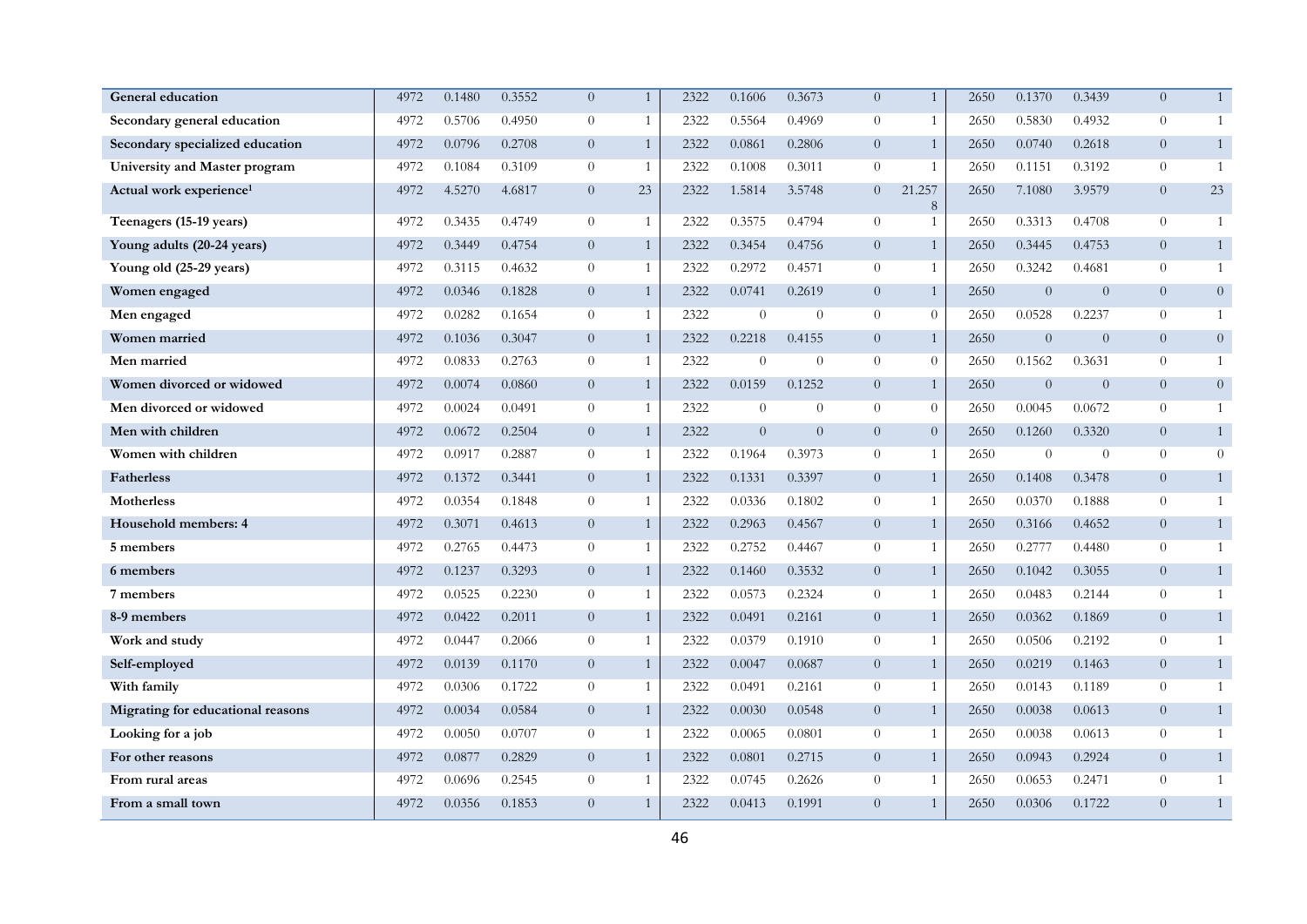| From a big city                                         | 4972 | 0.0135 | 0.1153 | $\Omega$       | $\mathbf{1}$ | 2322 | 0.0159   | 0.1252         | $\theta$       | $\mathbf{1}$   | 2650 | 0.0113 | 0.1058 | $\Omega$       | $\overline{1}$ |
|---------------------------------------------------------|------|--------|--------|----------------|--------------|------|----------|----------------|----------------|----------------|------|--------|--------|----------------|----------------|
| From another country                                    | 4972 | 0.0080 | 0.0893 | $\overline{0}$ | $\mathbf{1}$ | 2322 | 0.0069   | 0.0827         | $\overline{0}$ | $\mathbf{1}$   | 2650 | 0.0091 | 0.0948 | $\overline{0}$ | $\mathbf{1}$   |
| Immigrant of which                                      | 4972 | 0.1267 | 0.3327 | $\theta$       | $\mathbf{1}$ | 2322 | 0.1387   | 0.3457         | $\theta$       | 1              | 2650 | 0.1162 | 0.3206 | $\overline{0}$ | $\overline{1}$ |
| Found her / his job through educational<br>institutions | 4972 | 0.0129 | 0.1127 | $\overline{0}$ | $\mathbf{1}$ | 2322 | 0.0121   | 0.1092         | $\overline{0}$ | $\mathbf{1}$   | 2650 | 0.0136 | 0.1158 | $\overline{0}$ | $\mathbf{1}$   |
| Through job fairs                                       | 4972 | 0.0078 | 0.0882 | $\theta$       | 1            | 2322 | 0.0052   | 0.0717         | $\overline{0}$ | $\mathbf{1}$   | 2650 | 0.0102 | 0.1004 | $\theta$       | 1              |
| <b>Through Public Employment Offices</b>                | 4972 | 0.0145 | 0.1195 | $\overline{0}$ | $\mathbf{1}$ | 2322 | 0.0039   | 0.0621         | $\overline{0}$ | $\mathbf{1}$   | 2650 | 0.0238 | 0.1524 | $\overline{0}$ | $\mathbf{1}$   |
| Through labor contractors                               | 4972 | 0.0050 | 0.0707 | $\theta$       | $\mathbf{1}$ | 2322 | 0.0026   | 0.0508         | $\overline{0}$ | $\mathbf{1}$   | 2650 | 0.0072 | 0.0844 | $\theta$       | $\mathbf{1}$   |
| Through direct call by the employer                     | 4972 | 0.0658 | 0.2479 | $\overline{0}$ | $\mathbf{1}$ | 2322 | 0.1042   | 0.3056         | $\overline{0}$ | $\mathbf{1}$   | 2650 | 0.0321 | 0.1762 | $\overline{0}$ | $\mathbf{1}$   |
| Through public job adverts                              | 4972 | 0.0084 | 0.0915 | $\theta$       | 1            | 2322 | 0.0103   | 0.1012         | $\overline{0}$ | 1              | 2650 | 0.0068 | 0.0822 | $\overline{0}$ |                |
| Through personal network of friends and<br>relatives    | 4972 | 0.2019 | 0.4015 | $\overline{0}$ | $\mathbf{1}$ | 2322 | 0.1206   | 0.3257         | $\overline{0}$ | 1              | 2650 | 0.2732 | 0.4457 | $\overline{0}$ | $\mathbf{1}$   |
| Contract of unlimited duration                          | 4972 | 0.1400 | 0.3470 | $\theta$       | 1            | 2322 | 0.0986   | 0.2982         | $\overline{0}$ | $\mathbf{1}$   | 2650 | 0.1762 | 0.3811 | $\overline{0}$ | $\overline{1}$ |
| <b>Contract of limited duration</b>                     | 4972 | 0.0209 | 0.1431 | $\overline{0}$ | $\mathbf{1}$ | 2322 | 0.0129   | 0.1130         | $\overline{0}$ | $\mathbf{1}$   | 2650 | 0.0279 | 0.1648 | $\overline{0}$ | 1              |
| Seasonal contract                                       | 4972 | 0.0344 | 0.1823 | $\overline{0}$ | 1            | 2322 | 0.0181   | 0.1333         | $\overline{0}$ | 1              | 2650 | 0.0487 | 0.2152 | $\overline{0}$ | $\overline{1}$ |
| Oral contract                                           | 4972 | 0.0020 | 0.0448 | $\overline{0}$ | $\mathbf{1}$ | 2322 | $\Omega$ | $\overline{0}$ | $\overline{0}$ | $\overline{0}$ | 2650 | 0.0038 | 0.0613 | $\overline{0}$ | 1              |
| Paid no tax on her / his job                            | 4972 | 0.0736 | 0.2612 | $\theta$       | $\mathbf{1}$ | 2322 | 0.0353   | 0.1846         | $\theta$       | 1              | 2650 | 0.1072 | 0.3094 | $\overline{0}$ | $\overline{1}$ |
| Does not know whether paid tax                          | 4972 | 0.0324 | 0.1770 | $\overline{0}$ | $\mathbf{1}$ | 2322 | 0.0138   | 0.1166         | $\overline{0}$ | $\mathbf{1}$   | 2650 | 0.0487 | 0.2152 | $\overline{0}$ | $\mathbf{1}$   |
| Moonlighting                                            | 4972 | 0.0177 | 0.1319 | $\theta$       | 1            | 2322 | 0.0056   | 0.0746         | $\overline{0}$ | $\mathbf{1}$   | 2650 | 0.0283 | 0.1659 | $\theta$       | $\mathbf{1}$   |
| Dissatisfied with her / his job                         | 4972 | 0.0815 | 0.2736 | $\overline{0}$ | $\mathbf{1}$ | 2322 | 0.0422   | 0.2011         | $\overline{0}$ | $\mathbf{1}$   | 2650 | 0.1158 | 0.3201 | $\overline{0}$ | $\mathbf{1}$   |
| Training of which apprenticeship                        | 4972 | 0.1748 | 0.3798 | $\overline{0}$ | $\mathbf{1}$ | 2322 | 0.1598   | 0.3665         | $\overline{0}$ | $\mathbf{1}$   | 2650 | 0.1879 | 0.3907 | $\theta$       | $\overline{1}$ |
| Mentoring                                               | 4972 | 0.0050 | 0.0707 | $\overline{0}$ | $\mathbf{1}$ | 2322 | 0.0039   | 0.0621         | $\overline{0}$ | $\mathbf{1}$   | 2650 | 0.0060 | 0.0775 | $\overline{0}$ | $\mathbf{1}$   |
| Training in new technologies                            | 4972 | 0.0099 | 0.0988 | $\theta$       | 1            | 2322 | 0.0034   | 0.0586         | $\overline{0}$ | 1              | 2650 | 0.0155 | 0.1234 | $\overline{0}$ |                |
| Other type of training                                  | 4972 | 0.8103 | 0.3921 | $\overline{0}$ | $\mathbf{1}$ | 2322 | 0.8329   | 0.3731         | $\overline{0}$ | $\mathbf{1}$   | 2650 | 0.7906 | 0.4070 | $\overline{0}$ | $\mathbf{1}$   |
| Union membership                                        | 4972 | 0.0720 | 0.2585 | $\theta$       | $\mathbf{1}$ | 2322 | 0.0556   | 0.2291         | $\theta$       | $\mathbf{1}$   | 2650 | 0.0864 | 0.2810 | $\overline{0}$ | $\mathbf{1}$   |
| Firm's size: 5 workers or less                          | 4972 | 0.1076 | 0.3099 | $\overline{0}$ | $\mathbf{1}$ | 2322 | 0.0551   | 0.2283         | $\overline{0}$ | $\mathbf{1}$   | 2650 | 0.1536 | 0.3606 | $\overline{0}$ | 1              |
| From 5 to 9                                             | 4972 | 0.0346 | 0.1828 | $\theta$       | $\mathbf{1}$ | 2322 | 0.0194   | 0.1379         | $\overline{0}$ | $\mathbf{1}$   | 2650 | 0.0479 | 0.2136 | $\theta$       | $\overline{1}$ |
| From 10 to 19 size 10t19                                | 4972 | 0.0579 | 0.2336 | $\overline{0}$ | $\mathbf{1}$ | 2322 | 0.0969   | 0.2959         | $\overline{0}$ | $\mathbf{1}$   | 2650 | 0.0238 | 0.1524 | $\overline{0}$ | $\mathbf{1}$   |
| More than 20                                            | 4972 | 0.0432 | 0.2034 | $\theta$       | $\mathbf{1}$ | 2322 | 0.0314   | 0.1745         | $\overline{0}$ | $\mathbf{1}$   | 2650 | 0.0536 | 0.2252 | $\overline{0}$ | $\overline{1}$ |
| Giving a contribution to society                        | 4972 | 0.1273 | 0.3334 | $\overline{0}$ | $\mathbf{1}$ | 2322 | 0.1197   | 0.3247         | $\overline{0}$ | $\mathbf{1}$   | 2650 | 0.1340 | 0.3407 | $\overline{0}$ | 1              |
| Earning a lot of money                                  | 4972 | 0.1852 | 0.3885 | $\theta$       | 1            | 2322 | 0.0633   | 0.2436         | $\overline{0}$ | 1              | 2650 | 0.2921 | 0.4548 | $\theta$       | 1              |
| Having a happy family life                              | 4972 | 0.3508 | 0.4773 | $\overline{0}$ |              | 2322 | 0.5211   | 0.4997         | $\overline{0}$ | $\mathbf{1}$   | 2650 | 0.2015 | 0.4012 | $\Omega$       | $\mathbf{1}$   |
|                                                         |      |        |        |                |              |      |          |                |                |                |      |        |        |                |                |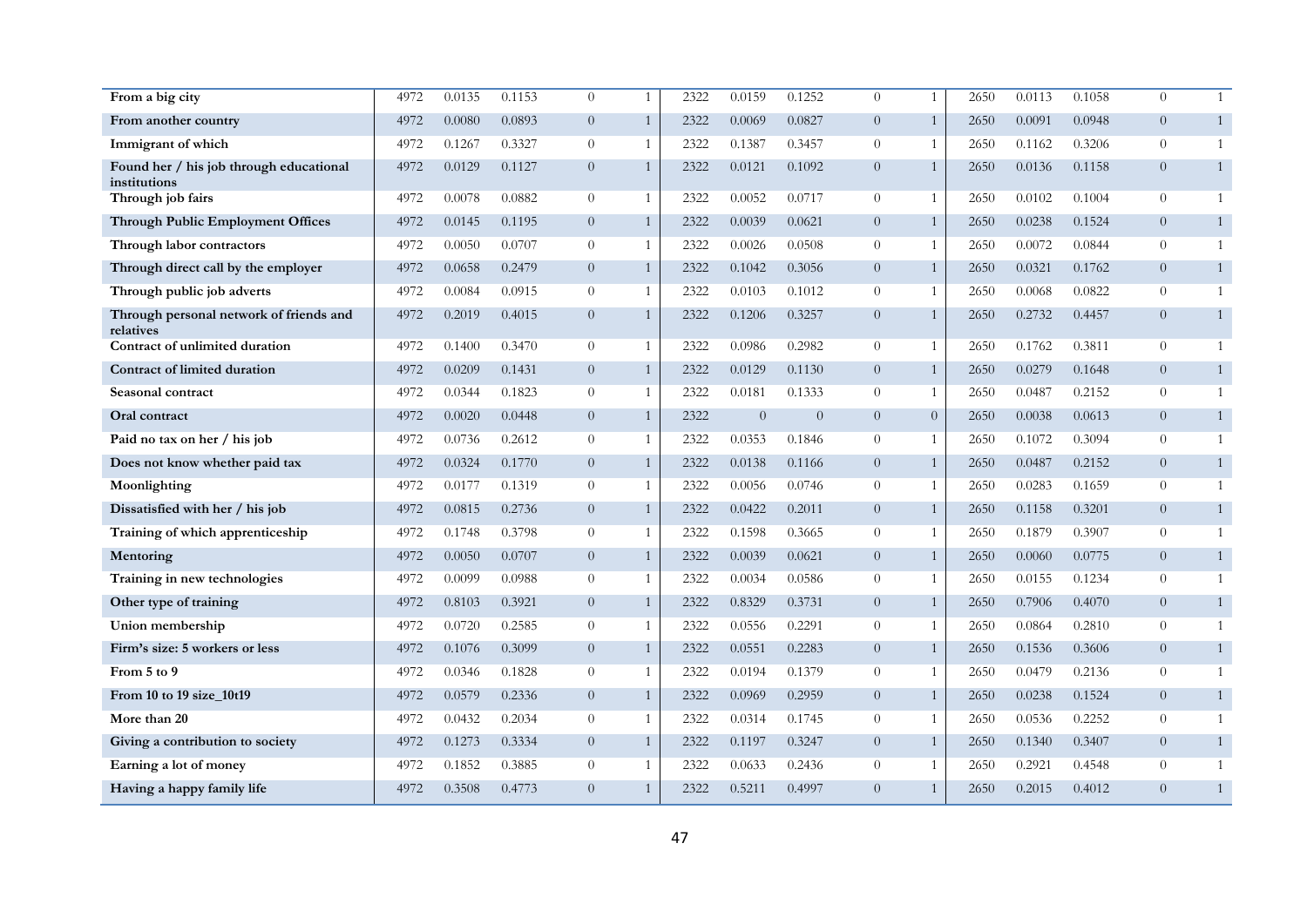| Gaining all type of work experiences | 4972 | 0.0440 | 0.2052 |                | 2322 | 0.0349 | 0.1835 |          | 2650 | 0.0521 | 0.2222 |          |  |
|--------------------------------------|------|--------|--------|----------------|------|--------|--------|----------|------|--------|--------|----------|--|
| Understanding the meaning of life    | 4972 | 0.0603 | 0.2381 | $\theta$       | 2322 | 0.0633 | 0.2436 | $\Omega$ | 2650 | 0.0577 | 0.2333 | $\theta$ |  |
| Gain self-esteem                     | 4972 | 0.1185 | 0.3232 |                | 2322 | 0.1016 | 0.3022 |          | 2650 | 0.1332 | 0.3399 |          |  |
| Living in rural areas                | 4972 | 0.4055 | 0.4910 | $\overline{0}$ | 2322 | 0.3876 | 0.4873 | $\Omega$ | 2650 | 0.4211 | 0.4938 | $\theta$ |  |
| Living under the poverty line        | 4972 | 0.1961 | 0.3971 |                | 2322 | 0.2046 | 0.4035 |          | 2650 | 0.1887 | 0.3913 |          |  |

*Note: 1 For the definition of actual work experience adopted see the data section.* 

*Source: own elaboration on the ILO School-to-work transition survey of Azerbaijan.* 

## **Table A3. Descriptive statistics by gender and age group**

|               | Young teenagers |                |       |                | Young adults |                |       |                | Prime aged |                |       |                |
|---------------|-----------------|----------------|-------|----------------|--------------|----------------|-------|----------------|------------|----------------|-------|----------------|
|               | Men             |                | Women |                | Men          |                | Women |                | Men        |                | Women |                |
| Variable      | Obs             | Mean           | Obs   | Mean           | Obs          | Mean           | Obs   | Mean           | Obs        | Mean           | Obs   | Mean           |
| wage          | 187             | 5.924          | 129   | 5.868          | 463          | 5.963          | 240   | 5.850          | 588        | 5.992          | 289   | 5.886          |
| women         | 878             | $\theta$       | 830   | $\mathbf{1}$   | 913          | $\overline{0}$ | 802   | $\mathbf{1}$   | 859        | $\overline{0}$ | 690   | $\mathbf{1}$   |
| <b>lhours</b> | 187             | 3.620          | 129   | 3.667          | 463          | 3.675          | 240   | 3.608          | 588        | 3.659          | 289   | 3.580          |
| gensec        | 878             | 0.300          | 830   | 0.304          | 913          | 0.060          | 802   | 0.087          | 859        | 0.052          | 690   | 0.074          |
| secgen        | 878             | 0.517          | 830   | 0.499          | 913          | 0.670          | 802   | 0.638          | 859        | 0.558          | 690   | 0.530          |
| specsec       | 878             | 0.017          | 830   | 0.024          | 913          | 0.083          | 802   | 0.122          | 859        | 0.122          | 690   | 0.119          |
| univ          | 878             | 0.007          | 830   | 0.016          | 913          | 0.136          | 802   | 0.100          | 859        | 0.204          | 690   | 0.204          |
| pwe2          | 878             | 3.860          | 830   | 0.020          | 913          | 6.543          | 802   | 0.792          | 859        | 11.029         | 690   | 4.378          |
| youngteen     | 878             | $\mathbf{1}$   | 830   | $\mathbf{1}$   | 913          | $\overline{0}$ | 802   | $\overline{0}$ | 859        | $\overline{0}$ | 690   | $\overline{0}$ |
| youngadult    | 878             | $\overline{0}$ | 830   | $\theta$       | 913          | $\mathbf{1}$   | 802   | $\overline{1}$ | 859        | $\overline{0}$ | 690   | $\theta$       |
| youngold      | 878             | $\overline{0}$ | 830   | $\overline{0}$ | 913          | $\overline{0}$ | 802   | $\overline{0}$ | 859        | $\mathbf{1}$   | 690   | $\overline{1}$ |
| wengaged      | 878             | $\overline{0}$ | 830   | 0.039          | 913          | $\theta$       | 802   | 0.082          | 859        | $\Omega$       | 690   | 0.107          |
| mengaged      | 878             | 0.013          | 830   | $\overline{0}$ | 913          | 0.058          | 802   | $\overline{0}$ | 859        | 0.088          | 690   | $\overline{0}$ |
| wmarried      | 878             | $\theta$       | 830   | 0.030          | 913          | $\overline{0}$ | 802   | 0.190          | 859        | $\overline{0}$ | 690   | 0.490          |
| mmarried      | 878             | 0.011          | 830   | $\theta$       | 913          | 0.081          | 802   | $\overline{0}$ | 859        | 0.384          | 690   | $\overline{0}$ |
| wdivwid       | 878             | $\overline{0}$ | 830   | 0.001          | 913          | $\theta$       | 802   | 0.009          | 859        | $\overline{0}$ | 690   | 0.042          |
| mdivwid       | 878             | $\overline{0}$ | 830   | 0.000          | 913          | 0.002          | 802   | $\overline{0}$ | 859        | 0.012          | 690   | $\overline{0}$ |
| mchild        | 878             | 0.014          | 830   | $\theta$       | 913          | 0.057          | 802   | $\overline{0}$ | 859        | 0.314          | 690   | $\theta$       |
| wchild        | 878             | $\overline{0}$ | 830   | 0.020          | 913          | $\overline{0}$ | 802   | 0.146          | 859        | $\overline{0}$ | 690   | 0.467          |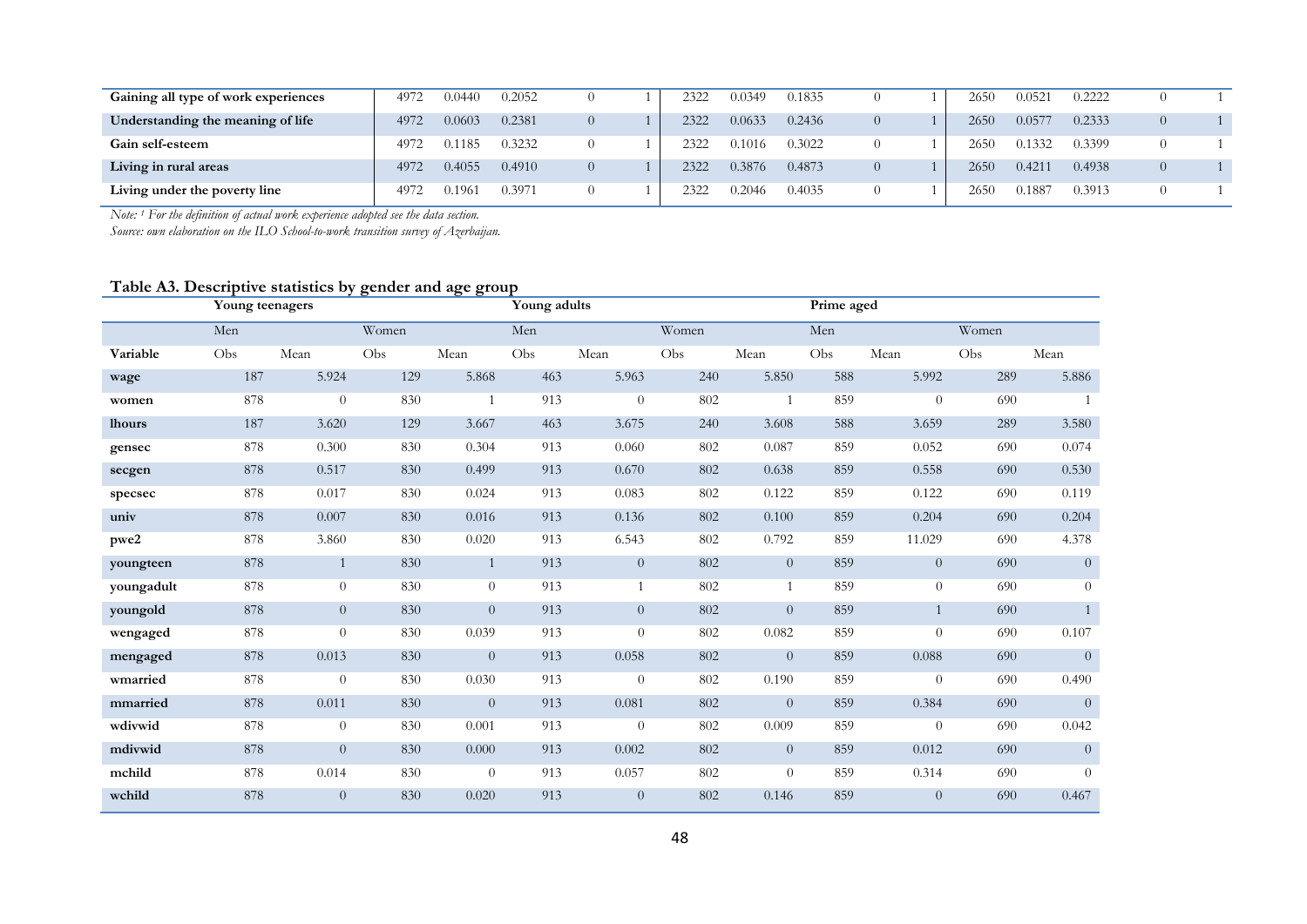| nofather     | 878 | 0.103     | 830 | 0.105 | 913 | 0.137 | 802     | 0.136 | 859 | 0.184     | 690 | 0.164     |
|--------------|-----|-----------|-----|-------|-----|-------|---------|-------|-----|-----------|-----|-----------|
| nomother     | 878 | 0.024     | 830 | 0.025 | 913 | 0.035 | 802     | 0.030 | 859 | 0.052     | 690 | 0.048     |
| hhsize4      | 878 | 0.375     | 830 | 0.323 | 913 | 0.312 | 802     | 0.287 | 859 | 0.262     | 690 | 0.275     |
| hhsize5      | 878 | 0.330     | 830 | 0.294 | 913 | 0.294 | 802     | 0.289 | 859 | 0.207     | 690 | 0.236     |
| hhsize6      | 878 | 0.101     | 830 | 0.166 | 913 | 0.110 | 802     | 0.141 | 859 | 0.101     | 690 | 0.128     |
| hhsize7      | 878 | 0.027     | 830 | 0.057 | 913 | 0.045 | 802     | 0.052 | 859 | 0.073     | 690 | 0.064     |
| hhsize8p     | 878 | 0.015     | 830 | 0.037 | 913 | 0.030 | 802     | 0.047 | 859 | 0.065     | 690 | 0.065     |
| wstudy       | 878 | 0.028     | 830 | 0.036 | 913 | 0.060 | $802\,$ | 0.022 | 859 | 0.063     | 690 | 0.058     |
| selfemployed | 878 | 0.003     | 830 | 0.005 | 913 | 0.024 | 802     | 0.000 | 859 | 0.038     | 690 | 0.010     |
| immwithfam   | 878 | $0.016\,$ | 830 | 0.014 | 913 | 0.011 | 802     | 0.042 | 859 | $0.016\,$ | 690 | 0.099     |
| immeduc      | 878 | 0.005     | 830 | 0.004 | 913 | 0.007 | 802     | 0.005 | 859 | 0.000     | 690 | 0.000     |
| immlooking   | 878 | 0.002     | 830 | 0.002 | 913 | 0.003 | 802     | 0.005 | 859 | 0.006     | 690 | 0.013     |
| immother     | 878 | 0.109     | 830 | 0.088 | 913 | 0.099 | 802     | 0.077 | 859 | 0.075     | 690 | 0.074     |
| imm_rural    | 878 | $0.072\,$ | 830 | 0.066 | 913 | 0.066 | 802     | 0.065 | 859 | 0.058     | 690 | 0.096     |
| imm town     | 878 | 0.034     | 830 | 0.024 | 913 | 0.038 | 802     | 0.046 | 859 | 0.019     | 690 | 0.057     |
| imm_city     | 878 | 0.014     | 830 | 0.010 | 913 | 0.010 | 802     | 0.016 | 859 | $0.010\,$ | 690 | 0.023     |
| imm ocountry | 878 | 0.013     | 830 | 0.008 | 913 | 0.005 | 802     | 0.002 | 859 | 0.009     | 690 | 0.010     |
| immigrant    | 878 | 0.132     | 830 | 0.108 | 913 | 0.119 | 802     | 0.130 | 859 | 0.097     | 690 | $0.186\,$ |
| search_ed    | 878 | 0.003     | 830 | 0.005 | 913 | 0.015 | 802     | 0.010 | 859 | 0.022     | 690 | 0.023     |
| search_jfa~s | 878 | 0.001     | 830 | 0.000 | 913 | 0.012 | 802     | 0.005 | 859 | 0.017     | 690 | 0.012     |
| search_PES   | 878 | 0.010     | 830 | 0.001 | 913 | 0.034 | 802     | 0.002 | 859 | 0.027     | 690 | 0.009     |
| search_inter | 878 | $0.000\,$ | 830 | 0.001 | 913 | 0.007 | 802     | 0.002 | 859 | 0.015     | 690 | 0.004     |
| search_dir~t | 878 | 0.006     | 830 | 0.060 | 913 | 0.036 | 802     | 0.113 | 859 | 0.055     | 690 | 0.146     |
| search_ad    | 878 | $0.001\,$ | 830 | 0.004 | 913 | 0.010 | 802     | 0.014 | 859 | 0.009     | 690 | 0.014     |
| search_frrel | 878 | 0.137     | 830 | 0.067 | 913 | 0.278 | 802     | 0.137 | 859 | 0.407     | 690 | 0.165     |
| contr_unlim  | 878 | 0.038     | 830 | 0.031 | 913 | 0.194 | 802     | 0.103 | 859 | 0.299     | 690 | 0.174     |
| contr_limit  | 878 | 0.006     | 830 | 0.006 | 913 | 0.041 | 802     | 0.020 | 859 | 0.037     | 690 | 0.013     |
| contr seas   | 878 | 0.023     | 830 | 0.014 | 913 | 0.047 | 802     | 0.019 | 859 | 0.077     | 690 | 0.022     |
| contr_oral   | 878 | 0.001     | 830 | 0.000 | 913 | 0.003 | 802     | 0.000 | 859 | 0.007     | 690 | 0.000     |
| taxno        | 878 | 0.058     | 830 | 0.033 | 913 | 0.125 | 802     | 0.035 | 859 | 0.139     | 690 | 0.039     |
| taxdont      | 878 | 0.021     | 830 | 0.006 | 913 | 0.054 | 802     | 0.020 | 859 | 0.072     | 690 | 0.016     |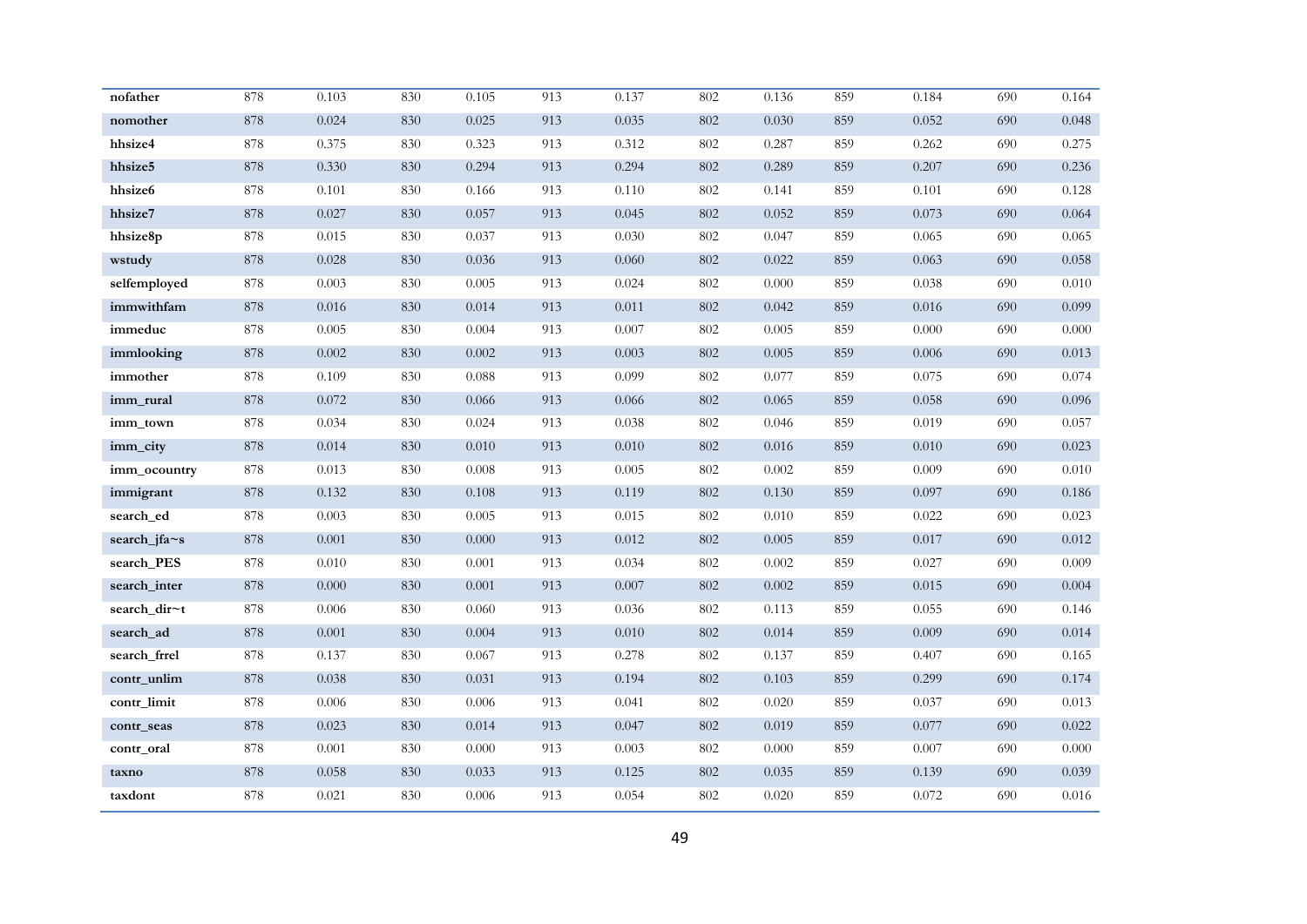| moonlight    | 878     | 0.011 | 830 | 0.000 | 913 | 0.036 | 802     | 0.009 | 859 | 0.037 | 690 | 0.009     |
|--------------|---------|-------|-----|-------|-----|-------|---------|-------|-----|-------|-----|-----------|
| jobdissati~d | 878     | 0.065 | 830 | 0.028 | 913 | 0.122 | 802     | 0.041 | 859 | 0.162 | 690 | 0.061     |
| apprentice~p | $878\,$ | 0.115 | 830 | 0.102 | 913 | 0.194 | $802\,$ | 0.171 | 859 | 0.256 | 690 | 0.216     |
| Mentoring    | 878     | 0.000 | 830 | 0.002 | 913 | 0.005 | 802     | 0.004 | 859 | 0.013 | 690 | 0.006     |
| Trnewtech    | 878     | 0.002 | 830 | 0.000 | 913 | 0.019 | 802     | 0.004 | 859 | 0.026 | 690 | 0.007     |
| Trother      | 878     | 0.883 | 830 | 0.895 | 913 | 0.782 | 802     | 0.822 | 859 | 0.705 | 690 | 0.771     |
| Union        | 878     | 0.015 | 830 | 0.008 | 913 | 0.103 | 802     | 0.065 | 859 | 0.142 | 690 | 0.101     |
| size_5less   | 878     | 0.076 | 830 | 0.043 | 913 | 0.164 | 802     | 0.050 | 859 | 0.221 | 690 | 0.075     |
| size_5t9     | 878     | 0.013 | 830 | 0.006 | 913 | 0.064 | 802     | 0.025 | 859 | 0.068 | 690 | 0.029     |
| size_10t19   | 878     | 0.003 | 830 | 0.054 | 913 | 0.033 | 802     | 0.103 | 859 | 0.035 | 690 | 0.141     |
| size_20plus  | 878     | 0.006 | 830 | 0.002 | 913 | 0.050 | 802     | 0.041 | 859 | 0.106 | 690 | 0.055     |
| Gsocontrib   | 878     | 0.158 | 830 | 0.134 | 913 | 0.117 | 802     | 0.130 | 859 | 0.127 | 690 | 0.091     |
| Omone        | 878     | 0.261 | 830 | 0.058 | 913 | 0.313 | 802     | 0.064 | 859 | 0.302 | 690 | $0.070\,$ |
| Gfamily      | 878     | 0.179 | 830 | 0.445 | 913 | 0.183 | 802     | 0.536 | 859 | 0.244 | 690 | 0.596     |
| Gworkexp     | 878     | 0.063 | 830 | 0.045 | 913 | 0.058 | 802     | 0.031 | 859 | 0.035 | 690 | 0.028     |
| Gmeaning     | 878     | 0.067 | 830 | 0.076 | 913 | 0.060 | 802     | 0.055 | 859 | 0.045 | 690 | 0.058     |
| Gselfest     | 878     | 0.156 | 830 | 0.129 | 913 | 0.127 | 802     | 0.096 | 859 | 0.116 | 690 | 0.075     |
| Rural        | 878     | 0.369 | 830 | 0.384 | 913 | 0.426 | 802     | 0.353 | 859 | 0.469 | 690 | 0.432     |
| poors_Az1    | 878     | 0.228 | 830 | 0.224 | 913 | 0.174 | 802     | 0.196 | 859 | 0.164 | 690 | 0.191     |

Source: own elaboration on the ILO School-to-work transition survey of Azerbaijan.

# **Table A4. Descriptive statistics by gender, the employed**

|                                                                |      | All    |        |        |        | Wome |        |                |                |         | Men              |          |          |          |          |
|----------------------------------------------------------------|------|--------|--------|--------|--------|------|--------|----------------|----------------|---------|------------------|----------|----------|----------|----------|
|                                                                |      |        |        |        |        | n    |        |                |                |         |                  |          |          |          |          |
| Variable                                                       | Obs  | Mean   | Std.   | Min    | Max    | Obs  | Mean   | Std.           | Min            | Max     | Obs <sup>1</sup> | Mean     | Std.     | Min      | Max      |
|                                                                |      |        | Dev.   |        |        |      |        | Dev.           |                |         |                  |          | Dev.     |          |          |
| Log of total monthly labor income (in th.                      | 1896 | 5.9355 | 0.517  | 2.3026 | 8.8537 | 658  | 5.8693 | 0.5647         | 2.30258        | 7.82404 | 1238             | 5.9706   | 0.4865   | 3.9120   | 8.8537   |
| of old Manats)                                                 |      |        |        |        |        |      |        |                |                |         |                  |          |          |          |          |
| Women                                                          | 1896 | 0.3470 | 0.4762 |        |        | 658  |        | $\overline{0}$ |                |         | 1238             | $\Omega$ | $\Omega$ | $\theta$ | $\Omega$ |
| Log of weekly hours of work                                    | 1896 | 3.6412 | 0.3126 | 0.6931 | 4.4308 | 658  | 3.6070 | 0.3325         | 0.69314        | 4.43081 | 1238             | 3.6594   | 0.3001   | 0.6931   | 4.4308   |
| Primary education or below (including<br>vocational education) | 1896 | 0.0601 | 0.2378 |        |        | 658  | 0.0502 | 0.2184         | $\overline{0}$ |         | 1238             | 0.0654   | 0.2474   | $\theta$ |          |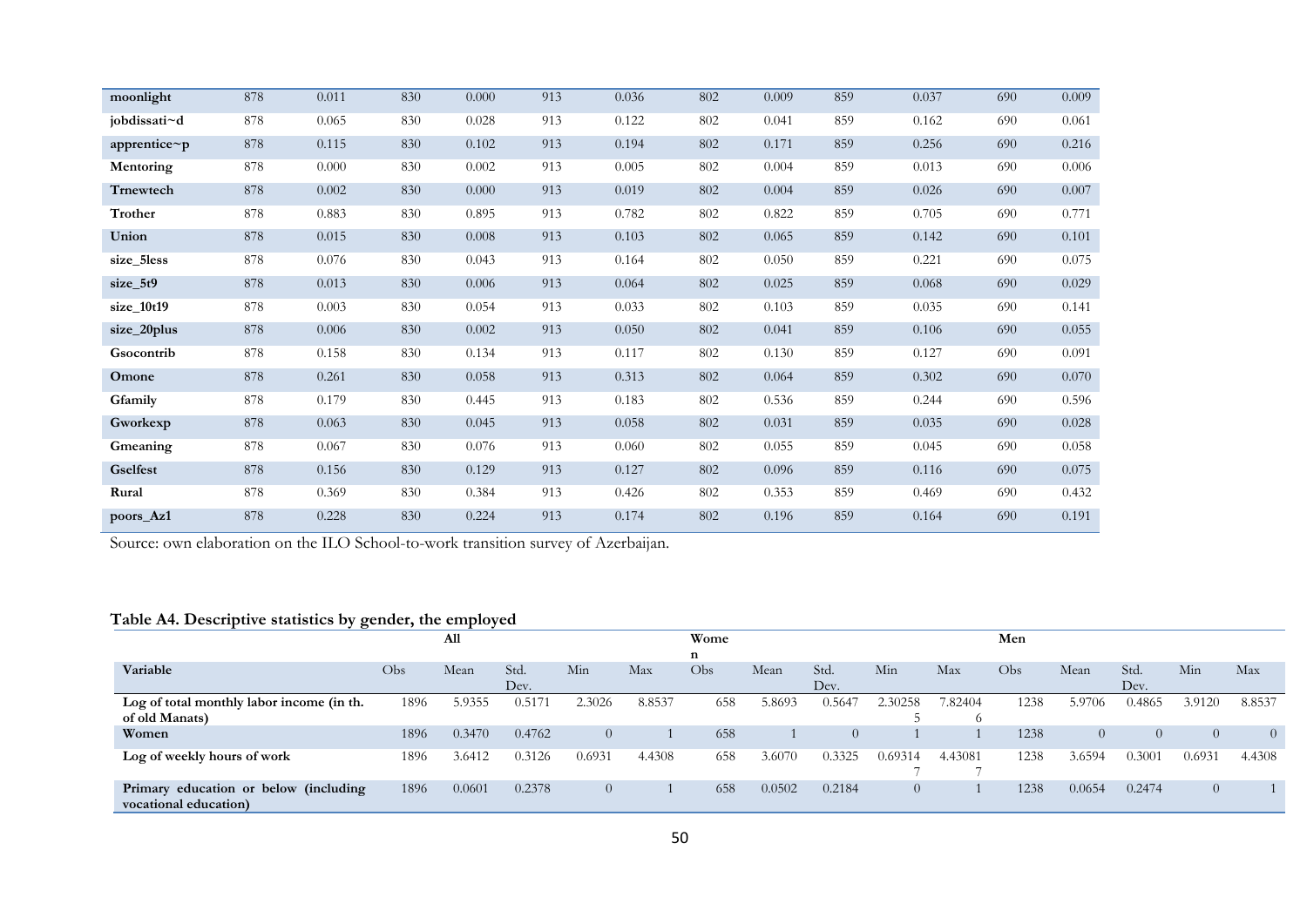| General education                   | 1896 | 0.0723       | 0.2590       | $\theta$       | 1              | 658 | 0.0957         | 0.2945                    | $\theta$       | 1              | 1238 | 0.0598       | 0.2372         | $\overline{0}$ | $\mathbf{1}$     |
|-------------------------------------|------|--------------|--------------|----------------|----------------|-----|----------------|---------------------------|----------------|----------------|------|--------------|----------------|----------------|------------------|
| Secondary general education         | 1896 | 0.6113       | 0.4876       | $\overline{0}$ | $\mathbf{1}$   | 658 | 0.5775         | 0.4943                    | $\overline{0}$ | $\mathbf{1}$   | 1238 | 0.6292       | 0.4832         | $\overline{0}$ | $\mathbf{1}$     |
| Secondary specialized education     | 1896 | 0.1060       | 0.3079       | $\theta$       | $\mathbf{1}$   | 658 | 0.1185         | 0.3235                    | $\theta$       | $\overline{1}$ | 1238 | 0.0994       | 0.2993         | $\overline{0}$ | $\mathbf{1}$     |
| University and Master program       | 1896 | 0.1503       | 0.3575       | $\overline{0}$ | $\mathbf{1}$   | 658 | 0.1581         | 0.3651                    | $\overline{0}$ | $\mathbf{1}$   | 1238 | 0.1462       | 0.3535         | $\overline{0}$ |                  |
| Actual work experience <sup>1</sup> | 1896 | 6.2043       | 4.7842       | $-0.0192$      | 22.2578        | 658 | 2.5274         | 4.2460                    | $-0.0192$      | 21.2578        | 1238 | 8.1585       | 3.8045         | $\overline{0}$ | 22.257<br>8      |
| Teenagers (15-19 years)             | 1896 | 0.1667       | 0.3728       | $\overline{0}$ | $\mathbf{1}$   | 658 | 0.1960         | 0.3973                    | $\overline{0}$ | $\mathbf{1}$   | 1238 | 0.1511       | 0.3582         | $\overline{0}$ | $\mathbf{1}$     |
| Young adults (20-24 years)          | 1896 | 0.3708       | 0.4831       | $\theta$       | $\mathbf{1}$   | 658 | 0.3647         | 0.4817                    | $\overline{0}$ | 1              | 1238 | 0.3740       | 0.4841         | $\overline{0}$ | $\mathbf{1}$     |
| Young old (25-29 years)             | 1896 | 0.4626       | 0.4987       | $\overline{0}$ | 1              | 658 | 0.4392         | 0.4967                    | $\overline{0}$ | $\mathbf{1}$   | 1238 | 0.4750       | 0.4996         | $\overline{0}$ | 1                |
| Women engaged                       | 1896 | 0.0306       | 0.1723       | $\theta$       | 1              | 658 | 0.0881         | 0.2837                    | $\Omega$       | $\mathbf{1}$   | 1238 | $\Omega$     | $\Omega$       | $\overline{0}$ | $\theta$         |
| Men engaged                         | 1896 | 0.0538       | 0.2257       | $\overline{0}$ | $\mathbf{1}$   | 658 | $\overline{0}$ | $\overline{0}$            | $\overline{0}$ | $\overline{0}$ | 1238 | 0.0824       | 0.2751         | $\overline{0}$ | $\mathbf{1}$     |
| Women married                       | 1896 | 0.1129       | 0.3165       | $\theta$       | $\mathbf{1}$   | 658 | 0.3252         | 0.4688                    | $\theta$       | 1              | 1238 | $\theta$     | $\overline{0}$ | $\theta$       | $\theta$         |
| Men married                         | 1896 | 0.1614       | 0.3680       | $\theta$       | $\mathbf{1}$   | 658 | $\overline{0}$ | $\theta$                  | $\overline{0}$ | $\overline{0}$ | 1238 | 0.2472       | 0.4315         | $\overline{0}$ | $\mathbf{1}$     |
| Women divorced or widowed           | 1896 | 0.0100       | 0.0996       | $\theta$       | 1              | 658 | 0.0289         | 0.1676                    | $\overline{0}$ | $\mathbf{1}$   | 1238 | $\theta$     | $\Omega$       | $\theta$       | $\boldsymbol{0}$ |
| Men divorced or widowed             | 1896 | 0.0042       | 0.0648       | $\overline{0}$ | 1              | 658 | $\overline{0}$ | $\Omega$                  | $\Omega$       | $\overline{0}$ | 1238 | 0.0065       | 0.0802         | $\overline{0}$ | $\mathbf{1}$     |
| Men with children                   | 1896 | 0.1297       | 0.3361       | $\theta$       | $\mathbf{1}$   | 658 | $\theta$       | $\theta$                  | $\theta$       | $\overline{0}$ | 1238 | 0.1987       | 0.3992         | $\theta$       | 1                |
| Women with children                 | 1896 | 0.1065       | 0.3086       | $\overline{0}$ | $\mathbf{1}$   | 658 | 0.3070         | 0.4616                    | $\overline{0}$ | $\mathbf{1}$   | 1238 | $\theta$     | $\overline{0}$ | $\overline{0}$ | $\boldsymbol{0}$ |
| <b>Fatherless</b>                   | 1896 | 0.1693       | 0.3751       | $\theta$       | $\overline{1}$ | 658 | 0.1596         | 0.3665                    | $\overline{0}$ | $\overline{1}$ | 1238 | 0.1745       | 0.3797         | $\overline{0}$ | 1                |
| <b>Motherless</b>                   | 1896 | 0.0454       | 0.2081       | $\overline{0}$ | 1              | 658 | 0.0410         | 0.1985                    | $\overline{0}$ | $\mathbf{1}$   | 1238 | 0.0477       | 0.2131         | $\overline{0}$ | $\mathbf{1}$     |
| Household size: 1 member            | 1896 | 0.0332       | 0.1793       | $\theta$       | 1              | 658 | 0.0122         | 0.1097                    | $\overline{0}$ | -1             | 1238 | 0.0444       | 0.2061         | $\overline{0}$ | $\mathbf{1}$     |
| 2 members                           | 1896 | 22.6978      | 14.7750      | $\mathbf{1}$   | 81             | 658 | 24.2310        | 14.9896                   | $\mathbf{1}$   | 64             | 1238 | 21.8829      | 14.600<br>3    | $\mathbf{1}$   | 81               |
| 3 members                           | 1896 | 124.580<br>7 | 120.621<br>8 | $\mathbf{1}$   | 729            | 658 | 135.662<br>6   | 125.042<br>$\overline{2}$ | $\mathbf{1}$   | 512            | 1238 | 118.690<br>6 | 117.83<br>27   | $\mathbf{1}$   | 729              |
| 4 members                           | 1896 | 0.2706       | 0.4444       | $\overline{0}$ | $\mathbf{1}$   | 658 | 0.2644         | 0.4414                    | $\overline{0}$ | $\mathbf{1}$   | 1238 | 0.2738       | 0.4461         | $\overline{0}$ | $\mathbf{1}$     |
| 5 members                           | 1896 | 0.2595       | 0.4385       | $\theta$       | $\mathbf{1}$   | 658 | 0.2781         | 0.4484                    | $\overline{0}$ | $\mathbf{1}$   | 1238 | 0.2496       | 0.4330         | $\overline{0}$ | $\mathbf{1}$     |
| 6 members                           | 1896 | 0.1255       | 0.3314       | $\theta$       | 1              | 658 | 0.1444         | 0.3517                    | $\overline{0}$ | 1              | 1238 | 0.1155       | 0.3198         | $\overline{0}$ | $\mathbf{1}$     |
| 7 members                           | 1896 | 0.0585       | 0.2348       | $\theta$       | 1              | 658 | 0.0562         | 0.2305                    | $\overline{0}$ | 1              | 1238 | 0.0598       | 0.2372         | $\overline{0}$ | $\mathbf{1}$     |
| 8-9 members                         | 1896 | 0.0443       | 0.2058       | $\theta$       | $\mathbf{1}$   | 658 | 0.0578         | 0.2334                    | $\overline{0}$ | $\mathbf{1}$   | 1238 | 0.0372       | 0.1892         | $\overline{0}$ | 1                |
| Work and study                      | 1896 | 0.0670       | 0.2501       | $\theta$       | $\mathbf{1}$   | 658 | 0.0729         | 0.2602                    | $\theta$       | 1              | 1238 | 0.0638       | 0.2445         | $\overline{0}$ | $\mathbf{1}$     |
| Self-employed                       | 1896 | 0.0364       | 0.1873       | $\overline{0}$ | $\mathbf{1}$   | 658 | 0.0167         | 0.1283                    | $\overline{0}$ | $\mathbf{1}$   | 1238 | 0.0468       | 0.2114         | $\overline{0}$ | $\mathbf{1}$     |
| With family                         | 1896 | 0.0274       | 0.1634       | $\theta$       | 1              | 658 | 0.0608         | 0.2391                    | $\overline{0}$ | 1              | 1238 | 0.0097       | 0.0980         | $\overline{0}$ | $\mathbf{1}$     |
| Immigrant for educational reasons   | 1896 | 0.0011       | 0.0325       | $\overline{0}$ | $\mathbf{1}$   | 658 | $\overline{0}$ | $\overline{0}$            | $\Omega$       | $\overline{0}$ | 1238 | 0.0016       | 0.0402         | $\overline{0}$ |                  |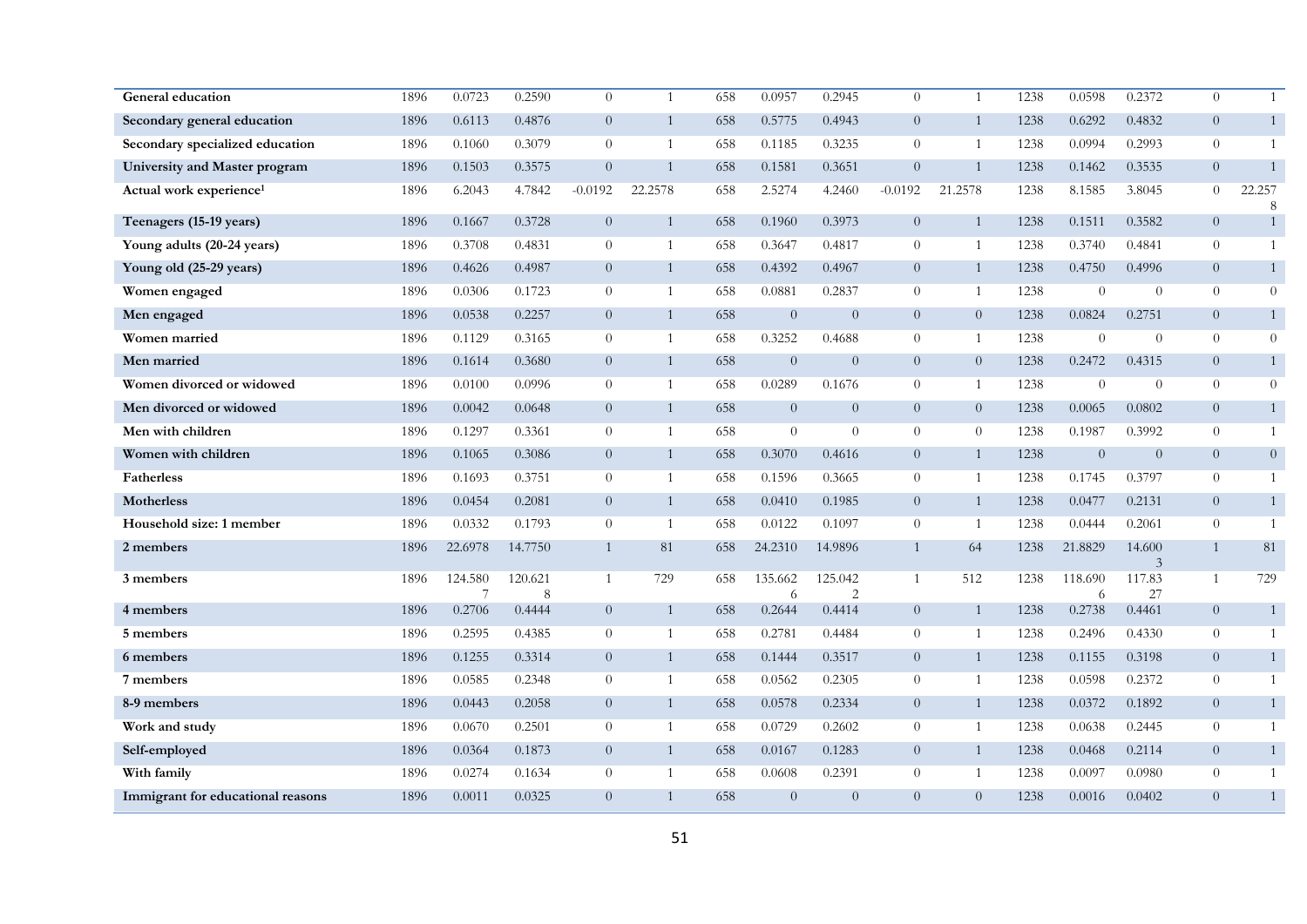| Looking for a job                                       | 1896 | 0.0074 | 0.0856 | $\theta$       | $\mathbf{1}$   | 658 | 0.0106   | 0.1027   | $\Omega$       | $\overline{1}$ | 1238 | 0.0057 | 0.0750 | $\Omega$       | $\mathbf{1}$ |
|---------------------------------------------------------|------|--------|--------|----------------|----------------|-----|----------|----------|----------------|----------------|------|--------|--------|----------------|--------------|
| For other reasons                                       | 1896 | 0.0928 | 0.2903 | $\overline{0}$ | $\mathbf{1}$   | 658 | 0.0912   | 0.2881   | $\overline{0}$ | 1              | 1238 | 0.0937 | 0.2915 | $\overline{0}$ | $\mathbf{1}$ |
| From rural areas                                        | 1896 | 0.0807 | 0.2724 | $\overline{0}$ | $\overline{1}$ | 658 | 0.1033   | 0.3046   | $\overline{0}$ | $\overline{1}$ | 1238 | 0.0687 | 0.2530 | $\overline{0}$ | $\mathbf{1}$ |
| From a small town                                       | 1896 | 0.0327 | 0.1779 | $\overline{0}$ | $\overline{1}$ | 658 | 0.0426   | 0.2020   | $\overline{0}$ | 1              | 1238 | 0.0275 | 0.1635 | $\overline{0}$ | 1            |
| From a big city                                         | 1896 | 0.0090 | 0.0943 | $\overline{0}$ | 1              | 658 | 0.0106   | 0.1027   | $\overline{0}$ | $\overline{1}$ | 1238 | 0.0081 | 0.0895 | $\overline{0}$ | 1            |
| From another country                                    | 1896 | 0.0063 | 0.0793 | $\overline{0}$ | 1              | 658 | 0.0061   | 0.0778   | $\overline{0}$ | $\mathbf{1}$   | 1238 | 0.0065 | 0.0802 | $\overline{0}$ | $\mathbf{1}$ |
| Immigrant                                               | 1896 | 0.1287 | 0.3349 | $\overline{0}$ | 1              | 658 | 0.1626   | 0.3693   | $\overline{0}$ | 1              | 1238 | 0.1107 | 0.3138 | $\overline{0}$ | 1            |
| Found her / his job through educational<br>institutions | 1896 | 0.0338 | 0.1806 | $\overline{0}$ | $\mathbf{1}$   | 658 | 0.0426   | 0.2020   | $\overline{0}$ | $\overline{1}$ | 1238 | 0.0291 | 0.1681 | $\overline{0}$ | $\mathbf{1}$ |
| Through job fairs                                       | 1896 | 0.0206 | 0.1420 | $\theta$       | $\mathbf{1}$   | 658 | 0.0182   | 0.1339   | $\overline{0}$ | $\overline{1}$ | 1238 | 0.0218 | 0.1461 | $\theta$       | $\mathbf{1}$ |
| <b>Through Public Employment Offices</b>                | 1896 | 0.0380 | 0.1912 | $\overline{0}$ | $\mathbf{1}$   | 658 | 0.0137   | 0.1162   | $\overline{0}$ | $\mathbf{1}$   | 1238 | 0.0509 | 0.2199 | $\overline{0}$ | $\mathbf{1}$ |
| Through labor contractors                               | 1896 | 0.0132 | 0.1141 | $\overline{0}$ | 1              | 658 | 0.0091   | 0.0951   | $\theta$       | 1              | 1238 | 0.0153 | 0.1230 | $\overline{0}$ | 1            |
| Through direct call by the employer                     | 1896 | 0.1725 | 0.3779 | $\overline{0}$ | 1              | 658 | 0.3678   | 0.4826   | $\overline{0}$ | 1              | 1238 | 0.0687 | 0.2530 | $\overline{0}$ | $\mathbf{1}$ |
| Through public job adverts                              | 1896 | 0.0222 | 0.1472 | $\overline{0}$ | $\overline{1}$ | 658 | 0.0365   | 0.1876   | $\overline{0}$ | 1              | 1238 | 0.0145 | 0.1197 | $\theta$       | $\mathbf{1}$ |
| Through personal network of friends and<br>relatives    | 1896 | 0.5295 | 0.4993 | $\overline{0}$ | $\mathbf{1}$   | 658 | 0.4255   | 0.4948   | $\overline{0}$ | 1              | 1238 | 0.5848 | 0.4930 | $\overline{0}$ | $\mathbf{1}$ |
| Through other search channels                           | 1896 | 0.1387 | 0.3457 | $\overline{0}$ | 1              | 658 | 0.0760   | 0.2652   | $\overline{0}$ | $\overline{1}$ | 1238 | 0.1721 | 0.3776 | $\overline{0}$ | $\mathbf{1}$ |
| Contract of unlimited duration                          | 1896 | 0.3671 | 0.4821 | $\overline{0}$ | 1              | 658 | 0.3480   | 0.4767   | $\overline{0}$ | 1              | 1238 | 0.3772 | 0.4849 | $\overline{0}$ | $\mathbf{1}$ |
| Contract of limited duration                            | 1896 | 0.0549 | 0.2278 | $\overline{0}$ | 1              | 658 | 0.0456   | 0.2088   | $\theta$       | 1              | 1238 | 0.0598 | 0.2372 | $\overline{0}$ | $\mathbf{1}$ |
| Seasonal contract                                       | 1896 | 0.0902 | 0.2865 | $\overline{0}$ | 1              | 658 | 0.0638   | 0.2446   | $\overline{0}$ | 1              | 1238 | 0.1042 | 0.3056 | $\overline{0}$ | $\mathbf{1}$ |
| Oral contract                                           | 1896 | 0.0053 | 0.0725 | $\overline{0}$ | $\mathbf{1}$   | 658 | $\theta$ | $\theta$ | $\theta$       | $\theta$       | 1238 | 0.0081 | 0.0895 | $\overline{0}$ | 1            |
| Paid no tax on her / his job                            | 1896 | 0.1930 | 0.3948 | $\overline{0}$ | 1              | 658 | 0.1246   | 0.3305   | $\overline{0}$ | 1              | 1238 | 0.2294 | 0.4206 | $\overline{0}$ | $\mathbf{1}$ |
| Does not know whether paid tax                          | 1896 | 0.0849 | 0.2788 | $\theta$       | 1              | 658 | 0.0486   | 0.2153   | $\theta$       | 1              | 1238 | 0.1042 | 0.3056 | $\theta$       | $\mathbf{1}$ |
| Moonlighting                                            | 1896 | 0.0464 | 0.2104 | $\overline{0}$ | 1              | 658 | 0.0198   | 0.1393   | $\overline{0}$ | 1              | 1238 | 0.0606 | 0.2387 | $\overline{0}$ | $\mathbf{1}$ |
| Dissatisfied with her / his job                         | 1896 | 0.2136 | 0.4100 | $\overline{0}$ | 1              | 658 | 0.1489   | 0.3563   | $\theta$       | $\mathbf{1}$   | 1238 | 0.2480 | 0.4320 | $\overline{0}$ | 1            |
| Training of which apprenticeship                        | 1896 | 0.4583 | 0.4984 | $\overline{0}$ | $\mathbf{1}$   | 658 | 0.5638   | 0.4963   | $\overline{0}$ | $\mathbf{1}$   | 1238 | 0.4023 | 0.4906 | $\overline{0}$ | $\mathbf{1}$ |
| Mentoring                                               | 1896 | 0.0132 | 0.1141 | $\overline{0}$ | $\overline{1}$ | 658 | 0.0137   | 0.1162   | $\overline{0}$ | $\overline{1}$ | 1238 | 0.0129 | 0.1130 | $\overline{0}$ | $\mathbf{1}$ |
| Training in new technologies                            | 1896 | 0.0258 | 0.1587 | $\overline{0}$ | 1              | 658 | 0.0122   | 0.1097   | $\overline{0}$ | $\mathbf{1}$   | 1238 | 0.0331 | 0.1790 | $\overline{0}$ | 1            |
| Other type of training                                  | 1896 | 0.5026 | 0.5001 | $\overline{0}$ | 1              | 658 | 0.4103   | 0.4923   | $\overline{0}$ | $\overline{1}$ | 1238 | 0.5517 | 0.4975 | $\overline{0}$ | 1            |
| Union membership                                        | 1896 | 0.1888 | 0.3915 | $\overline{0}$ | $\mathbf{1}$   | 658 | 0.1960   | 0.3973   | $\overline{0}$ | 1              | 1238 | 0.1850 | 0.3884 | $\overline{0}$ | $\mathbf{1}$ |
| Firm's size: 5 workers or less                          | 1896 | 0.2822 | 0.4502 | $\overline{0}$ | 1              | 658 | 0.1945   | 0.3961   | $\overline{0}$ | 1              | 1238 | 0.3288 | 0.4700 | $\overline{0}$ | 1            |
| From 5 to 9                                             | 1896 | 0.0907 | 0.2873 | $\overline{0}$ | $\mathbf{1}$   | 658 | 0.0684   | 0.2526   | $\overline{0}$ | $\mathbf{1}$   | 1238 | 0.1026 | 0.3035 | $\overline{0}$ | $\mathbf{1}$ |